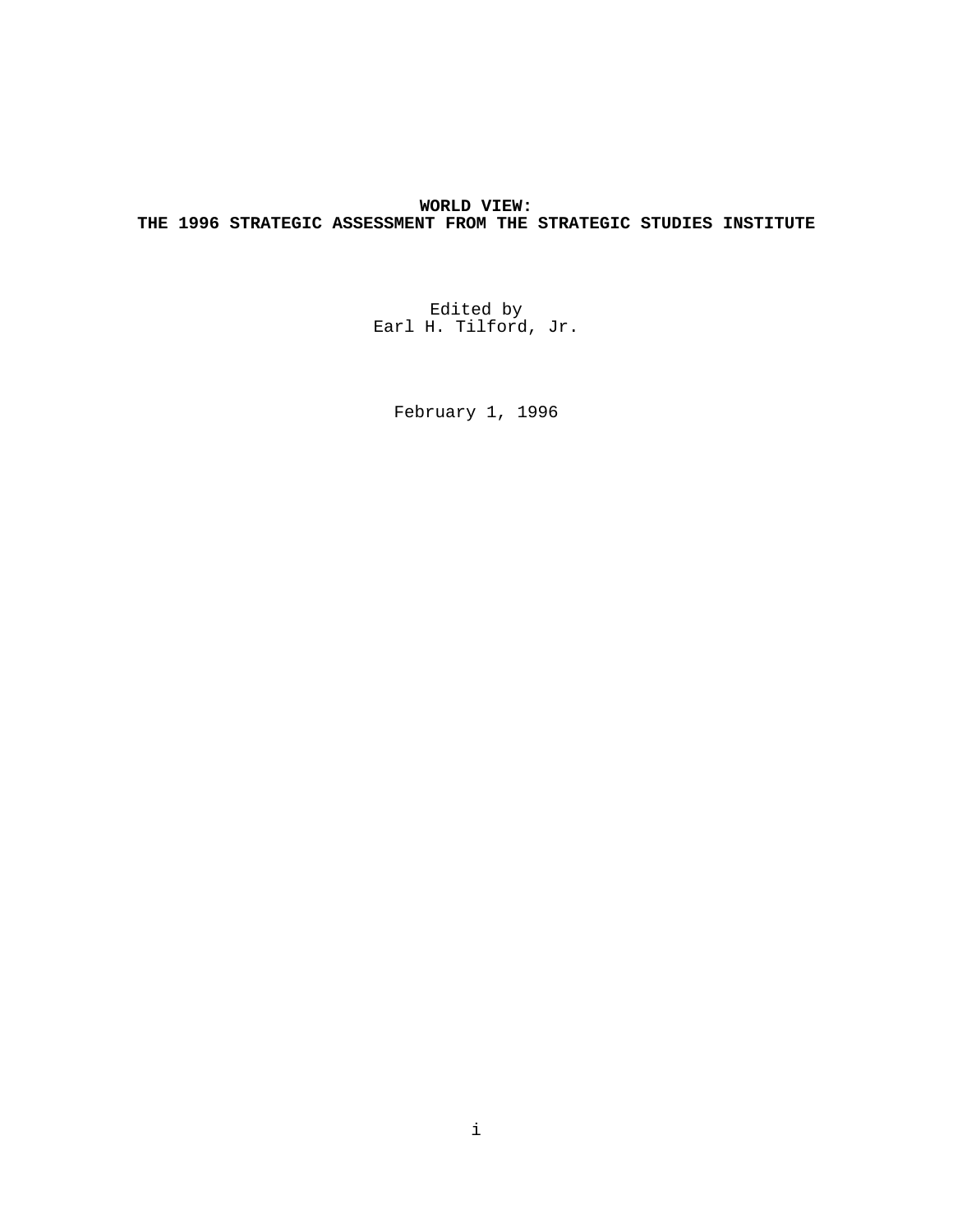#### \*\*\*\*\*\*\*

The views expressed in this report are those of the authors and do not necessarily reflect the official policy or position of the Department of the Army, the Department of Defense, or the U.S. Government. This report is cleared for public release; distribution is unlimited.

### \*\*\*\*\*\*\*

Comments pertaining to this report are invited and should be forwarded to: Director, Strategic Studies Institute, U.S. Army War College, Carlisle Barracks, PA 17013-5050. Comments also may be conveyed directly to the Director of Research by calling commercial (717) 245-4086 or DSN 242-4086, FAX (717) 245-3820, or via the Internet at tilforde@carlisle-emh2.army.mil.

### \*\*\*\*\*\*\*

All Strategic Studies Institute (SSI) monographs are loaded on the Strategic Studies Institute Homepage for electronic dissemination. SSI's Homepage address is: http://carlisle-www.army.mil/usassi/.

## \*\*\*\*\*\*\*

Copies of this report may be obtained from the Publications and Production Office by calling commercial (717) 245-4133, DSN 242-4233, FAX (717) 245-3820, or via the Internet at rummelr@carlisle-emh2. army.mil.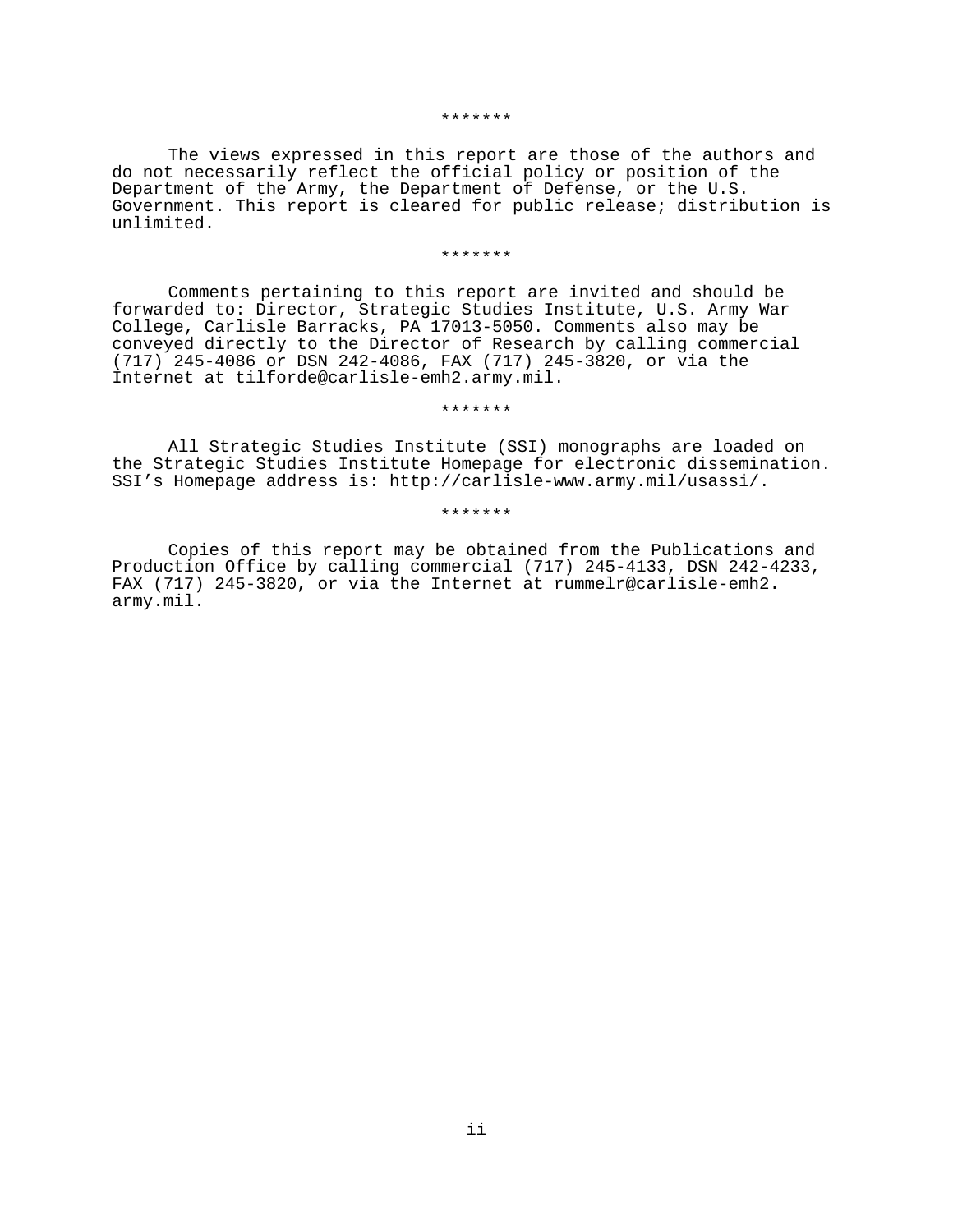### **FOREWORD**

The analysts at the Strategic Studies Institute (SSI) annually assess the strategic equation for their particular area of interest. This year they were asked to consider not only the next 12-18 months, but also to look 10 years ahead and to think about the future as it might affect both the nation and the Army. From the strategic context that they envision, SSI is producing its 1996 Study Program. This process provides the transition from the general strategic context to individual studies.

These 1996 strategic assessments are crucial for two reasons. First, the post-Cold War world remains complex. These complexities present the nation and the Army with diverse and potentially perilous challenges. To remain the world's best Army in the 21st century, we must define clearly today the strategic challenges we may face tomorrow. Second, the Army is addressing this strategic context at a crucial juncture when it has nearly completed its planned downsizing and has begun to transform its vision of the future into modernization requirements through the Force XXI process. That transformation is threatened by continued pressures to reduce Army spending.

SSI offers this year's World View assessment in the hope that it will be of value both to those charged with converting Force XXI into the Army of the 21st century, and those who share an interest in our success.

> RICHARD H. WITHERSPOON Colonel, U.S. Army Director, Strategic Studies Institute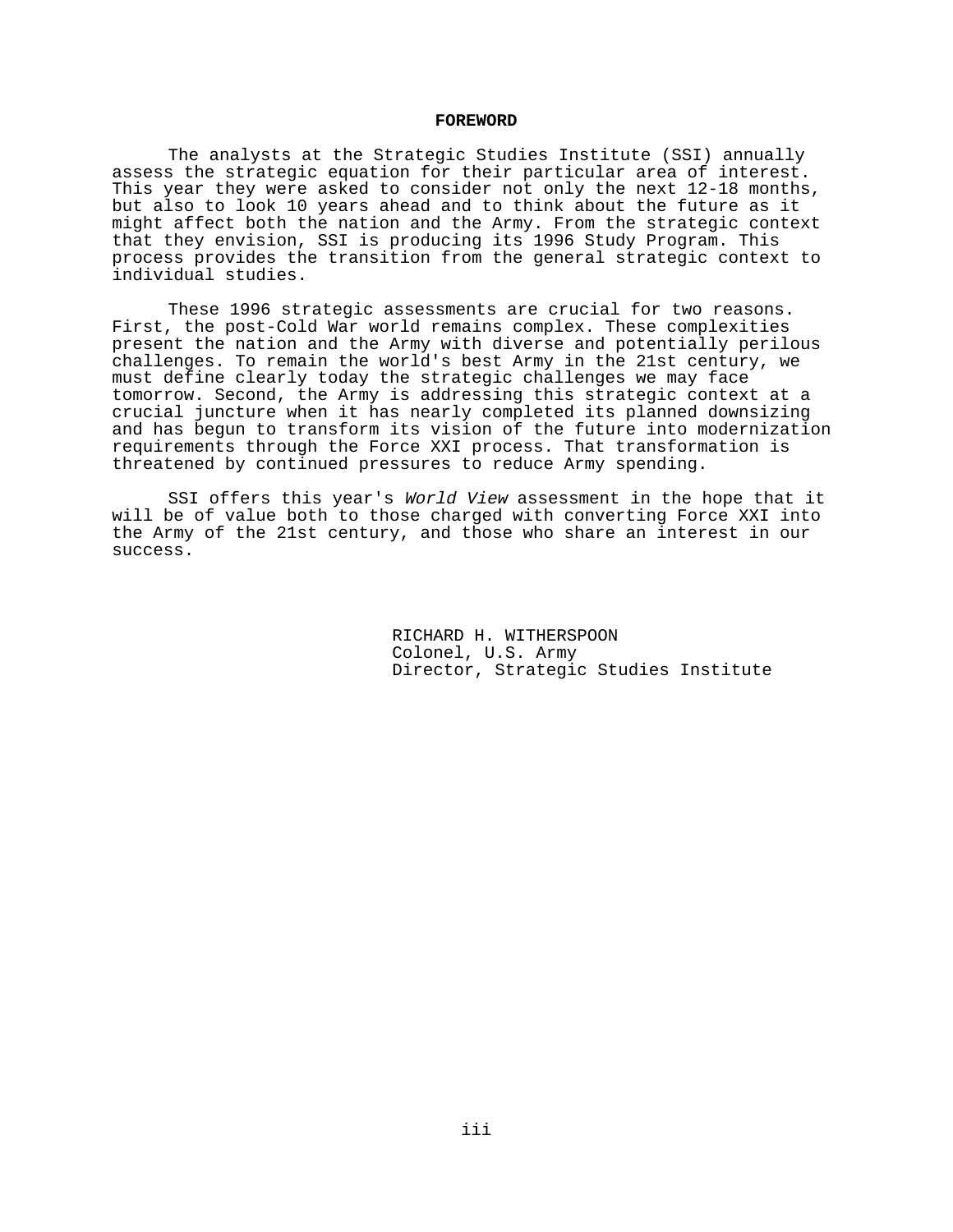#### **INTRODUCTION**

# **Earl H. Tilford, Jr.**

Each January the regional analysts at the Strategic Studies Institute (SSI), U.S. Army War College, assess global trends that appear likely to determine the state of the world through the next decade. This year, SSI is attempting to integrate its "World View" with an assessment of how the Army of the 21st century will operate within a strategic environment that is both dynamic and uncertain. From these assessments of the world and the Army's future, SSI analysts devise study proposals which address those issues and threats that impact on the requirements for structuring an Army for the 21st century.

#### **Addressing the Strategic Landscape**.

Several rather general strategic trends are apparent. Through the year 2006, the United States is unlikely to be confronted with a threat posed by a true global peer competitor. While Russia and China and, to a lesser extent, Japan, have the potential to become regional peer competitors, obstacles exist which may prevent them from doing so. In any event, it is not likely that they will be able, or perhaps even want, to pose such a challenge to the United States in the foreseeable future.

 It may well be that what was known as the post-Cold War period has ended. If the December 1995 elections are any indication, Russia is edging backward into its future as large numbers of Russians, ordinary citizens and political figures alike, seem to long for a return to the stability and perceived national glories of their Soviet past. Meanwhile, Russian troops remain heavily engaged in Chechnya and in peacekeeping operations elsewhere around the southwestern periphery of the nation. No matter what direction Russia may take, it will have significant strategic implications for the United States and the West. Whether market-oriented reforms continue or Russia lapses into a more tightly state-controlled economy, it will be subjected to the harsh realities of long-term economic problems. While these factors will limit its ability to revive its military, the fact that Russia possess thousands of nuclear weapons means it will remain a significant factor in the strategic equation.

Even as 1996 began, U.S. Army units were moving into Bosnia to perform a massive and potentially dangerous peacekeeping mission with their NATO and non-NATO counterparts. Although a peace agreement has been signed, the volatile mixtures of age-old hatreds and animosities remain. While no one can predict with any certainty what the outcome of the Bosnian operation may be, the sure thing is that the implications for NATO and the future of European security extend well beyond the borders of the former Yugoslavia.

In the Middle East, Israel, Syria, and the Palestinians face the most difficult challenges of their long and tortured negotiations: the status of Jerusalem and the Golan Heights and the extent to which the Palestinians will have a truly independent state. Elsewhere, Iraq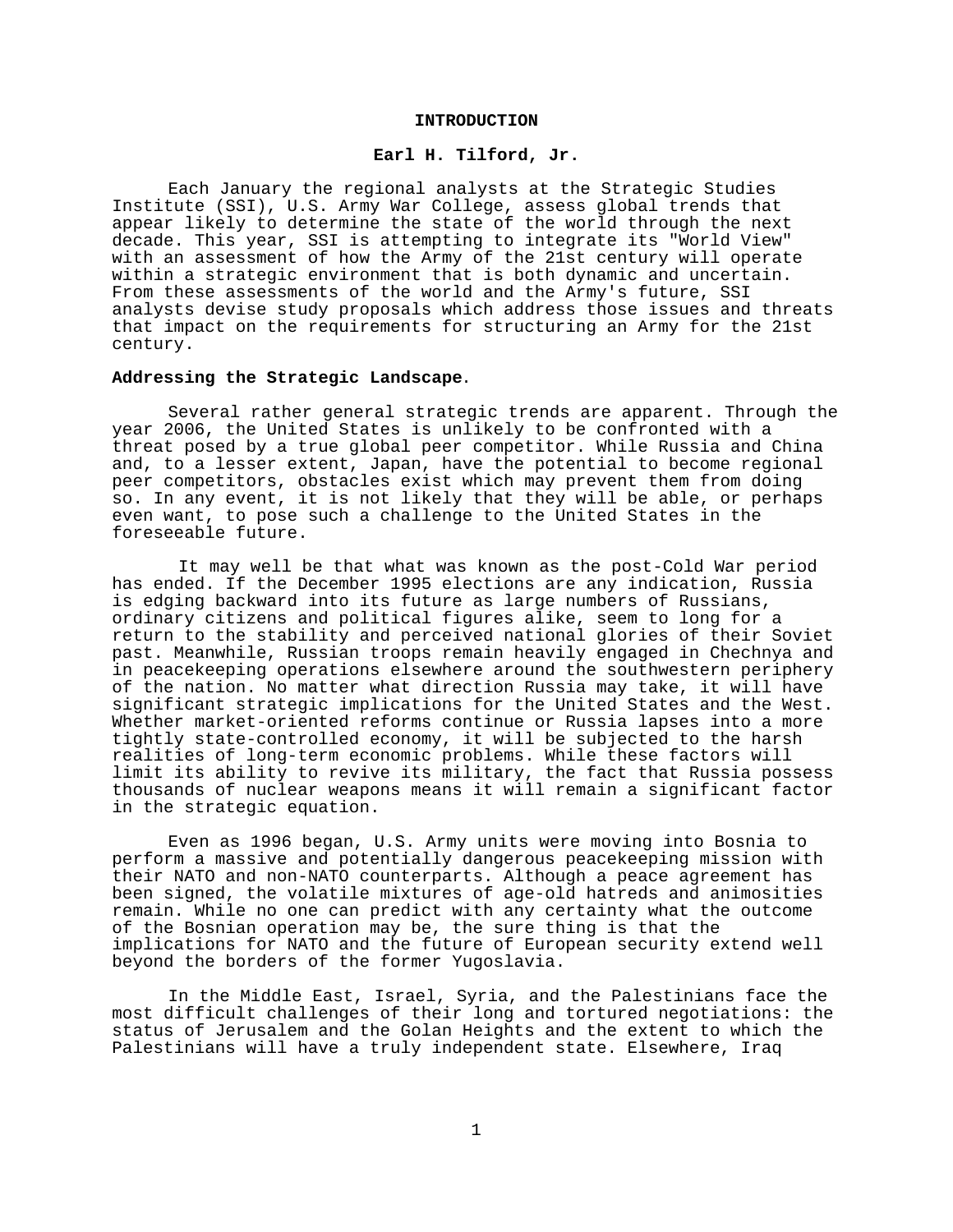continues to pose a threat to its Persian Gulf neighbors, and through persistent efforts to develop weapons of mass destruction, to everyone else in the region as well. Meanwhile, Iran looms on the strategic horizon as a significant threat just as Saudi Arabia and other Middle Eastern allies may be facing increasing pressure to limit their relationship with the United States and Western European powers.

China is the big unknown in the Far East. Whether China will continue with market reforms while moderating its stance on human rights is uncertain. What is sure is that China is modernizing its armed forces, although it probably will not be capable of effective combined operations for many years. The extent to which China poses a threat to its neighbors and to the strategic interests of the United States is, however, uncertain. Elsewhere, while tensions remain high on the Korean Peninsula, in Vietnam, now that Washington and Hanoi have normalized relations, the two countries can seek wider areas of cooperation.

Japan is the economic powerhouse of Asia. It has the ability to harness its economy to become a major military power. If Japan so chooses, however, such a course might endanger its status as an economic superpower and antagonize every country in Asia.

 For Africa, 1995 was a relatively peaceful year. Yet, potential trouble spots abound and are both acute and significant in Zaire and Nigeria. Throughout the continent, especially Sub-Saharan Africa, corrupt governments, infectious diseases, and high population growth continue as sources of concern.

South America remains a continent beset by rapidly expanding populations and persistent poverty. These problems will continue to compel scores of thousands to migrate--most legally--into the United States. If, after U.S. and U.N. forces leave Haiti, there is a return to politically-motivated violence, the potential for increased migration will be high in 1996.

#### **Major Strategic Determinants: 1996-2006**.

From the perspective of 1996, SSI's analysts estimate that the following 18 major determinants will influence the Army's posture, U.S. vital or strategic interests, and the national military strategy over the coming decade.

• Looking out to 2006, in part due to the advent of the Information Age, there will be systemic changes in the way major governmental and private institutions are structured. There will be major changes in the way nations and peoples govern themselves, how they educate their young, organize their armed forces, and deal with the environment.

• In the near term, two factors will affect the U.S. Army: the outcome of operations in Bosnia and the 1996 national elections. How the Army performs, or is perceived as performing in Bosnia, will affect how it is viewed by the American people. That can have both long- and short-term effects on recruiting, retention, and the kind of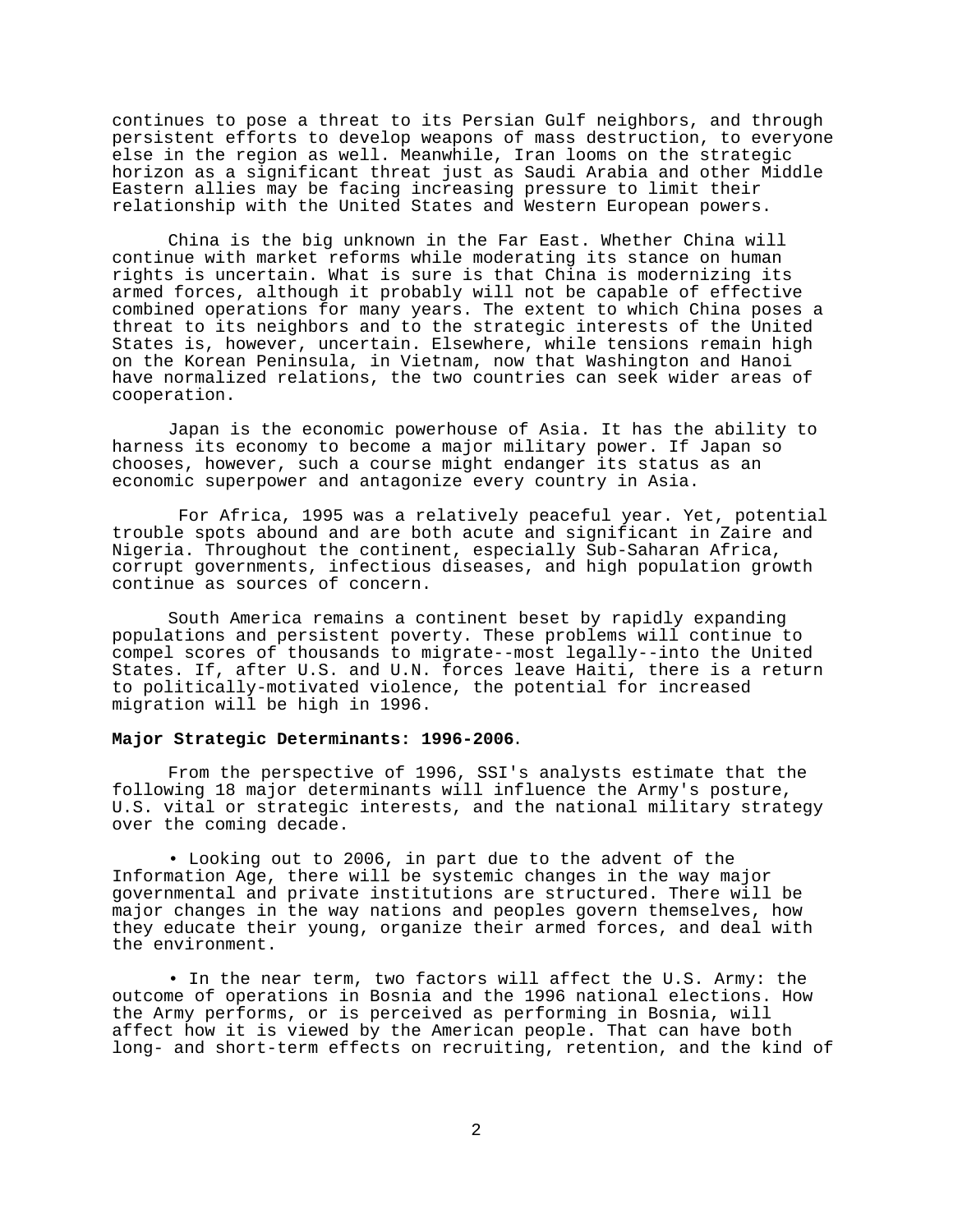support the Army receives from Congress. Barring unforeseen events, the Defense Budget is likely to decline no matter what the outcome of the November elections. But issues raised in the attendant debates could affect the overall rate of decrease in defense spending.

• Russia's rugged road to democracy will become even more arduous with the probable reemergence of the Communists as a potent political force. This will only add to the challenges posed by lawlessness, massive ecological degeneration, rebellion in the Caucasus and a struggling economy.

• No matter what happens politically or economically, Russia will likely pursue policies and objectives which conflict with those of the United States and the European democracies. Whether or not Russia will have a conventional military establishment that is the "peer" to that of the United States, it will be powerful enough to constitute a major strategic threat given its nuclear capabilities.

• The Asia-Pacific Region will be one of the world's most economically dynamic areas throughout the coming decade. The role China will play is the major factor in the strategic equation. Disputes over Taiwan and the Spratly Islands could reach crisis proportions relatively soon. China's nuclear capability is a growing concern.

 • In the near term, relations between Seoul and Pyongyang are not going to improve. The United States will be a part of this confrontation as a result of its political and military commitments to South Korea because of the U.S.-Democratic People's Republic of Korea Agreed Framework on nuclear power issues. If fighting breaks out on the Korean Peninsula, U.S. forces will be involved.

• Through the next decade, Europe will be the region where significant political-military and economic developments affect the economic order. NATO will remain the premier security organization in Europe as emerging democracies in Central and Western Europe struggle toward open societies and free market economies.

• In 1996, the wars in the former Yugoslavia will be a dominant concern among European policymakers. Implementing the Bosnian Peace Settlement could strain the NATO Alliance. The ultimate resolution of events in Bosnia, and the roles NATO and Russia play in how that unfolds, will impact the future of Europe in numerous ways.

• The issue of NATO enlargement will continue over the next decade as Alliance members debate how and when to effect it. The way NATO enlarges and which countries will be included will affect the West's relations with Russia and will be influenced, to some extent, by the future political direction taken by Russia.

• Through 2006, in Latin America, a rapidly expanding urban population and problems associated with poverty will foster unrest, subversion, terrorism, insurgency and coups d' etat. The United States will feel the impact in the form of illegal migration, increased drug trafficking, and possible repeated deployments of U.S. forces in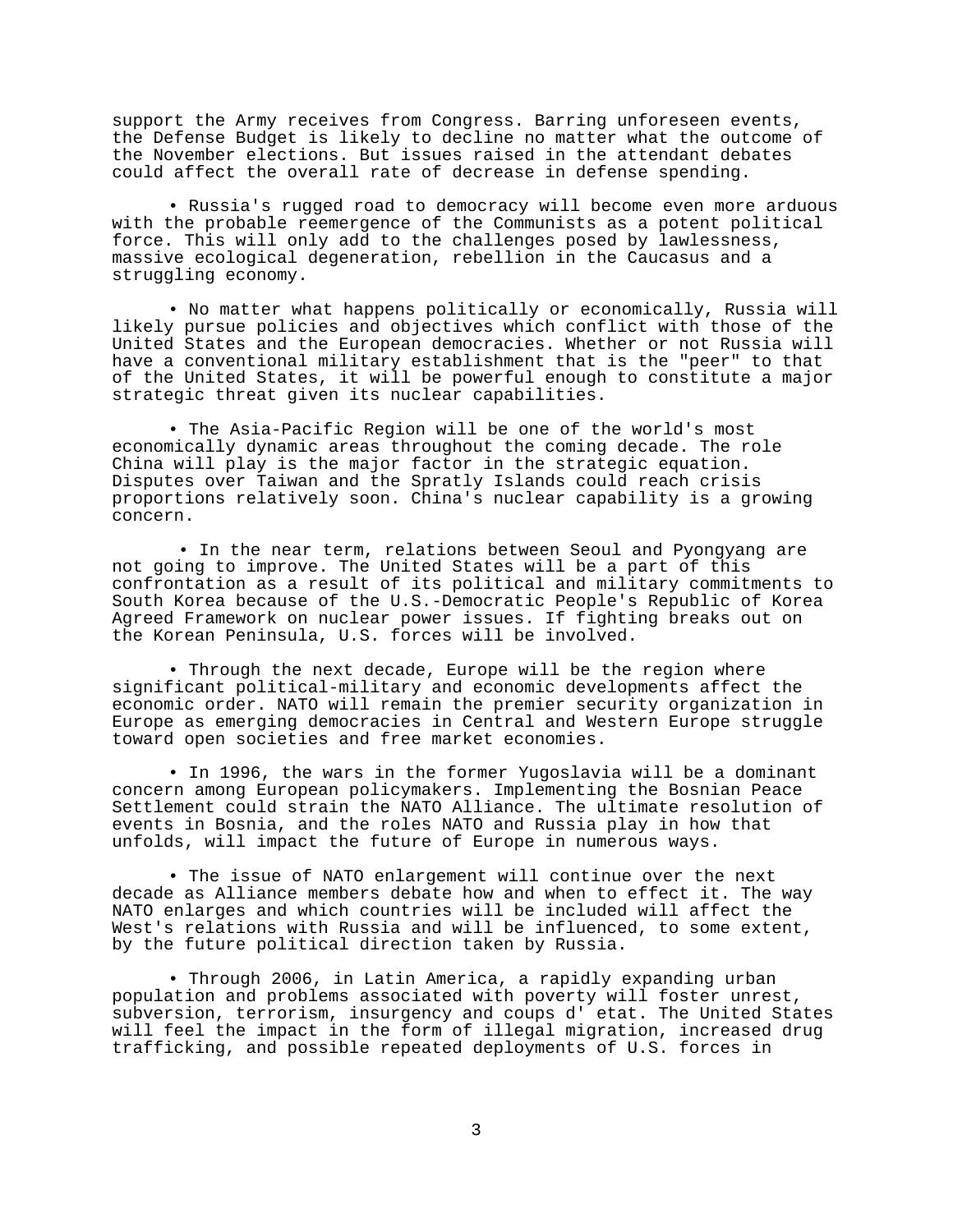various peacekeeping and peacemaking operations. Elsewhere, it is uncertain what effect the relinquishing of the Panama Canal in 1999 will have, but since the canal is a major strategic waterway, the implications could be significant.

• Drug trafficking will continue as a major problem throughout Latin America. As long as the U.S. market remains lucrative, the lure of coca cultivation and cocaine production will continue.

• By 2006, Cuba likely will have entered a post-Castro transition resulting from the dictator's death or removal from power. If political instability and violence result, the United States may be compelled to intervene militarily. That will mean Army and Marine units deploying to a far more threatening environment than they found in Haiti in 1994.

• In 1996, Arabs and Israelis will have to deal with the most difficult issues remaining in their peace talks. The United States will remain the only nation that can act as an honest broker between Israel, Syria and the Palestinians.

• Throughout the Middle East the disparity in the distribution of wealth will continue. A high birth rate will exacerbate the problem by insuring that a youthful population predominates.

• By the beginning of the 21st century, Muslims throughout the Middle East will demand that the Western powers, especially the United States, withdraw from the Persian Gulf. The House of Saud will be pressured increasingly to limit its support for the United States. Without Saudi Arabia, the United States will be unable to find a reliable surrogate to police the area.

• Before 2006, Iran may pose a major threat as a regional hegemon, if not an aspiring regional peer competitor. If Iran and Iraq put aside old differences to present a united front, the United States and its Middle Eastern friends and allies will face a significant strategic challenge.

• In Africa, conventional, interstate war in the Sub-Saharan region is unlikely. The challenge will be to prevent the spread of conflict from one country to another.

• Conditions in Africa's strategic giants, Zaire, Nigeria, and South Africa, will be vital to determining the short-term stability of the region. If Zaire and Nigeria disintegrate into anarchy or violence, Africa will face its greatest security challenge since the decolonization period of the early 1960s.

Over the next decade, the world will remain unpredictable, dangerous, and violent. The Army, facing declining budgets, must meet the challenge of remaining effective in support and peacekeeping operations while staying ready to be a decisive and strategic force in war.

In 1996, the way the Bosnian operation unfolds will be crucial.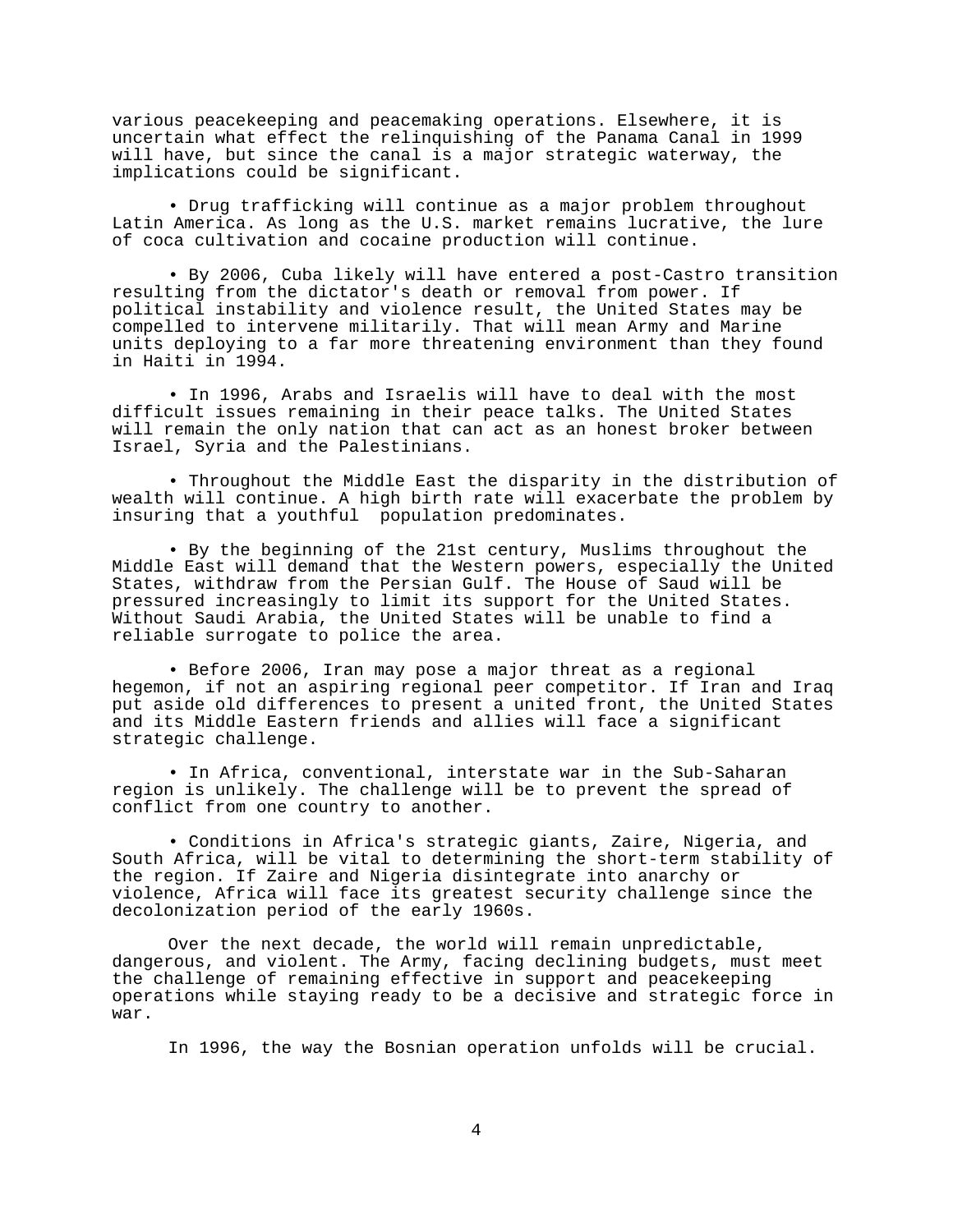Developments in the Middle East will reach a crucial stage as Israel, Syria and the Palestinians work to settle the most contentious issues. The Korean peninsula, the Taiwan Straits, Spratly Islands, and Cuba all bear watching. Long-term strategic concerns, however, must focus on Russia and China. Whatever directions those nations take will, inevitably, affect the United States and the Western democracies.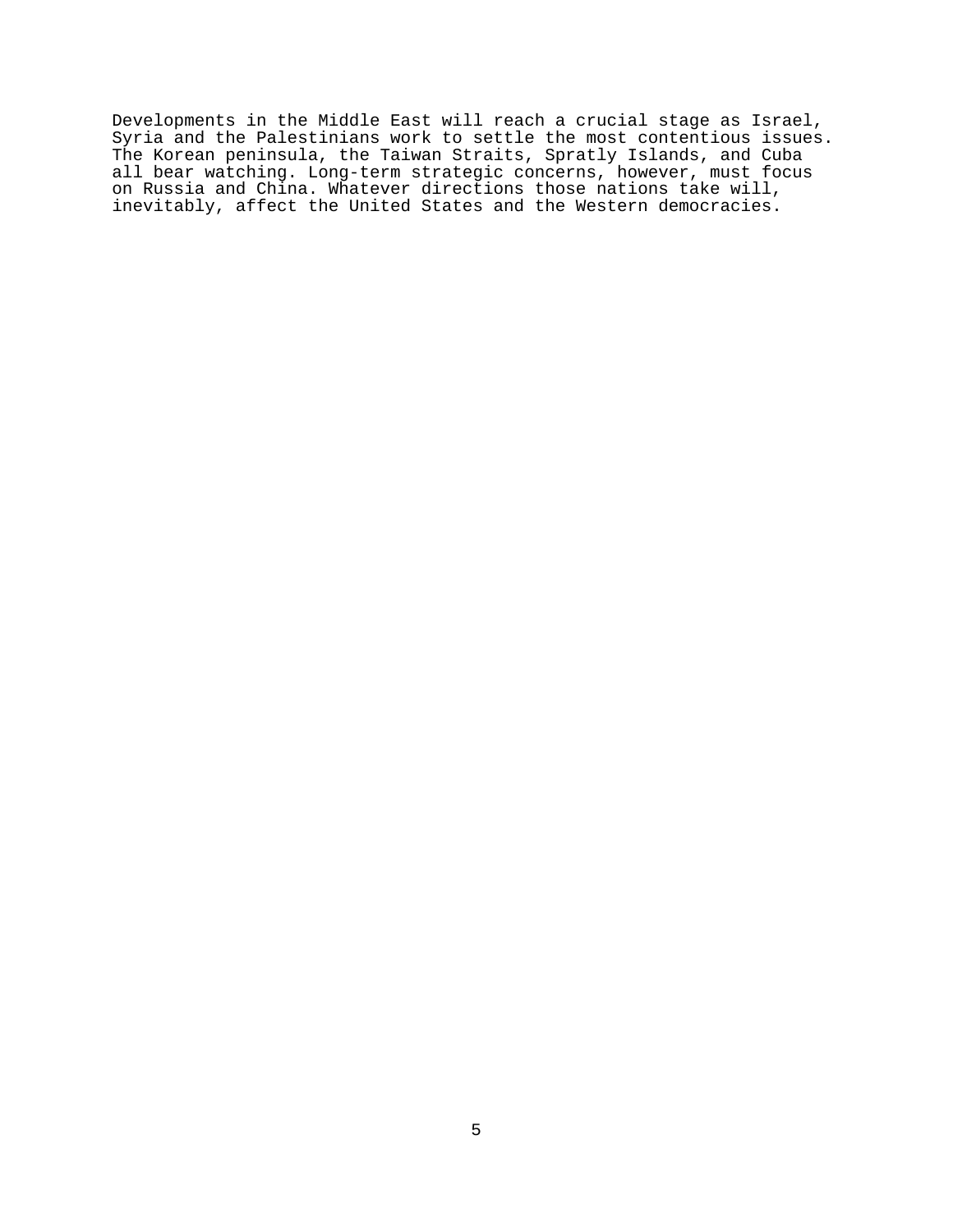### **THE GLOBAL SECURITY ENVIRONMENT**

#### **Steven Metz**

# **General Assessment**.

A great historic transformation is underway. For several decades, the global security environment has faced a series of increasingly intense challenges. Throughout this century, among the most prominent have been the rise of totalitarianism, the independence and modernization of the Third World, the dissemination of global power from Western Europe, the resurgence of traditional forms of personal identity as seen in religious fundamentalism and ethnic violence, an explosion in global communication, the coalescence of international values, and the emergence of post-industrial economies. Today, while the ultimate effect of this change is uncertain, its magnitude is clear.

Transitions in the global security environment are never quick and complete. Old systemic structures, practices, and values tend to linger even as new ones emerge. This gives extraordinary importance to choices made during periods of transition, particularly by the major powers. Decisions, policies, and programs which evolve over the next few years will thus shape world events for decades to come. The U.S. military, as it attempts to understand the changing global security environment and assesses its future role, will play a part in this decisionmaking. A key step is deciding which of the many changes under way are strategically significant.

#### **Trends and Issues**.

Three trends will be particularly important in shaping the future global security environment. These trends and the issues raised by them follow.

The Changing Structure of the International System. The macrolevel structure of the international system will be the single most important determinant of future U.S. security strategy, affecting both how and why military force is used. It will help determine who (or what) are allies and enemies of the United States, and what sort of armed force, skills, equipment, training, and doctrine will be needed. While contemporary strategists cannot know precisely what form the future international system will take, they can develop an array of feasible alternatives, each with its own set of military implications. These might include the following:

- A unipolar system dominated by the United States;
- An unstructured state system;

• A polyglot system with very large, very small and middle-sized components;

• A "civilization" based system;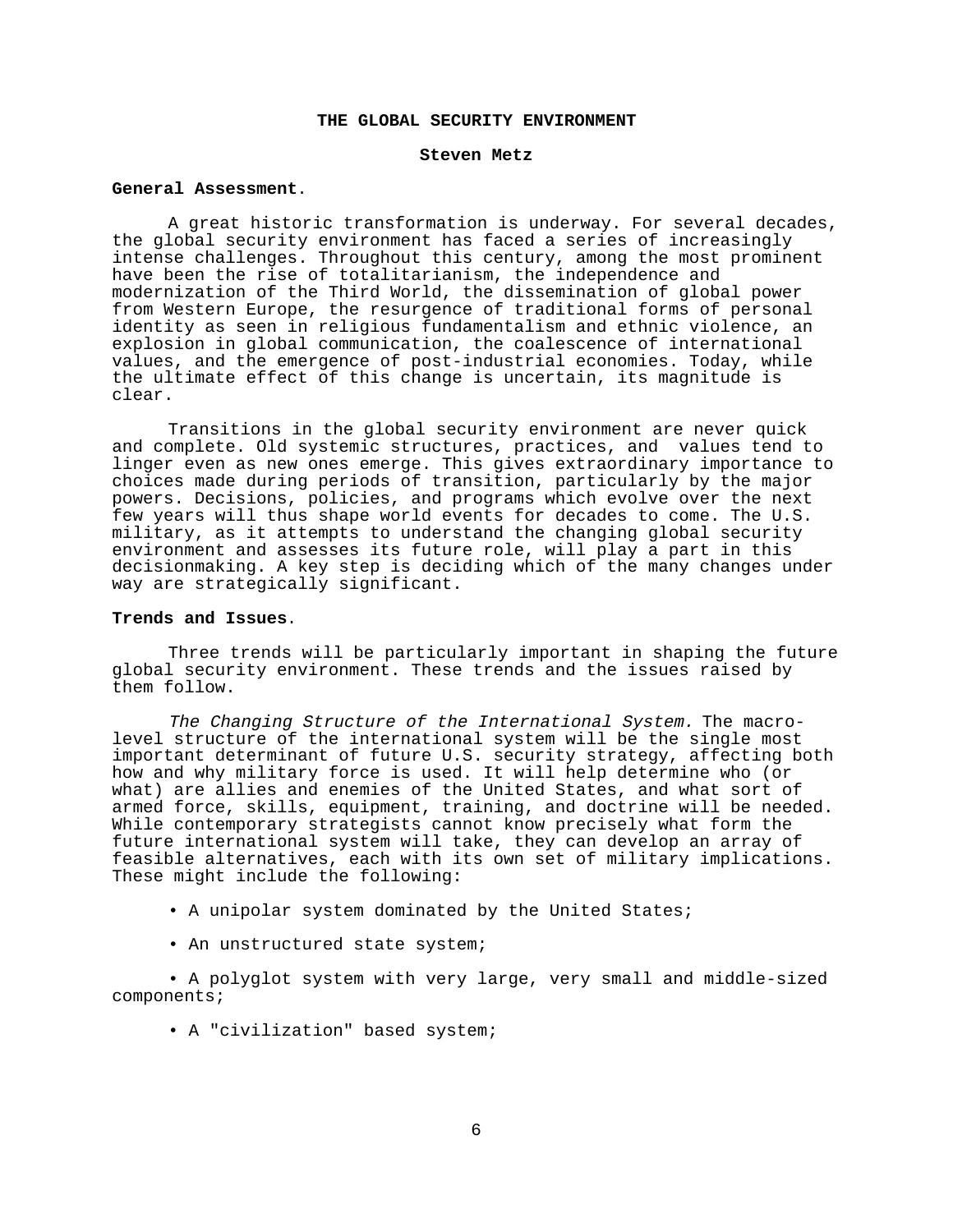• A three-tiered system based on the dominant economic form;

• A bifurcated system divided by governability.

Which of these systems actually emerges will be determined by:

• The ability of world leaders to replace violence-inducing ideological, political, ethnic, racial, economic, or religious schisms with shared values and identity;

• The continued primacy of the nation-state versus its replacement by other types of political organizations;

• The ability of states to sustain internal order and meet public needs and expectations;

• The pace and extent of economic, political, and cultural integration among developed states and regions;

• The proliferation of weapons of mass destruction or, more importantly, their use;

• The ability of advanced states to build post-petroleum and post-industrial economies;

• The ability of developing states to control population and find ecologically-safe methods of economic growth;

• The impact of the revolution in military affairs.

As the future international system takes shape, U.S. policymakers and strategists must answer three questions:

• Which future international system is most likely to emerge?

• Which future international system would the United States prefer?

• How can U.S. national security and national military strategy best encourage the development of the preferred future international system?

The Changing Concept of Security. The concept of security is undergoing its greatest challenge since the development of nuclear weapons and ballistic missiles during the Cold War. Two trends are particularly important:

• The erosion of sovereignty and a declining emphasis on national in favor of regional or global security. Interdependence and communications are the driving forces behind this trend as world leaders recognize that instability in one state or conflict between two states invariably affects others.

• The emergence of new security threats. Previously, the primary threats to security were attack by another nation-state or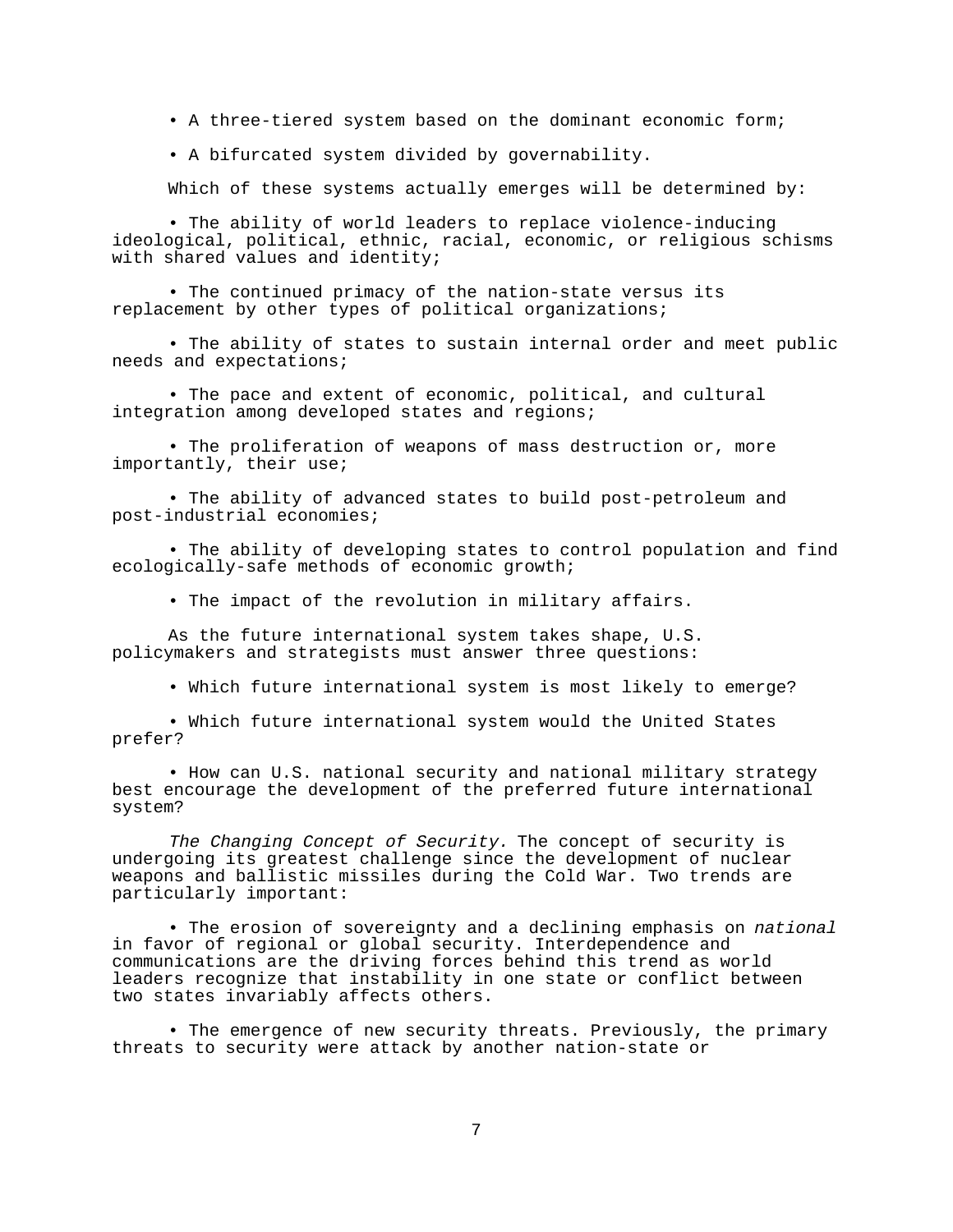politically-motivated insurgency. In the emerging global security environment, transnational or even transregional organized crime, information warfare, and ecological and public health dangers will be increasingly important security threats, and may eventually become the preeminent ones.

The Changing Nature of Armed Forces**.** As the international system and the concept of security change, so too must armed forces. Nearly every nation must now grapple with three key strategic questions:

• What are the appropriate roles and missions for armed forces? Should they be redesigned to deal with new threats like transnational crime, information warfare, and ecological terrorism, or should other organizations confront these problems?

• How can armed forces retain political unity in a world where every use of force comes under intense public scrutiny? Many elements of the revolution in military affairs (RMA) such as the emphasis on stand-off, precision munitions, robotics, and nonlethal weapons are intended to reinvigorate the political utility of military force by minimizing casualties and collateral damage. The success military strategists have in developing technological solutions to the problems associated with the declining political utility of military force will have a major impact on the future global security environment.

• How can the nations of the world afford future armed forces? To some extent, the RMA, by holding the possibility that a small, very advanced armed force might be as effective as a larger, less advanced one, is also intended to make military power more affordable. It is not yet clear whether this will succeed. Moreover, there are questions as to whether traditional methods of augmenting the affordability of security, like the use of reserve components and reliance on allies, will be compatible with the revolution in military affairs.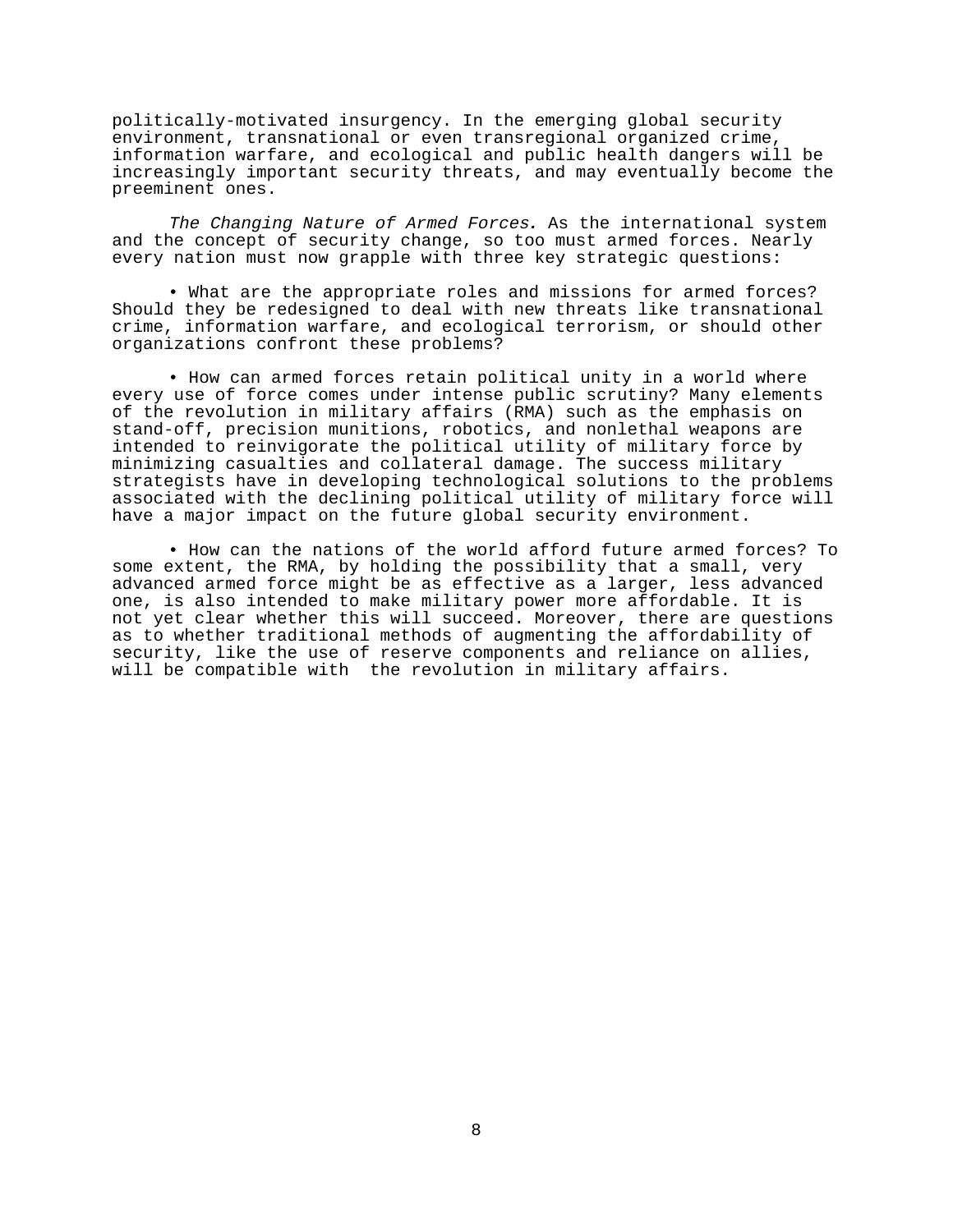# **RUSSIA AND THE COMMONWEALTH OF INDEPENDENT STATES**

### **Stephen J. Blank**

# **Regional Assessment**.

The prospects for Russia and the CIS to 2006 are rather dispiriting. If the trends discussed below do in fact persist, the future of the former Soviet Union (FSU) will be no happier than its past.

As 1995 unfolded, Boris Yeltsin seemingly embraced policies devised to enforce centralization throughout the CIS. Any effort to impose a centralized union on the republics in Central Asia, the Transcaucasus, Ukraine, or the Baltic States could prove explosive. This trend, however, indicates the persistence of the neo-imperial impulse and the power of its proponents in Russia. These are problems with long-term effects.

But Russia also faces internal threats. Neo-imperialism and hyper-nationalism threaten Russia in a significant way. Focusing on the perceived glories of a Soviet or Imperial Russian past diverts attention from more pressing issues: lawlessness, massive ecological degeneration, and a worsening health crisis. These, likewise, are problems with long-term effects.

Russia will continue to confront the problem of its domestic political maturation. There is little understanding among the political elites in Russia of the seriousness of the real threats which face the nation. Many are seemingly obsessed with healing Russia's wounded imperial pride. Short-term political interests dominate the discussion among those who are jockeying for position as the 1996 Russian presidential elections draw near. The December 1995 parliamentary elections proved most significant in that the Communists and their allies won about a third of the seats in the Duma. Meanwhile, the country continues to disintegrate.

The absence of legitimate, law-based, and coherent governmental institutions will likely continue. Impotent governments riddled with corruption in Russia and the republics will be ineffectual in curbing the ongoing breakdown of law and order. There are signs of fusion between gangsters on the one hand and business, government and military elites on the other.

Ecological devastation presents another long-term threat. Accompanying and exacerbating the ecological devastation is a deepening crisis in health care. Pathologies of all kinds will beset a declining population which will become increasingly susceptible to disease as food growing and distribution systems become less effective. Russia's population is decreasing and if that trend continues, some estimates are that by the middle of the 21st century its population could have dropped from the present 147 million to under 60 million. Unless something is done to correct these problems, the consequences could become staggeringly evident by as early as 2006.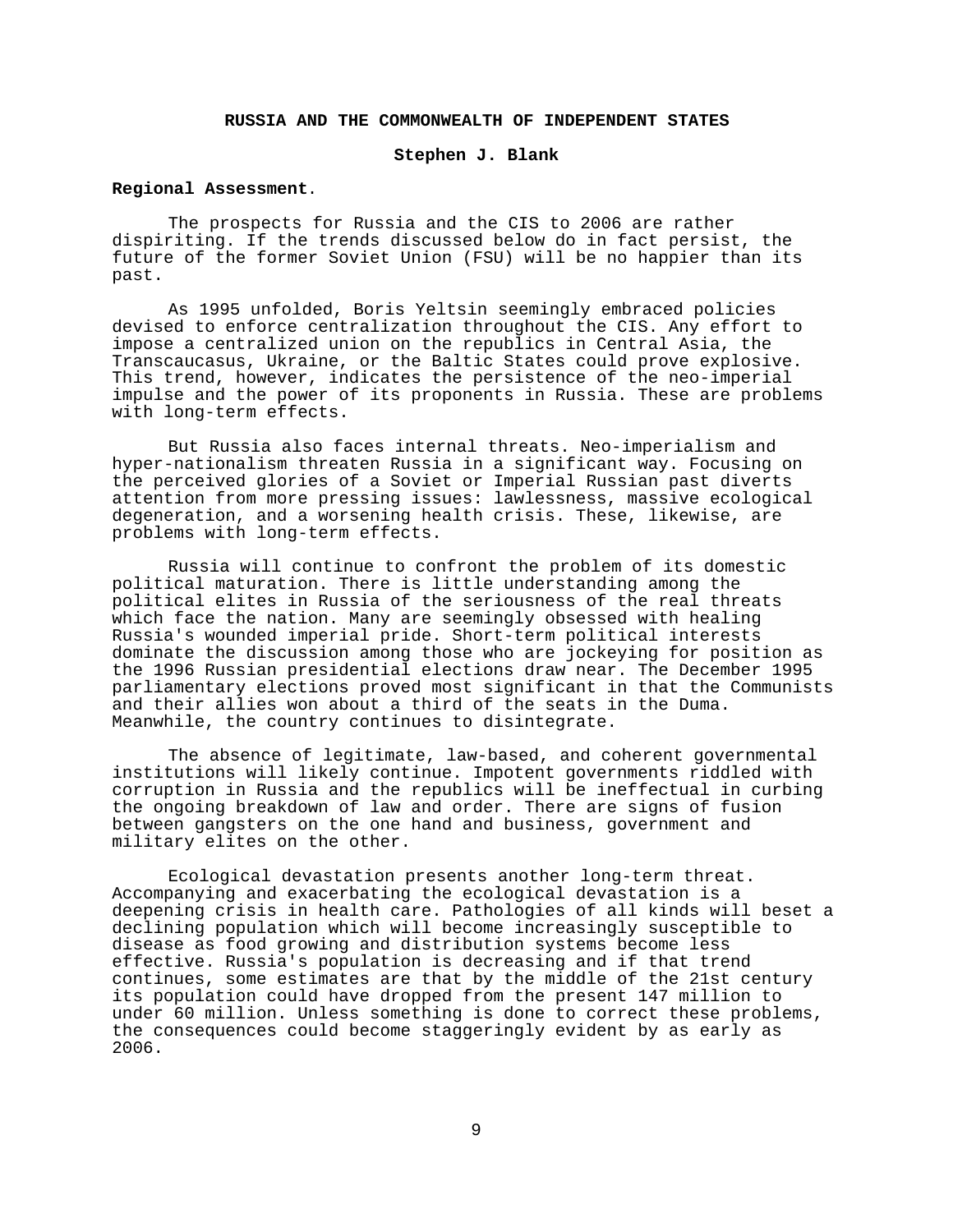For now, Russia will continue to struggle with its slow and painful transformation from Communism to something resembling democracy. At some point, perhaps as soon as the 1996 Russian presidential elections, the former Communist Party may experience a dramatic political revival. Even if the forces of democracy prevail, it is likely Russia will oscillate between grudging cooperation with the West and anti-Western policies devised to pursue and attain traditional Russian national interests.

The transformation from a centralized, state-controlled economy to a free market economy will be no less tortured. Over the next decade Russia should make the transition to a form of capitalism in which there is heavy state participation and regulation. It may well resemble the capitalist models that have emerged in some central European countries and, to an extent, that version of capitalism devised by Serge Witte during the reign of Nicholas II.

The Russian military cannot afford its current force structure. It will be less able to do so as the next decade unfolds. As conventional forces become less and less viable, Russia will rely more on its nuclear forces for deterrence and also to compel and support Russian objectives in Europe and Asia. Simultaneously, given the likelihood of nuclear proliferation in the Middle East (to which Russia is contributing) and South Asia, and China's continuing military modernization, Russian military elites will try to latch onto the benefits of the RMA as best they can in an effort to move Russian armed forces into the Information Age. Meanwhile, Russian forces may have to devote considerable resources to Chechnya-like operations at home and to support Bosnia-type operations abroad in conjunction with United Nations and NATO forces, thereby reducing modernization resources.

### **Trends and Issues**.

Given that Russian policy processes for national security remain uncoordinated and incoherent, the following trends and issues are likely to persist through the next decade.

• Russian opposition to NATO expansion will continue. Success in the current cooperative effort between NATO and Russian forces in Bosnia may serve to attenuate Moscow's current opposition to NATO's expansion. If cooperation can be achieved in the Balkans and then on the issue of NATO expansion, it might become the model for East-West cooperation in Europe.

• Despite Russian rhetoric, NATO may expand eastward. If the rhetoric grows louder and is voiced by a Communist-controlled government, NATO may well expand even faster. Unless there is a new Concert of Europe, it is unlikely that Russia will ever become a member of NATO.

• Civil-military relations may break down completely. No effective, democratic civilian form of control over the military is discernible. Military politicization will intensify.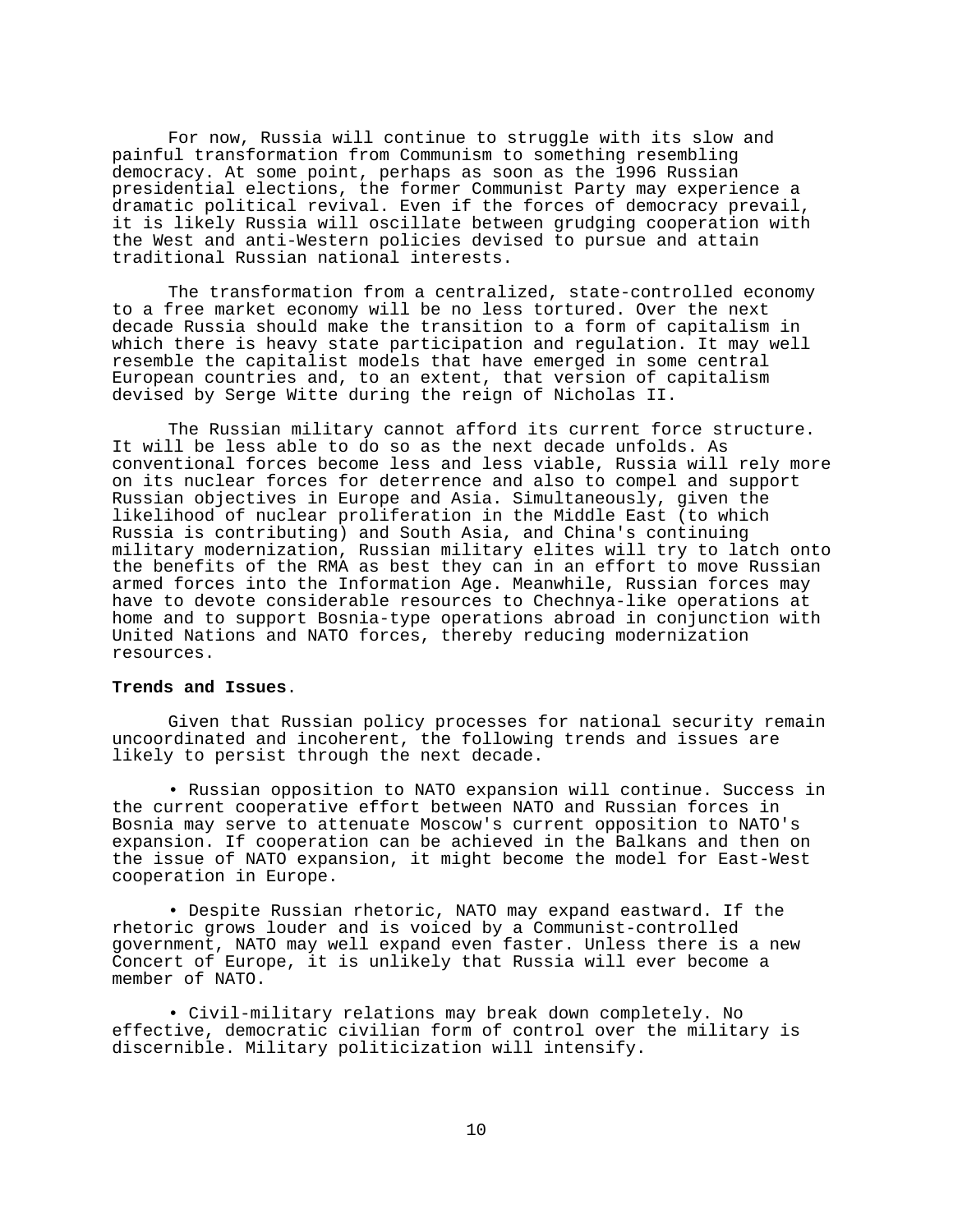• Complicating their defense financial problems, the Russian armed forces will remain engaged in a wide range of pacification operations in its border regions and among "breakaway" republics. Military operations under the guise of peace operations, like those currently being conducted in Georgia and Tajikistan, are likely to proliferate. Prospects for military or political success are dubious.

• The Russian Army and Navy will become increasingly less capable into the first decade of the 21st century. There will be attempts to incorporate some elements of the ongoing military technological revolution into portions of the armed forces, but the Russian military will probably not experience a revolution in military affairs.

• Russia will employ every means at its disposal to undermine the sovereignty of breakaway former Soviet republics, not to mention Chechnya. Over the next decade, Moscow is likely to face increasing resistance from the republics themselves and from the West, as European and American interests and investments in the republics increase. By 2006, if East-West relations in Europe deteriorate, international rivalry will intensify in the former republics of the Soviet Union.

• Russia may not be able to articulate a viable security and economic policy for Asia. This will have the greatest repercussions in Northeast Asia where Russo-Japanese relations will deteriorate and Russia will find it increasingly difficult to play a major role in developments between the Koreas. Barring dramatic changes in Russia or China, by 2006 Russia will have slipped behind China economically. Moscow would find itself a junior partner in any relationship that might develop with Beijing.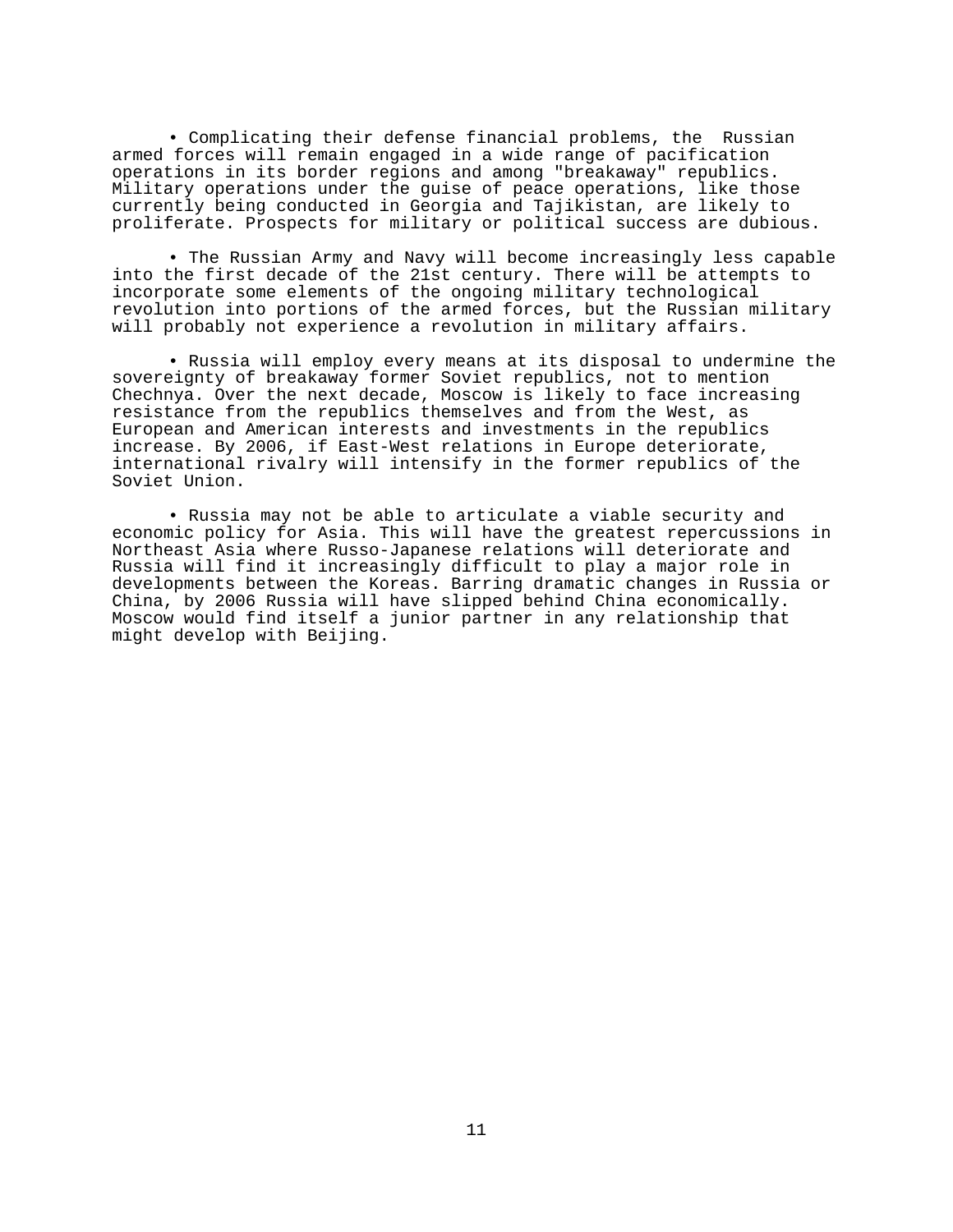### **CENTRAL AND EASTERN EUROPE**

### **Stephen J. Blank**

#### **Regional Assessment**.

This region can be divided into north and south. The dominating issue among the nations in the north, the Baltic republics, Poland, Czech and Slovak Republics, and Hungary, is gaining membership in NATO. Their policies are directed to that end and their militaries are reorganizing and restructuring with NATO membership in mind. By 2006, if NATO expansion in the north does not include the Baltic states (and Ukraine as well), Russian pressure on those states will increase. The West, including an expanded NATO, might have to bring pressure to bear to respond to Russian threats to Baltic and Ukrainian independence.

NATO membership and joining the European Union (EU) are critical issues for Bulgaria, Slovenia, and Romania. Turkey (already a NATO member) is focused on attaining membership in the EU, which is unlikely to happen by 2006. For all the Balkan states, the war in the former Yugoslavia is critical. If the peace in Bosnia brokered by the United States holds, it will have a positive effect on all Balkan relationships. But, in any case, the future of the former Yugoslavia will affect the shape of the Balkan peninsula as a whole, and that is of major concern to every Balkan state, including Macedonia and Albania. Failure to achieve or enforce a macro-level peace in Bosnia could undermine NATO unity as well as the power of the very institution to which East and Central Europeans look for future security.

#### **Trends and Issues**.

In Central and Eastern Europe, key trends and issues to 2006 are listed below.

• Over the next decade, Poland, Hungary, the Czech Republic, and the Slovak Republic may enter NATO. Most Central and East European states should revive economically by 2006 and be prepared for entry into the European Union.

• From 1996 into the next decade, Central and Eastern European states will stay focused on restructuring and reequipping their militaries to support their entry into NATO. The Partnership for Peace (PfP), along with other bilateral and multilateral programs, will play an integral part in facilitating this process.

• For the immediate future, keeping the peace in Bosnia will be of paramount importance for the Balkans. With NATO units committed to the peace enforcement mission in Bosnia, the ultimate outcome of the peace process is vitally important. Success could foster new ways and mechanisms for preventing ethnic conflicts or of resolving them. Failure could undermine the peace of Europe.

• If the West and Russia can, indeed, find common ground for cooperation over Central and Eastern Europe, there will be further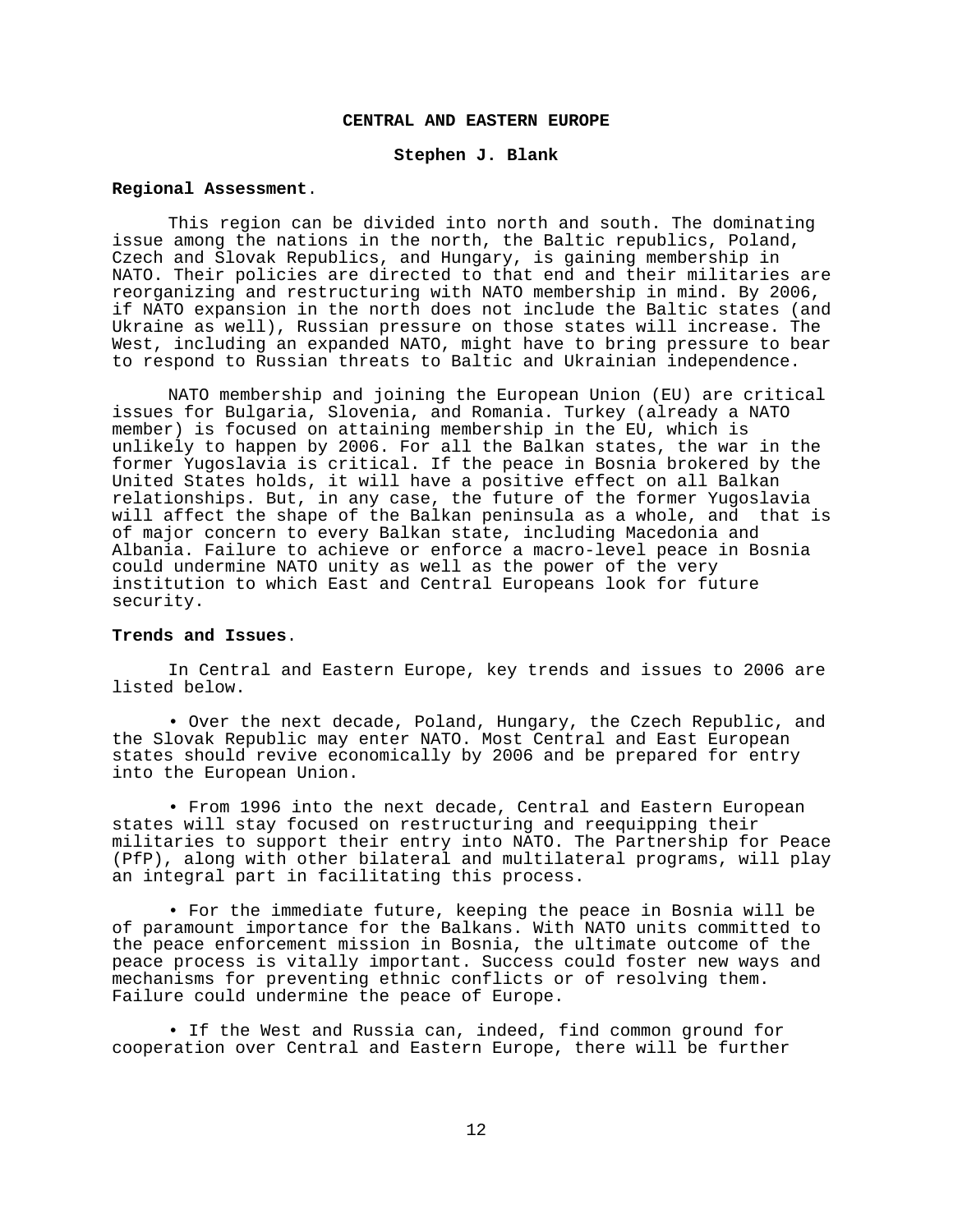progress in European security issues.

• Russia can be expected to keep up the pressure on the Baltic states and Ukraine to remain out of NATO and within a Russian security sphere. Moscow will pursue this course for ethnic as well as geopolitical reasons.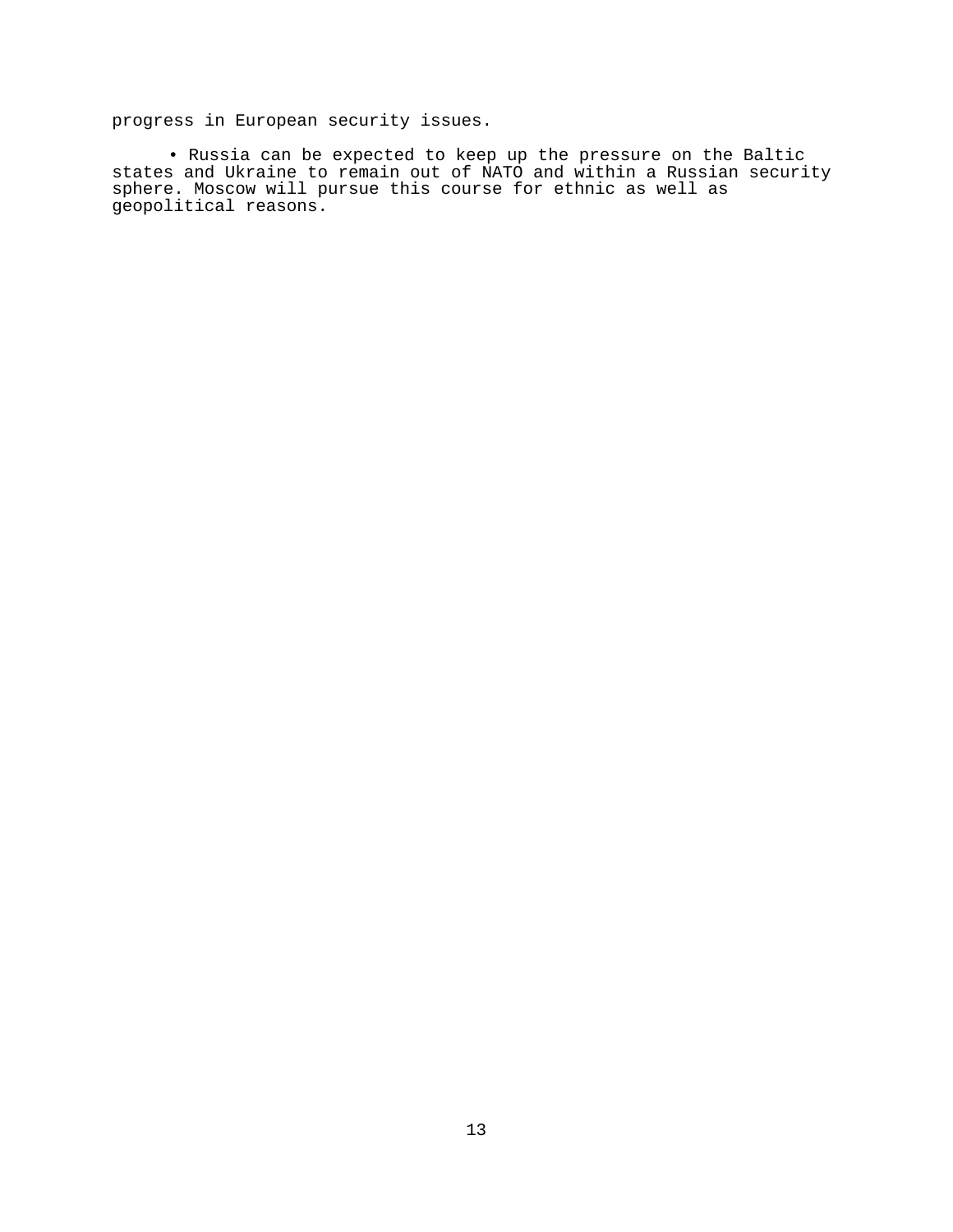### **WESTERN EUROPE: 1996-2006**

### **William T. Johnsen Thomas-Durell Young**

#### **Regional Assessment to 2006**.

European security affairs and events continue to dominate the foreign policy of the United States. Notwithstanding the continuing economic growth and increased political importance of East Asia, Europe remains the region where the most significant politicalmilitary developments for the existing international order occur. U.S. allies and partners continue to provide crucial support to the United States in pursuit of mutual worldwide objectives.

European political, economic and monetary integration continue, albeit at a cautious pace and along divergent tracks. The EU will enlarge over the next decade, but predominantly in the economic sphere with political integration and the creation of a common foreign and security policy limited to core states of the Union. An unintended byproduct of European integration has been the increased growth of regional economic ties that undermine the traditional concept of state sovereignty and national cohesion.

In the security arena, the Alliance continues its evolutionary development begun in 1990. Further implementation of the Alliance's New Strategic Concept (November 1991), reform of NATO's command and control structures, initiation and subsequent growth of the highly successful Partnership for Peace (PfP) program, publication of the Alliance's Enlargement Study, increasing (but selective) French cooperation in NATO military affairs, and the Alliance's role in implementing the Bosnian peace agreement have moved NATO dramatically forward. These events have both strengthened NATO and provided further impetus to the development of the Alliance's twin pillars.

It is our opinion that throughout the next 10 years, ethnic issues will vex European policymakers. Ethnic conflicts, even if nonviolent, will affect internal and international European politics. Emigration from the Maghreb, the Middle East and Eastern Europe to Western Europe will strain the social fabric and social welfare systems of the latter.

The emerging democracies in Central and Western Europe will struggle along their respective paths toward free market economies and open societies. For the most part, progress will be episodic and specific to each nation's socio-political and cultural context. A potential problem for internal stability and interstate relations is the growth in criminal activity and violence emanating from these states toward Western Europe.

### **Regional Assessment for the Short Term**.

Over the short term, European security remains fraught with unknowns and risks, yet recent developments are encouraging. The dire predictions of pundits who foresaw a new cold war, or the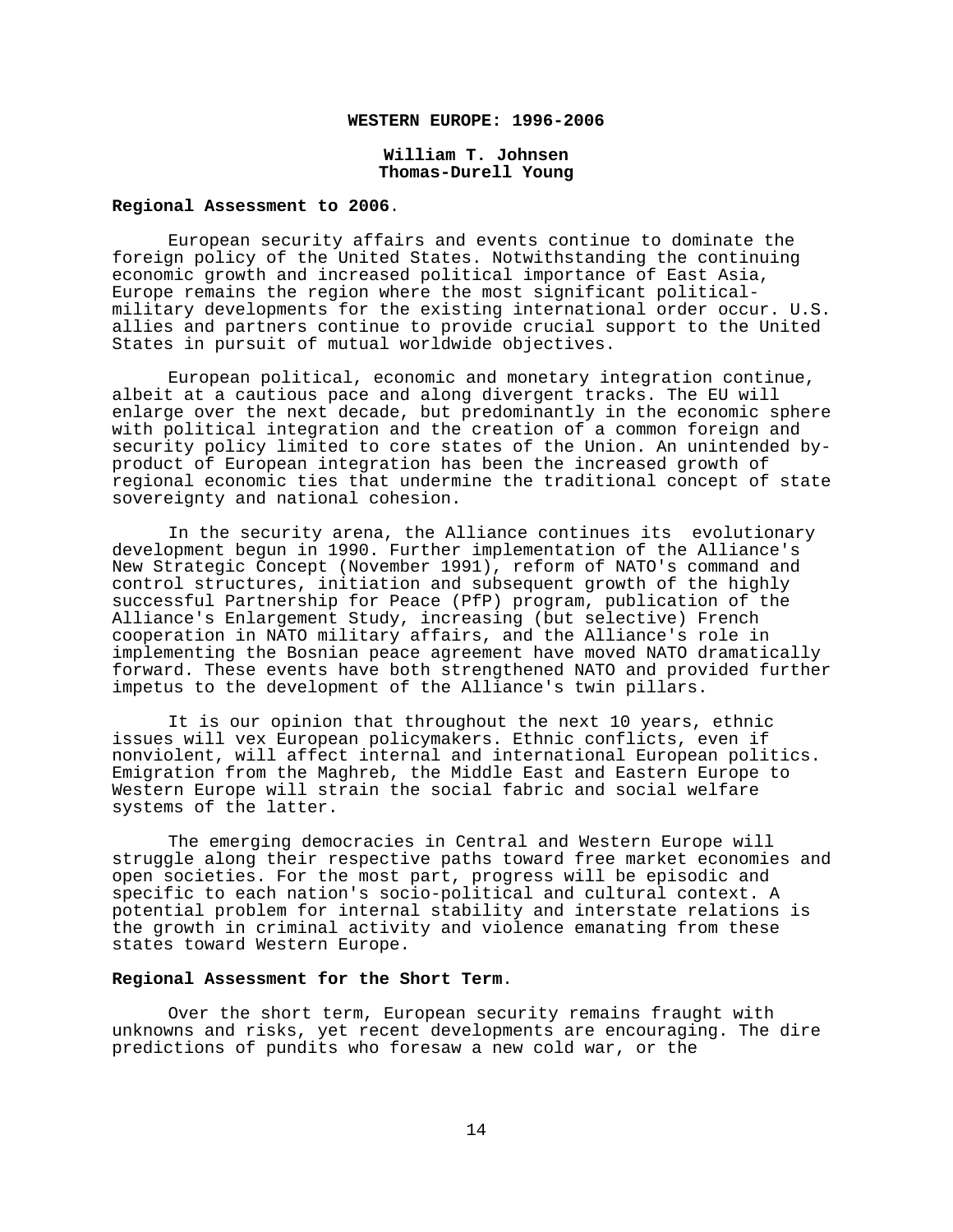disintegration of NATO, have not been realized. Participation in the implementation of the Bosnian Peace Agreement added impetus to reform efforts. For example, French acknowledgement that NATO remains the premier security organization in Europe has resulted in increased and more open cooperation from Paris in the military activities of the Alliance.

For the next year and perhaps beyond, the wars in the former Yugoslavia will dominate European attention. Earlier fears that the conflict might spread have not been realized. Recent cracks within the Alliance over NATO participation in achieving a lasting peace settlement have been addressed. Implementing the Bosnian Peace Settlement will undoubtedly strain cooperation within the Alliance, but these issues will be resolved and the Alliance strengthened for the long term.

The prospects for the Alliance's enlargement in the more immediate future remain a hotly debated issue in every European capital, most particularly in Moscow. With the publication of the NATO study on enlargement, focus has shifted from how and why to when and who. Answers to those questions involve more politics than policy, but remain of the utmost importance, especially vis-a-vis Russia and its relationship to Western Europe.

The Partnership for Peace (PfP) program of the Alliance has far exceeded the expectations of most critics. The military and political bases for expansion are being developed in many key Eastern countries. Given the necessity for both the Alliance and its partners to be seen as making progress in this area, PfP's visibility and activities can be expected to grow. Residual difficulties with establishing appropriate civil-military relations in some partner states may hinder progress.

Though not widely perceived, Greek-Turkish frictions hold the potential to fracture the Alliance. The Aegean shelf, air and sea space, NATO command structures, and Cyprus remain contentious points capable of fostering disruptions that almost defy resolution. While seemingly bilateral in nature, these frictions have begun to have a negative effect on the way business is conducted in the Alliance.

In 1996 the Intergovernmental Conference (IGC) of the EU is scheduled to review, *inter alia*, its Common Foreign and Security Policy (CFSP). A number of factors, including the election and subsequent policies promulgated by French President Jacques Chirac, have called into question the ability of the EU to find consensus and to achieve the difficult goals of the CFSP. The outcome of this conference will affect the North Atlantic Alliance and its evolving relationship with the Western European Union.

# **Trends and Issues**.

• Progress on "deepening" the EU will continue to slow. In an effort to demonstrate "progress," the IGC may well recommend symbolic initiatives.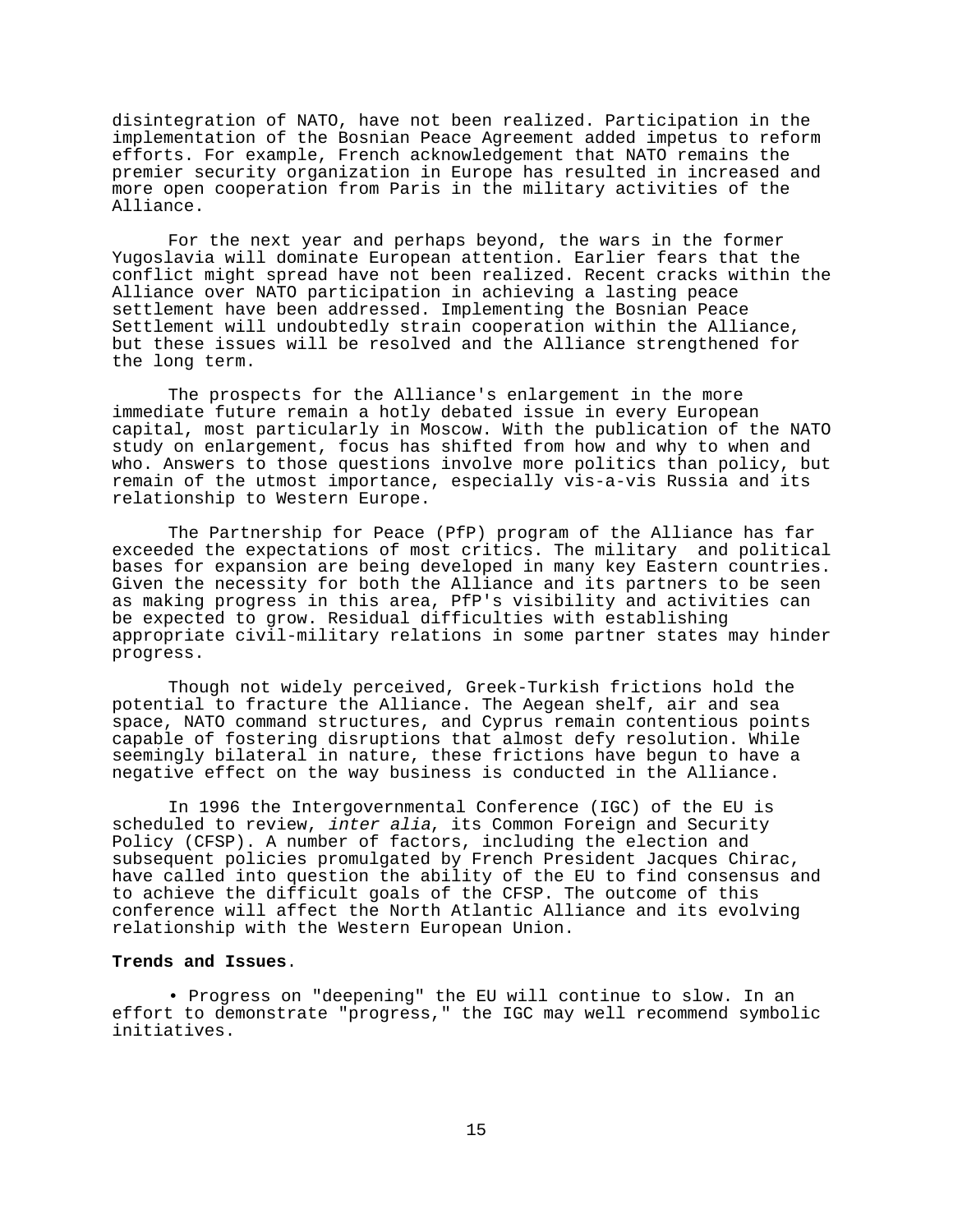• Increased decentralization within Western Europe (e.g., Belgium, Spain, and Italy) may lead to weak governments. Such a condition could, on the one hand, result in weak governments that are unable to reach decisions, thereby debilitating NATO. On the other hand, ineffective governments may lead to statal disintegration and instability in Western Europe. Such a condition could also result from increasing economic regionalization in Western Europe (e.g., the Lyon, Barcelona, Turin triangle), that reduces the effectiveness of the centralized nation-state.

• Massive refugee flows stemming from conflict in Europe (e.g., the former Yugoslavia and Central Europe) or the periphery (e.g., the Maghreb) may overcome Western European social systems, generating considerable instability.

• There will be increasing intolerance to migration and non-European ethnic communities in Europe resulting in ethnic conflict in Central and Eastern Europe that destabilizes existing regimes.

• Ecological disasters in Eastern Europe and the former Soviet republics have a real potential to increase East-West tensions.

• Progress on NATO enlargement will slow as the Alliance moves into the debate on when and how to effect it. New members will be added after the turn of the century, but expansion will be slower than many now anticipate.

• The Partnership for Peace will increase in importance and will serve as a means for improved cooperation between NATO and the partner states.

• In the near term, events in the Balkans will preoccupy NATO and divert attention from other pressing issues, such as enlargement, reform of command structures, and national and Alliance force structures. Success in Bosnia, however, could accelerate resolving these issues in the long term.

• The overly national direction in French external policy will remain nettlesome for France's allies.

• Greek-Turkish tensions will continue to impede the conduct of business in NATO.

• Italy will follow its precarious path toward democratic reformation and strategic reassessment.

• Continued warfare in the Transcaucasus will contribute to instability in Russia and Turkey.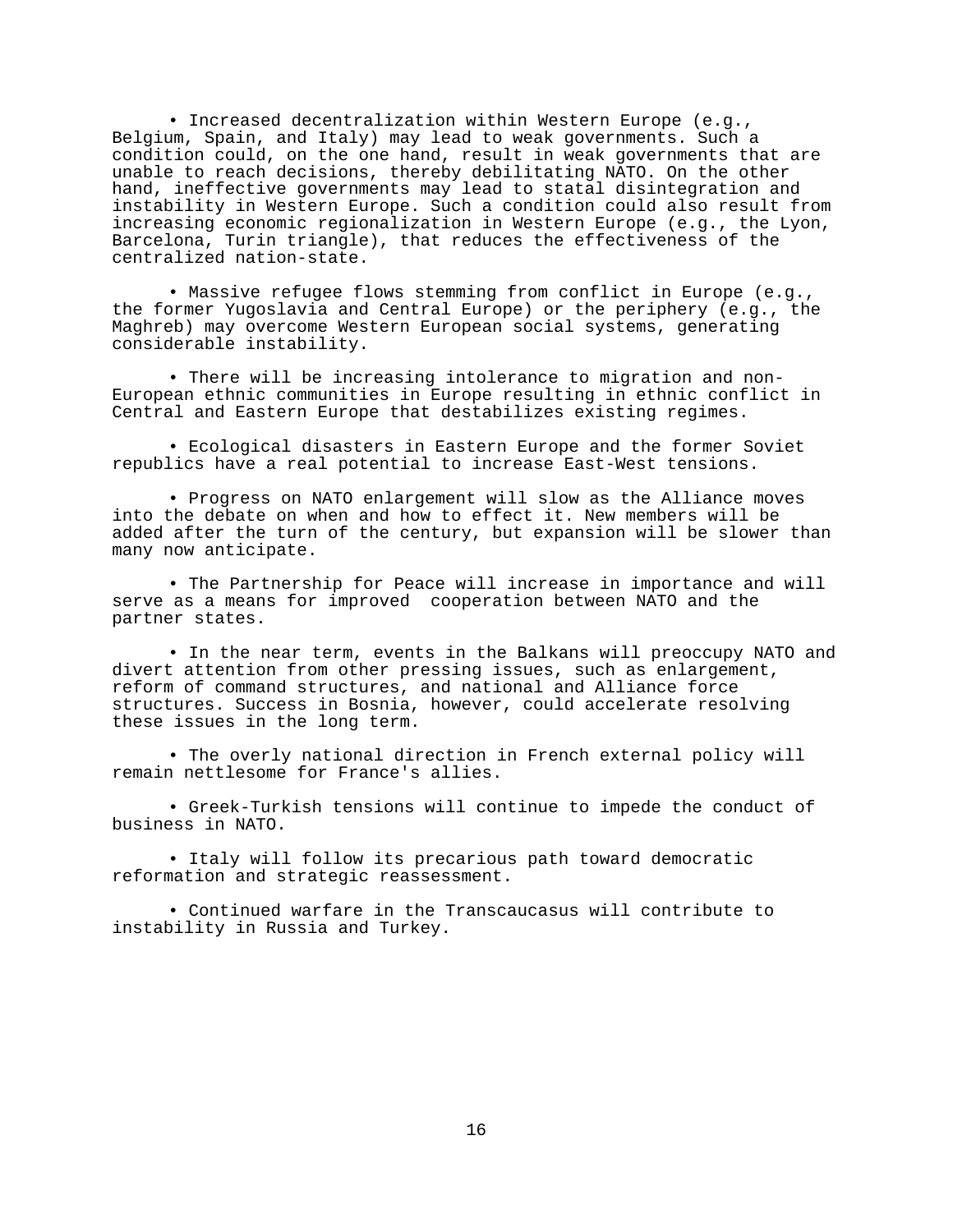### **LATIN AMERICA**

### **Donald E. Schulz**

#### **Regional Assessment**.

At least through 2006, threats to peace, stability, progressive growth, and democracy in Latin America will come from political extremes and deeply-rooted economic, social and political problems. U.S. national interests in the region will remain basically the same a decade from now as they are today. Washington will continue its commitment to promoting democracy, sustainable economic growth, a greater regard for human rights, higher living standards, and curtailment of the drug trade and illegal migration into the United States. Most countries will continue the process of democratization, but a few will experience authoritarian restorations. This trend will be especially apparent where democratically-elected governments have failed to meet popular expectations.

A rapidly expanding urban population with the attendant socioeconomic problems associated with decapitalization, violent crime, and drug abuse, will create conditions promoting emigration, subversion, terrorism, insurgency, and coups d'etat. Assistance from the United States to reinforce democratic institutions and build strong economies will continue to be the best defense against authoritarian alternatives manifesting themselves throughout the region.

In the Andean Ridge countries of Bolivia, Peru, Colombia, and Ecuador, thousands of farmers will continue to engage in the lucrative coca growing business, and narcotraffickers will conduct related--and even more lucrative--cocaine processing activities. Venezuela and Brazil will become significant producers as well as way stations for smugglers. In Mexico, Central America and South America, poppy cultivation will increase. Unless suitable alternatives are found, farmers will provide the raw materials to support both insurgents and drug trafficking cartels. Even with U.S. training, equipment, and advisors, Latin American governments will only be able to make limited progress against the supply side of the drug trade. Increasingly, these activities will be fueled by the growing use of illegal drugs in Latin America itself.

Economic underdevelopment and wide gaps between rich and poor will continue to produce high levels of illegal migration of Latin Americans into the United States, most coming from or through Mexico. To these refugees seeking economic opportunities will be added those who claim to be fleeing political persecution. Caribbean migration will increase substantially and could very well reach crisis proportions, especially if the Castro regime comes to a violent end. Economic hardship in Cuba will continue to provide a strong incentive for emigration, and if relations with Washington remain poor, Castro may encourage further exoduses to release domestic political pressures or to retaliate against the United States. Economic hardship and political violence will continue to push Haitians towards the United States. By the 21st century, if not before, immigration from the Dominican Republic will also be a problem.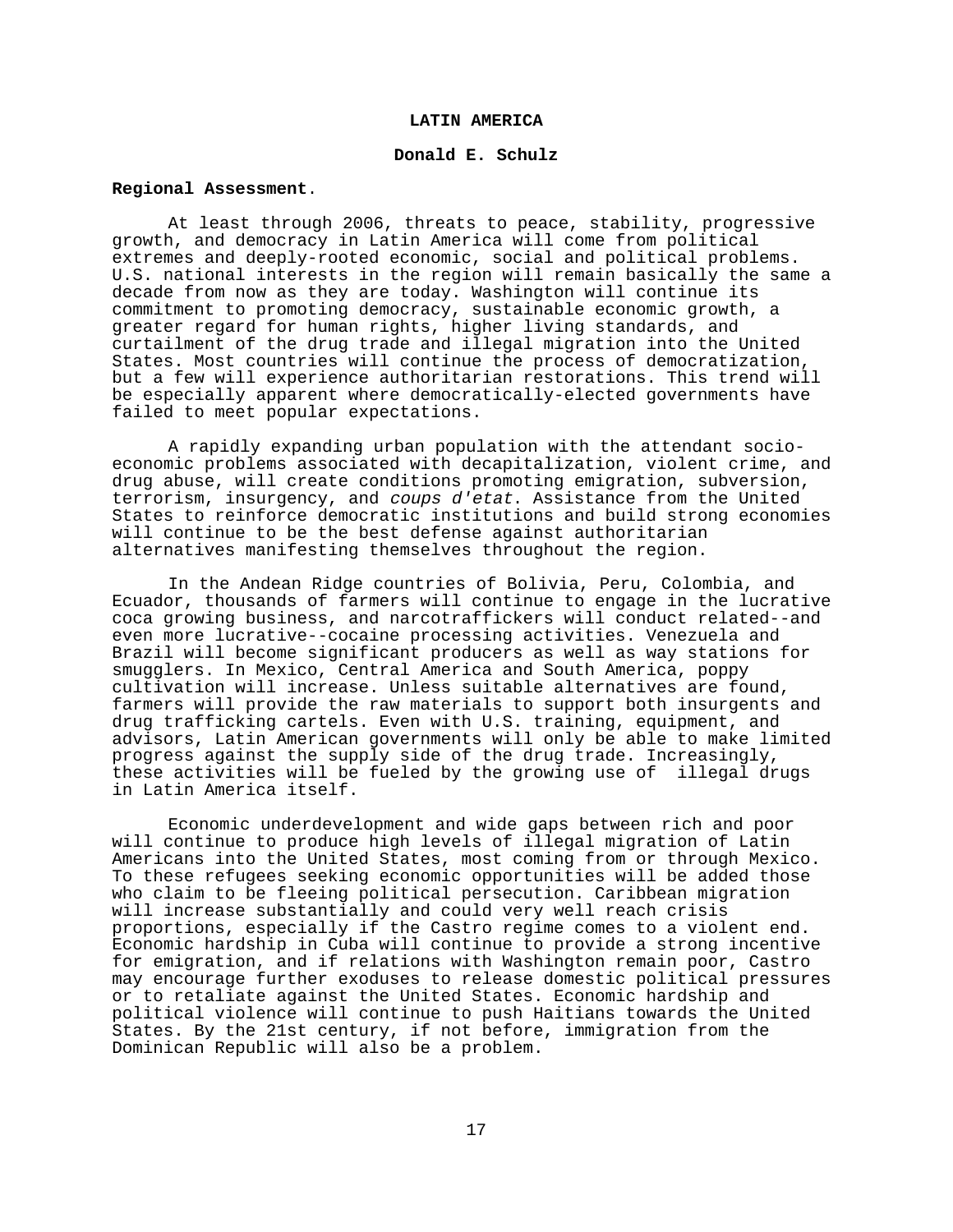The policy answer to most of these concerns is the nurturing of democracy and sustainable economic growth leading to a higher standard of living for most Latin Americans. A viable counterdrug strategy is also needed. Some of these issues have been addressed in the Enterprise for the Americas Initiative, the North American Free Trade Agreement, and the Andean Drug Strategy. How to turn policy into strategy and executable programs is the real challenge for the United States.

### **Trends and Issues**.

• Threats to democratic governments will increase as a result of overpopulation, socio-economic inequalities, poverty, weak economies, an authoritarian political culture, corruption, human rights abuses, and civil-military conflicts. These elements may be exploited by drug cartels, radical politicians from the right and left, unreconstructed Marxists, and the armed forces.

• Environmental degradation and exploitation of nonrenewable resources will continue. A major ecological disaster is in the making in the Amazon.

• Peru and Colombia will continue to be plagued by a chronic mix of insurgency and drug trafficking.

• In the immediate future, the socio-economic crisis in Venezuela will worsen, further undermining democracy and fostering political instability.

• The Ecuador-Peru border dispute will continue to smolder, with a renewed outbreak of fighting always a possibility. There is also a possibility that the arms race between these two countries could spread throughout the region, posing a security challenge for United States.

• The Central American peace process will gradually fade leaving unresolved socio-economic and political problems that will undermine democracy and cause political instability. Levels of criminal violence, already extremely high, will increase in the short run and remain a serious problem past 2006. A regression to more authoritarian practices is likely in one or more countries, with Venezuela being a prime candidate.

• Illegal immigration and drug trafficking will continue to pose major social, economic and political problems for the United States.

• The political crisis in Haiti is likely to reemerge when U.S./U.N. peacekeeping forces withdraw. Political instability, violence and authoritarian rule will return. Haiti will not be able to reverse the process of socio-economic ruin which has marked its history for 200 years. Pressures to emigrate will remain enormous.

• The socio-economic crisis in Cuba will continue, although it would be harder for the economy to become any flatter. Therefore,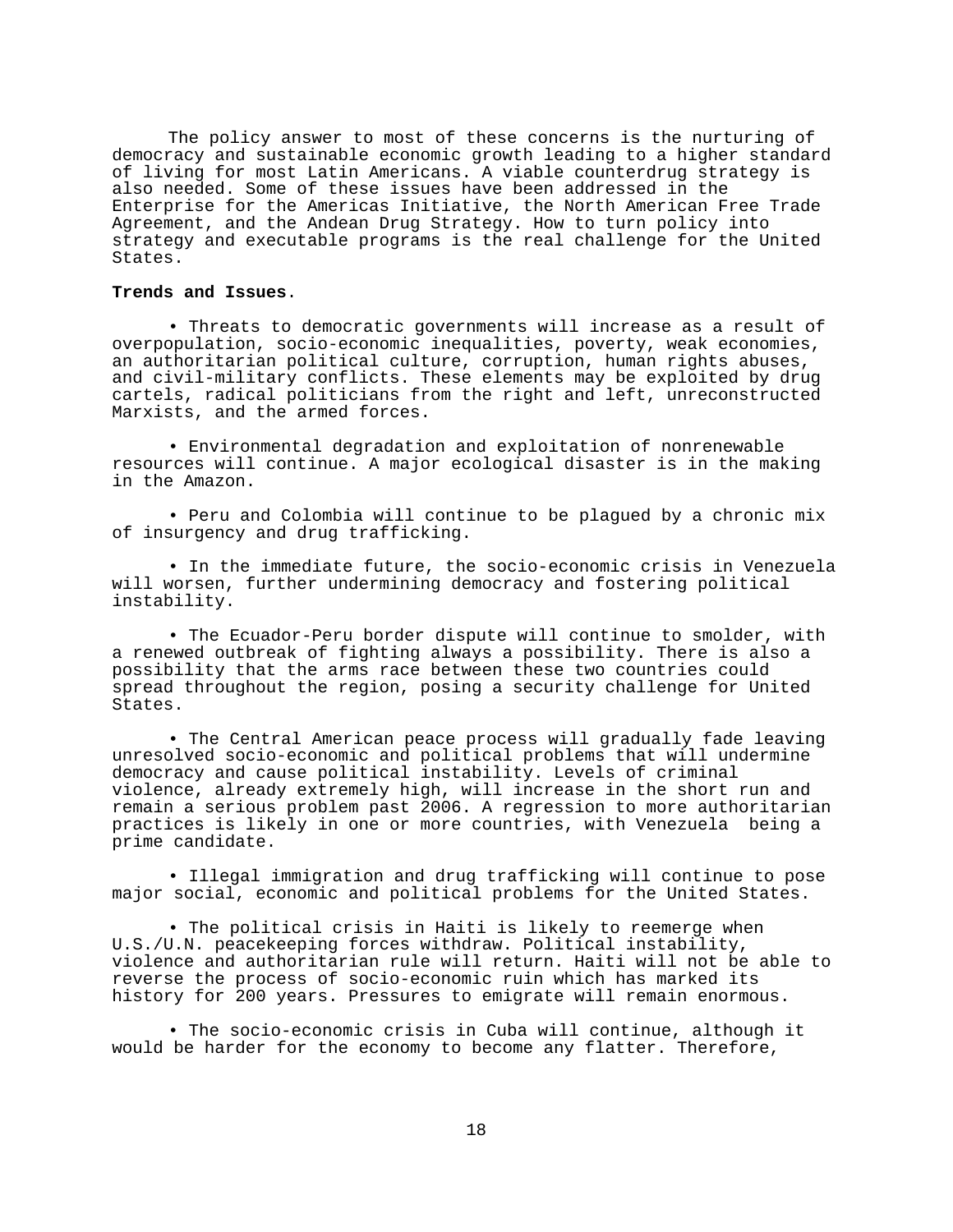since things could not get much worse, a gradual recovery is possible, although if the current political circumstances remain, Cuba will still be economically challenged in 2006. The situation will become increasingly uncertain, given Castro's age and the inevitable health problems that accompany aging. Another crucial imponderable is U.S. policy, which could either shore up the regime's authoritarian control system or undermine it by helping to open the country to outside influences.

• There is a good chance that Cuba will enter a post-Castro transition between now and 2006. If this occurs as a result of the dictator's death or overthrow, it could prompt political instability and violence. Under such circumstances, the United States may be tempted to intervene militarily.

• The United States and Panama will probably reach an agreement to allow for a continued, if much reduced, U.S. military presence along the canal. The United States Southern Command will relocate to Miami in 1997. Panama will experience problems maintaining and using the properties turned over to it. Whether the canal will be run in a reasonably efficient manner depends on the extent to which its management is undermined by political corruption and interference.

• By 2006, the Mexican political and socio-economic crises will persist, with each feeding on the other to make recovery more difficult as time goes by. Economic recuperation will be slower and consequences will continue to be painful. Neoliberal economic policies, including the North American Free Trade Agreement (NAFTA), will continue to pose major socio-economic adjustment problems, especially for agriculture. Political instability could result as Mexico attempts a difficult simultaneous transition to democracy and a free-market economy. Nevertheless, Mexico will probably muddle through.

• For the immediate future, the outlook for Brazil is more optimistic than it has been in years. A popular and energetic new president is introducing economic reforms. Inflation is down and business is booming. Over the longer run, however, major social and economic challenges remain to include a highly inequitable income distribution, violent crime, and severe environmental degradation, especially in the Amazon.

• In the short run, at least, the movement to expand NAFTA into a broader regional free trade agreement will stall. Subregional integration efforts, such as MERCOSUR,\* will continue and the movement towards hemisphere-wide integration will regain momentum over time.

• The United States will continue to support democratization throughout the region. Though Washington will be less inclined to intervene militarily, continued political instability in the Caribbean Basin will probably lead to one or more such interventions during the next decade, with Haiti and Cuba being among the most likely candidates.

@ASTERICKTEXT = \* The Southern Common Market comprising Brazil,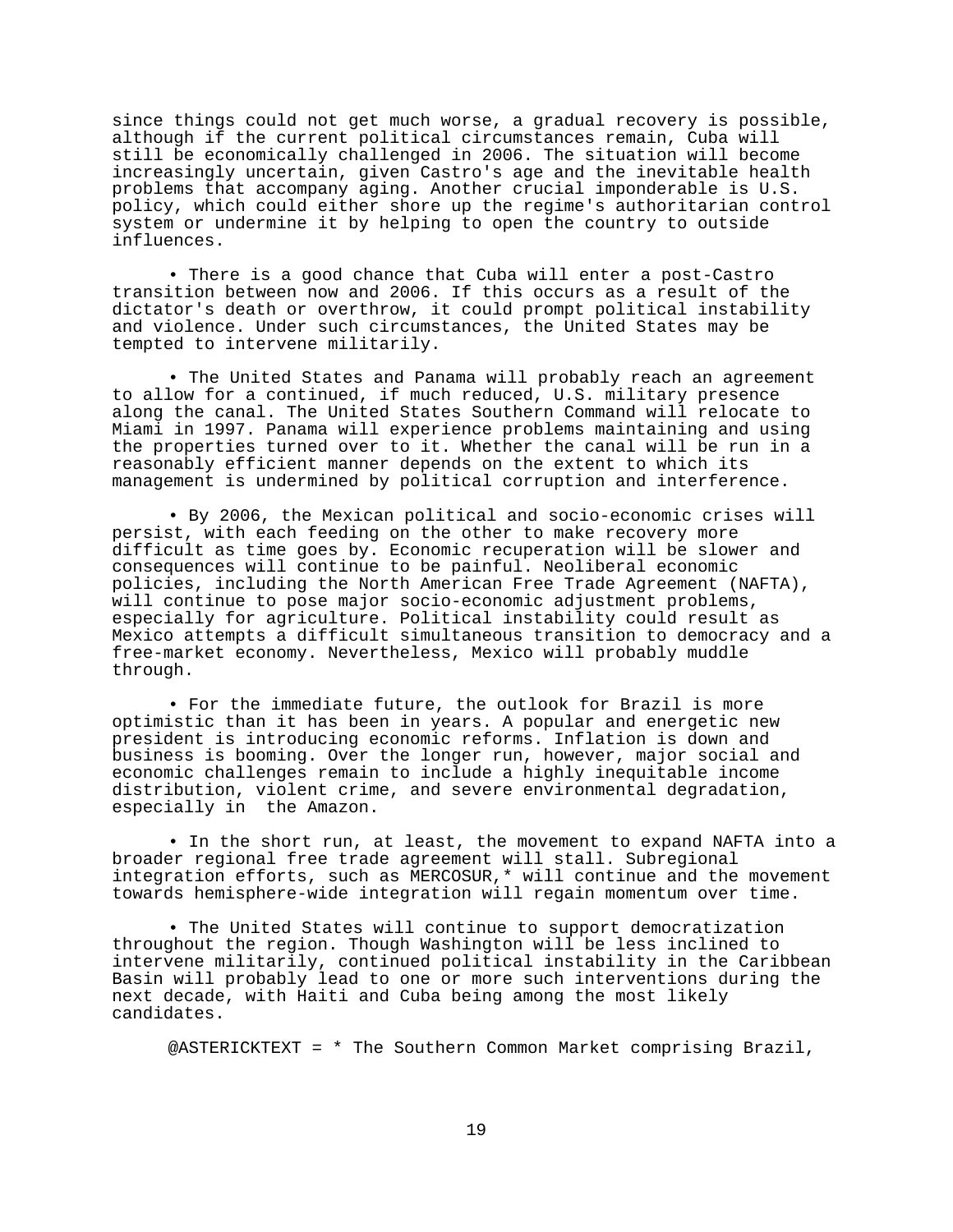Argentina, Paraguay and Uruguay.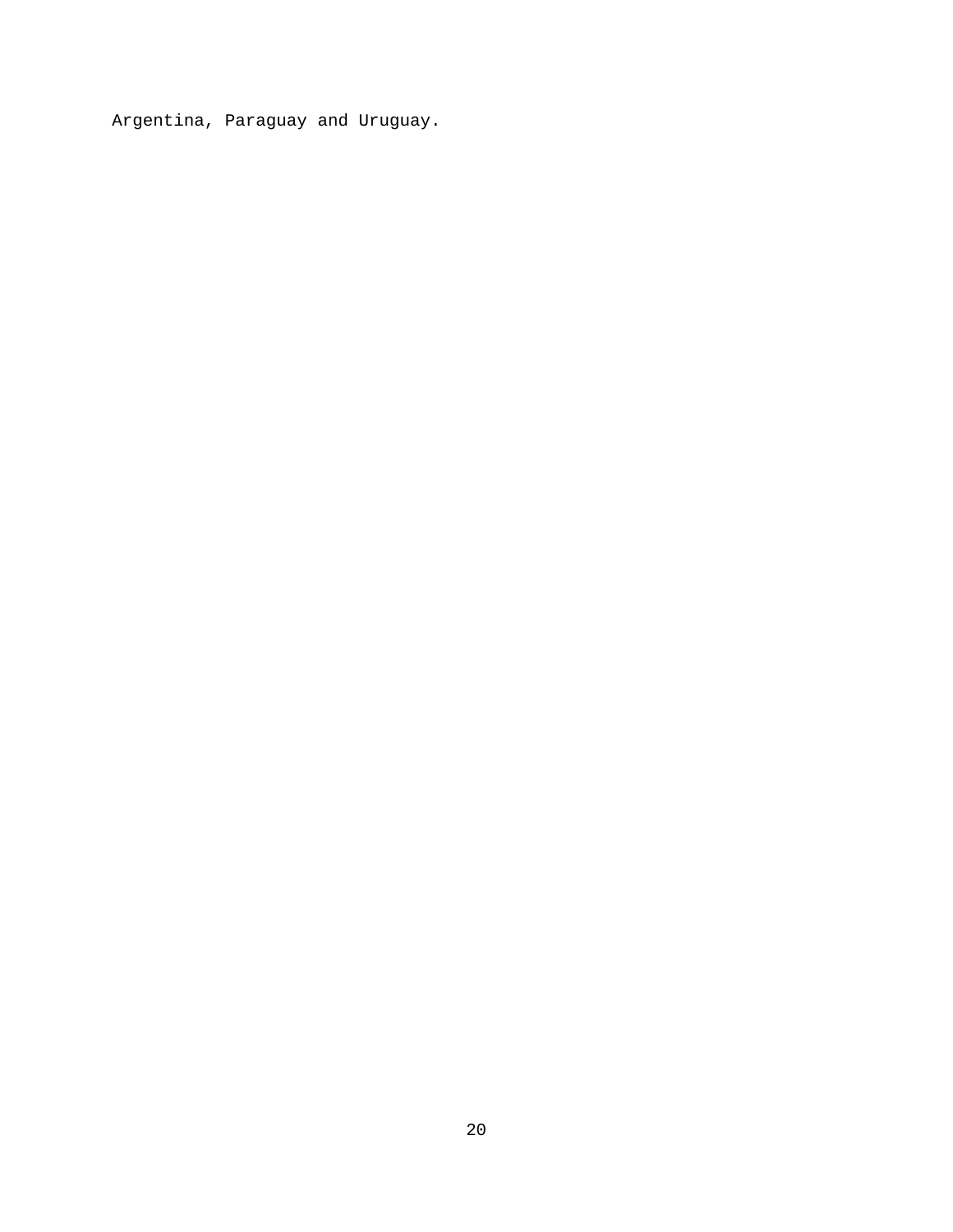### **THE MIDDLE EAST**

#### **Stephen C. Pelletiere**

### **Regional Assessment to 2006**.

A number of indicators extant today can be used to project the strategic environment in the Middle East to 2006. Unless these indicators change significantly, the environment for the first 5 years of the next century will be set by the year 2000. The speed with which the events are moving in the Middle East makes it likely that the shape that part of the world will take by 2006 will be clearly discernable by the end of 1999. The United States and its allies will continue to depend on the Persian Gulf for much of their oil supplies. Therefore, access to the Gulf will be a major U.S. foreign policy tenet.

The economic outlook will be bleak for the next decade. Wealth in the Middle East is unevenly distributed and it is unlikely that there will be any significant alleviation of depressed economic conditions by 2006. Any economic assistance that is available will come through the World Bank with stringent requirements for qualifying. Demographic growth will exacerbate the economic problem with a high birth rate insuring that the area's youthful population will predominate.

Political diversity will be the rule across the Middle East. But political consciousness will be universal, particularly among the young, who will insist on government sponsored solutions to economic ills. Widespread anger will result when governments cannot or will not institute social welfare solutions.

A crisis will develop over the legitimacy of the House of Saud. The royal family will come under increasing pressure from conservative elements in the society. This will affect U.S.-Saudi relations and U.S. freedom of action in the Gulf.

Muslims throughout the Middle East will demand that the Persian Gulf be purged of the Western military presence. This is a demand neither Riyadh nor Washington will be able or inclined to satisfy. For its part, Washington will be unable to find a surrogate capable of policing the Gulf in its absence.

#### **Short-Term Assessment**.

In May 1996, when the last round of the Arab-Israeli peace talks takes place, a crucial deadline will be reached in the Middle East. Problems with a potential for stalling or wrecking the peace process have been deferred. But in May it will be time to deal with difficult issues like the fate of Jerusalem and a truly independent Palestinian state.

The Israelis will be more sensitive to the demands of the right, especially following Yitzak Rabin's assassination. It will be harder for Israel to make concessions on the issue of Jerusalem, Palestinian statehood, and the Golan Heights. The Arab negotiators are not likely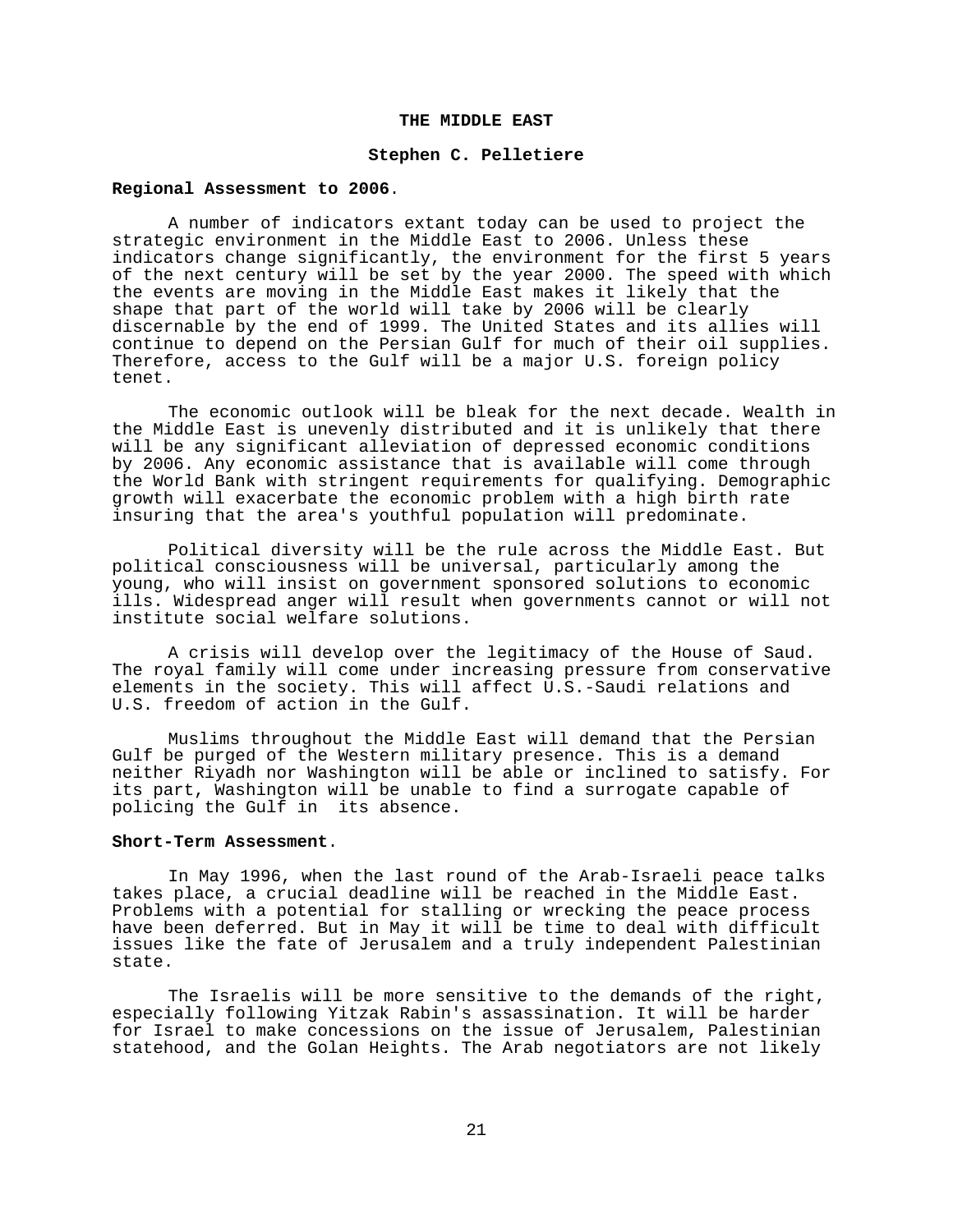to lessen their demands because they, too, have constituents pressing them to be firm. It will be difficult, even with the good offices of the United States as mediator, to settle the complex issues given the current political environment.

The bomb that went off in front of Saudi National Guard headquarters in Riyadh is indicative of what lies ahead. Devout Saudis, indeed the majority of Muslims, increasingly resent what they perceive to be U. S. encroachment on the sacred precincts of the faith. They want U.S. military forces out of the region, especially off the Arabian Peninsula which is the home of Mecca and Medina, two of Islam's most sacred places. Washington, however, will not embrace any policy which jeopardizes the security of Saudi Arabia or access to the Persian Gulf. Therefore, the United States can expect to encounter increasing hostility toward American forces in the region and toward the Saudi regime that invited them there.

Washington's contention that U.S. forces must remain in the Gulf to deter Iraq is not viewed as credible by a large portion of the people of the region. Many contend that Washington has manufactured the "Iraqi threat" to establish a military presence in the Gulf and as a way of taking direct control of this vital oil-producing region.

Egyptian President Husni Mubarak and the military junta in Algeria have shown that they can stand up to dissident fundamentalist forces even though they lack the popular support needed to overcome them. Hence, unrest in these two states will continue with government security forces and fundamentalists locked in an ever-mounting spiral of violence which most Egyptians and Algerians look on with disdain.

In Turkey, the Kurdish stalemate persists. U.S. policymakers expected the Iraqi regime to crumble in the aftermath of the Persian Gulf War and the continuing economic embargo. Therefore, no real provision was made for the future of the Kurds. The embargo imposed on Iraq by the United States to topple Saddam Hussein applies to the Kurdish people as well. Hence, what the Arab Iraqis suffer the Kurdish Iraqis also suffer. Meanwhile, the Kurdish Workers Party (PKK), with aid from Syria, will continue to operate within Iraq.

# **Trends and Issues**.

• In the long term, expect a new theater of crisis to emerge in the Horn of Africa, pitting the United States, Egypt, and Israel against significant unrest in Ethiopia, Somalia, Sudan and Yemen.

• By 2006, Iran and Iraq could present a combined threat to the United States. Iran may supplant Iraq as the primary threat to the Gulf region.

• In the more immediate future, the Peace Process will become increasingly contentious as Arabs and Israelis are forced to deal with the difficult issues deferred until now.

• Unrest in Egypt will intensify as a result of Mubarak's attempts to muzzle the opposition during the November elections. There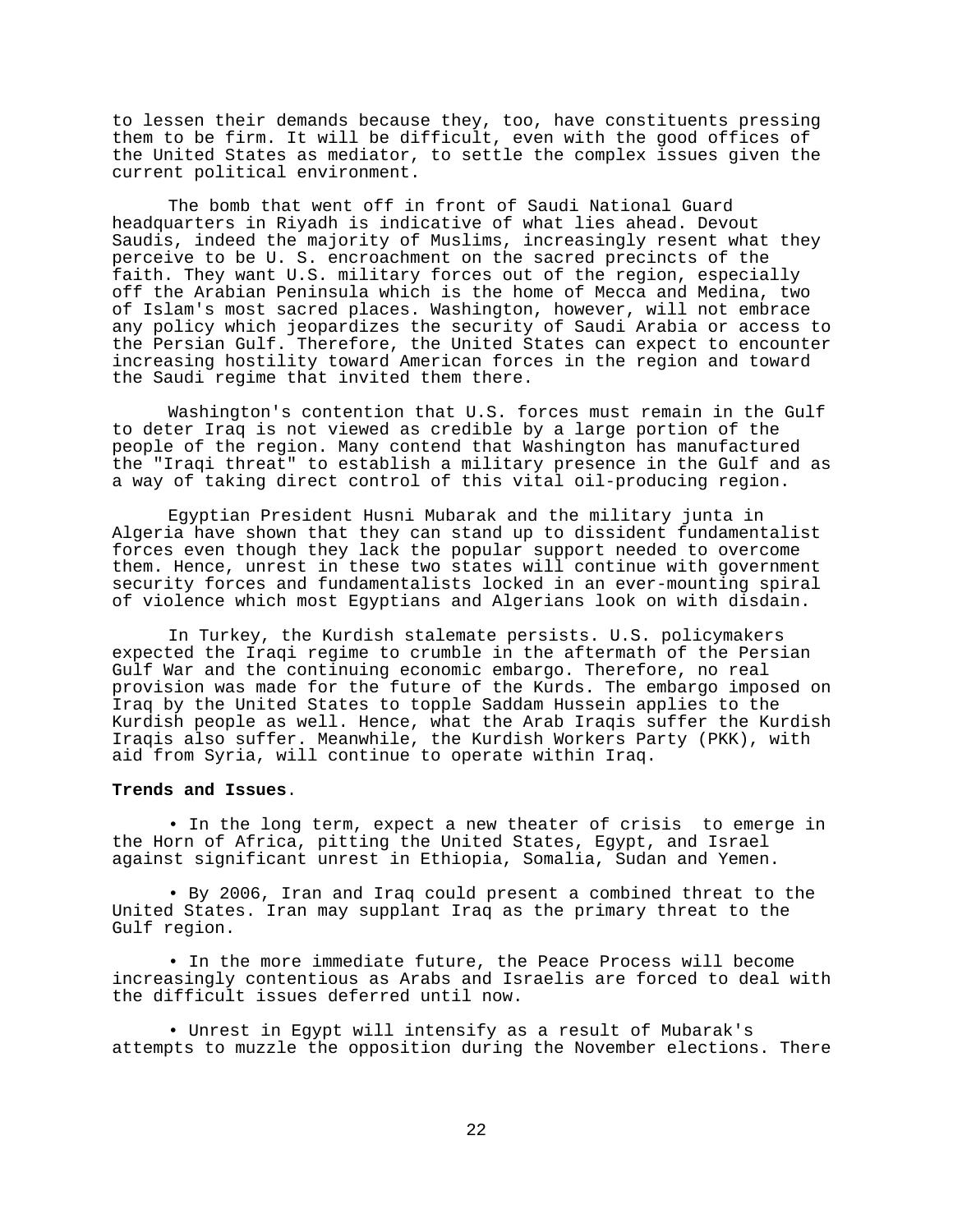will be a significant backlash against the regime.

• The situation in Algeria will continue to deteriorate with neither side able to prevail.

• If Syria is to make peace with Israel, it will be on Israel's terms. The alternative for Damascus is uncertain and largely unknown since Hafez Assad has played a very closed hand.

• In Israel, the Likud Party has a good chance of replacing the Labor Party in the next elections. This will create friction with the United States, which has traditionally experienced difficulty in working with Israel's right wing.

• Movement of the U.S. Embassy in Israel from Tel Aviv to Jerusalem, if it occurs, will exacerbate U.S. relations with regimes throughout the region and create pressures on those which host any U.S. presence.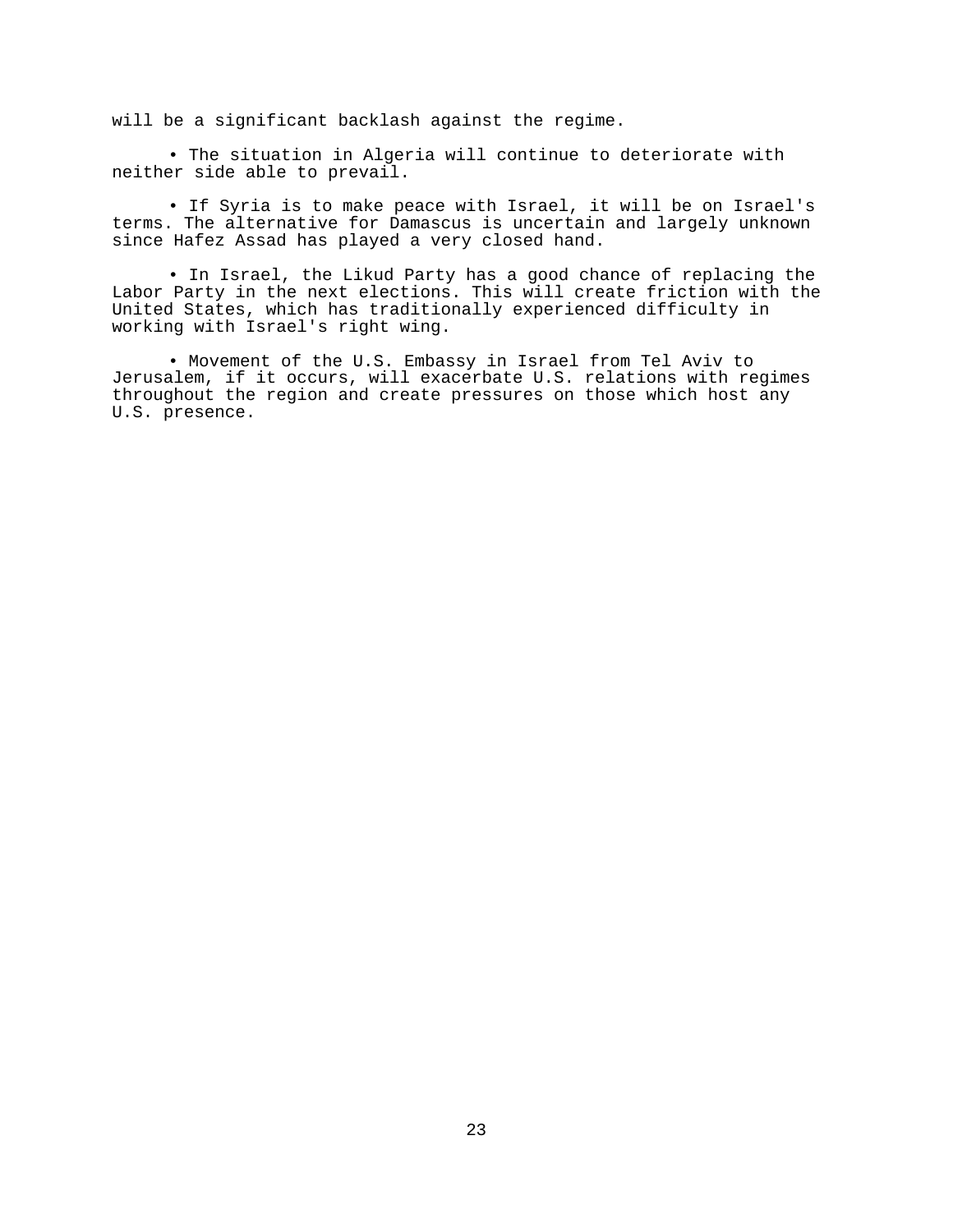#### **AFRICA**

#### **Steven Metz**

### **Regional Assessment**.

While 1994 was a year of great events for Sub-Saharan Africa, from the historic transition to multi-ethnic democracy in South Africa to the unspeakable horrors of Rwanda, 1995 unfolded more placidly. Danger persisted and the structural foundation of violence remained intact, but a few of the region's oldest conflicts lurched toward settlement and there were no new human disasters. All considered, it was not a bad year for African security, raising hopes that 1996 will bring even more positive developments.

In August 1995, the belligerents in two of Africa's oldest and most destructive civil wars signed peace accords. Jonas Savimbi, leader of the once-powerful UNITA movement in Angola, appeared to abandon his quest for total control of the country and accepted an appointment as vice president in a coalition government. At about the same time, a half-dozen warring factions in Liberia agreed to end their conflict. Both of these settlements are fragile, but with outside support Angola and Liberia could begin repairing the human and physical damage from decades of violence. In 1995 there were some gains for political freedom as well. Uganda, for instance, appeared to be moving away from a "no party" political system to a more open one, and other states continued to consolidate recent democratic reforms.

Unfortunately, every peaceful settlement seemed counterbalanced by a persisting conflict. The brutal civil war in Sierra Leone, initially sparked by the violence in neighboring Liberia, continued. There have been at least 10,000 deaths, with most of the victims hacked to pieces in their villages. Many others are starving to death as a result of the war, and nearly half the country's population are refugees. In Sao Tome, a coup briefly ousted President Miguel Trovoada, reminding the world that military intervention always lurks in the background for African democracies. Rwanda lingers an incident away from renewed violence, with former soldiers and militiamen rearming in Hutu refugee camps and threatening to reignite their country's civil war. A government shakeup in August 1995 endangered the Hutu/Tutsi coalition and further discouraged Hutu refugees during the summer; hundreds of thousands fled the camps, further eroding Zaire's fragile stability. Rwanda's neighbor Burundi, with a similar ethnic make-up and history of violence, remained a half step from explosion. A dozen other states are equally incendiary: all across Africa, thousands of youths have been drafted into rebel armies or forced to participate in ethnic killing. They form part of a culture of violence that will haunt the continent for decades.

Even while the specter of instability lurked in the background, some African states made economic progress. The region's overall economic situation remained dire, but eight countries experienced 6 percent or greater growth in gross domestic product. According to a major U.N. report, eased investment restrictions and generous tax incentives now make foreign investment in Africa exceptionally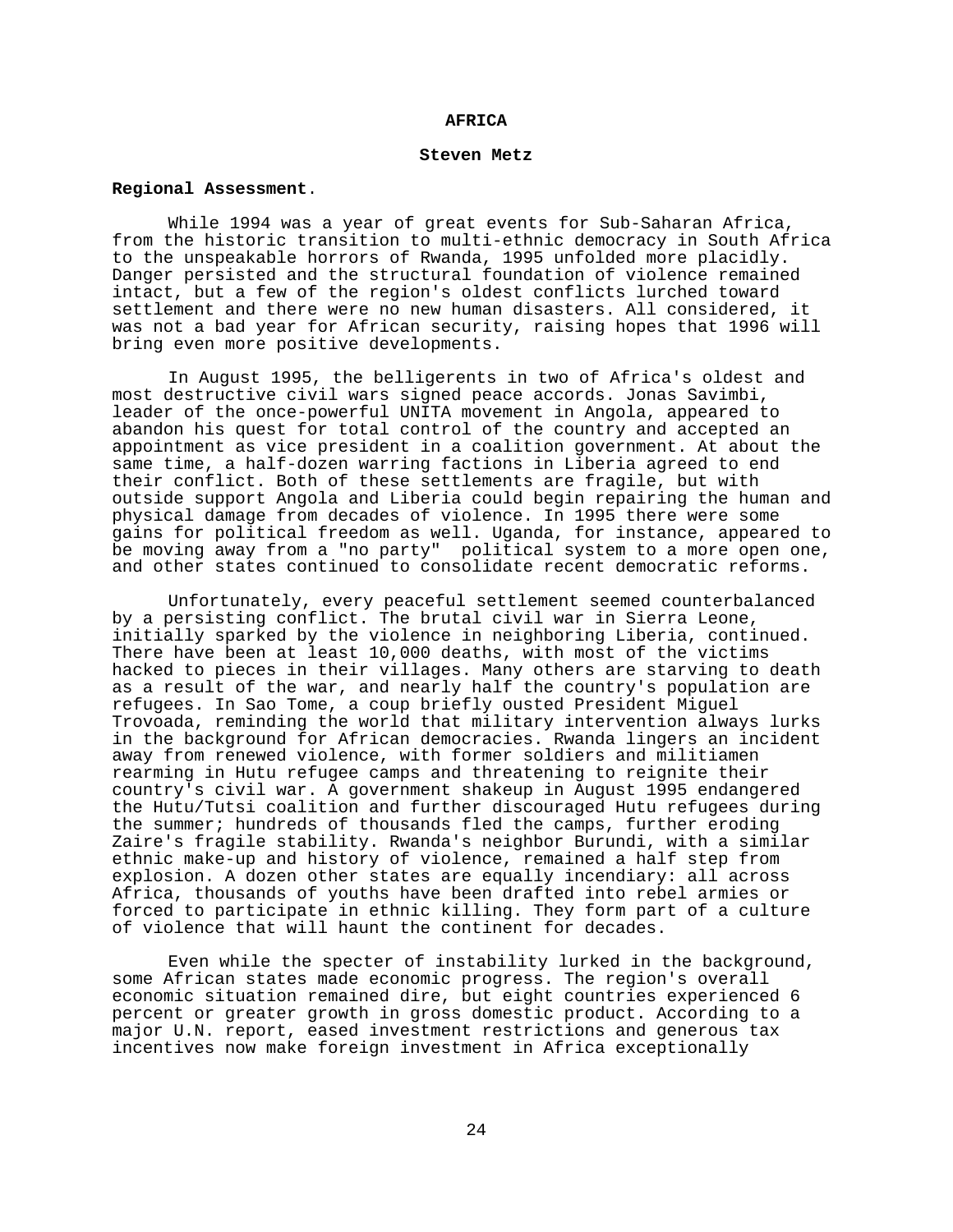profitable. But, the report noted, such investment remains inadequate to meet the region's need for capital. Population growth, debt, and reliance on primary products continue to complicate economic recovery. Sub-Saharan Africa has a 3.2 percent annual population growth rate (the world's highest), the world's lowest economic growth rate and highest poverty levels, and massive debt burdens representing 255 percent of exports and 83 percent of GNP. Foreign aid, which is a vital source of revenue for many African nations, continues to plummet. Overall U.S. aid to Sub-Saharan Africa declined from \$1.72 billion a year in 1985 to \$1.2 billion in 1992 (even while democratization swept the continent). Some U.S. congressmen have advocated even greater cuts, with the most extreme favoring its abolition. Africa's economic recovery is also hindered by ecological breakdown and persistent health crises. Zaire received worldwide attention in 1995 during an outbreak of the deadly Ebola virus, but other, preventable diseases take an even greater toll across Africa. HIV continues to devastate. Two-thirds of the world's HIV-infected adults are Africans. And not only does the disease affect people, workers and leaders alike, in the prime of life, it has left millions of orphans across the region. Like war, HIV is a disaster whose full impact falls across decades. In such a strategic environment, the coming year should be approached with both guarded optimism and great caution.

To a large extent, Africa's future will be determined by events in the region's strategic giants: Zaire, Nigeria, and South Africa. While Zaire and Nigeria are quite different, the two share increasing political and economic misery. In Zaire, Sese Seko Mobutu remains Africa's longest-reigning dictator. During 1995, the political instability Mobutu unleashed in the early 1990s eased slightly as Prime Minister Kengo Wa Dondo attempted to engineer economic reform and reconcile Mobutu and Etienne Tshisekedi, leader of the opposition. While movement toward elections stumbles on, the Zairian economy and infrastructure continue to decay. The central government has lost control of most of the outlying regions while ethnic violence and rioting by unpaid military forces threaten security across the country. The chances of Zaire's collapse into total anarchy or its fragmentation remain high.

In Nigeria General Sani Abacha, who seized power in 1994 during a period of chaos growing from annulment of elections by the country's previous military dictator, is among the most repressive and corrupt leaders in Sub-Saharan Africa. On October 1, Abacha announced a transition plan to reinstate civilian rule within 3 years, but few observers have any confidence that he can or will overcome the problems that undercut previous attempts to build a sustainable democracy. Due to pervasive corruption, mismanagement, and a cutoff of most foreign aid and investment, the Nigerian economy is in a shambles. Within the past decade, the country has fallen from one of Africa's richest nations to one of its poorest. Ethnic tensions remain high. Meanwhile, Nigeria faces increasing international pressure and diplomatic isolation for human rights abuses, including the execution of political activist Ken Saro-Wiwa. This situation will probably escalate. Like Zaire, Nigeria faces the imminent prospect of violence, anarchy, or civil war. This year will be one of great danger for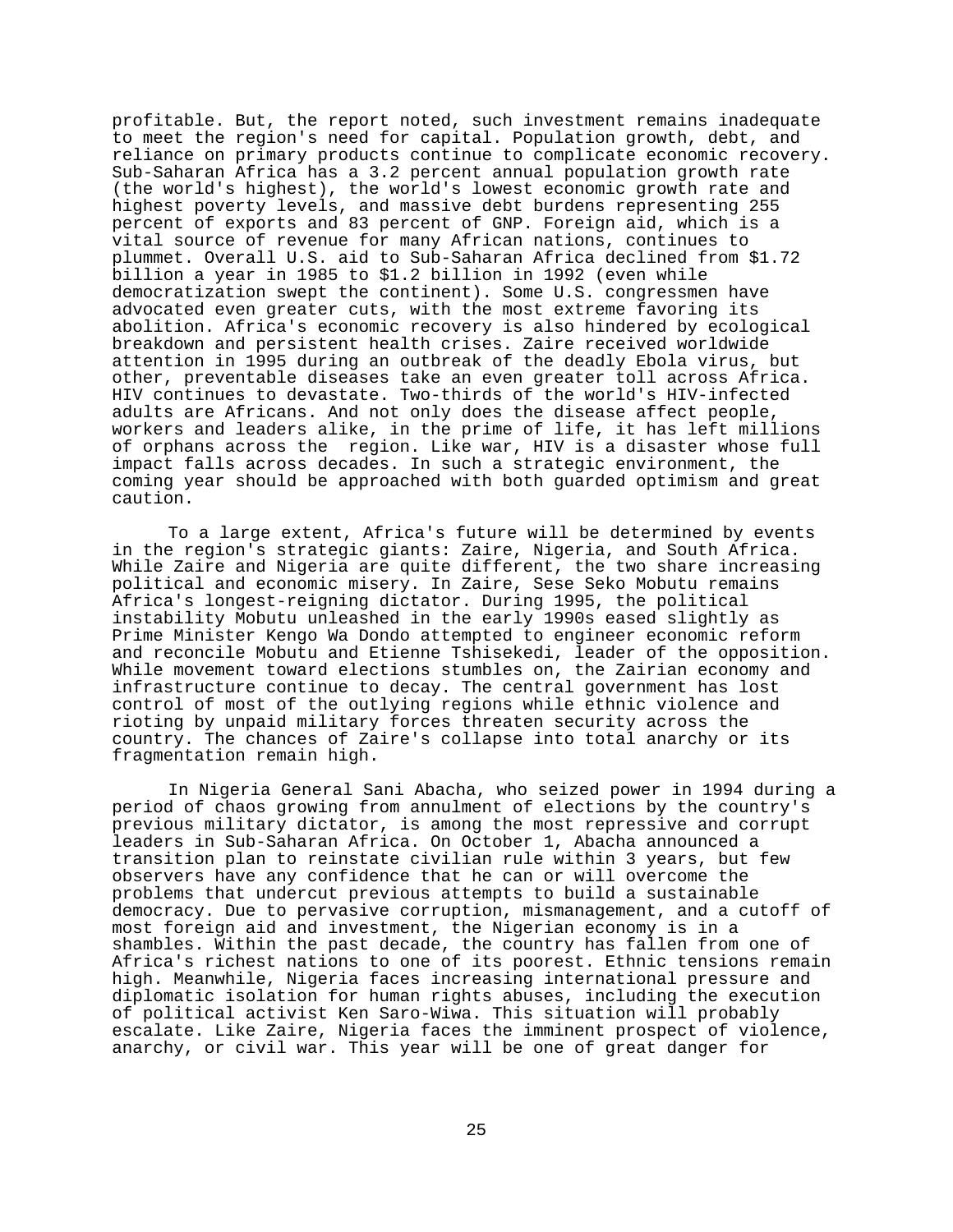Africa's most populous nation.

South Africa is deep in the difficult process of building a postapartheid state. Some progress is evident. A surge of investment from the United States and elsewhere provided an economic boost after the election of President Nelson Mandela. At the ceremony celebrating the 50th anniversary of the United Nations, Mandela gave the clearest signal yet that South Africa will assume a leadership role in regional diplomacy and peacekeeping. But inside the nation, there is still the potential for debilitating violence. Unemployment and poverty remain epidemic among blacks, particularly the youth, many of whom are uneducated and accustomed to violence after a decade of struggle against apartheid. The cynicism evident during the November 1995 elections showed that disillusionment is growing from the inability of the ruling African National Congress to make good on election promises. After a lull, political violence in KwaZulu-Natal province between supporters of the African National Congress and the Inkatha Freedom Party is surging. South Africa is suffering an explosion of drug use with its accompanying violence. Waves of illegal immigrants from Mozambique and elsewhere are crowding the slums. All of this has combined to create a massive crime problem and an environment of instability. While South Africa's situation is not as dangerous as that in Zaire and Nigeria, the ability of the Mandela government to meet these challenges while simultaneously transcending the legacy of apartheid will play a great part in determining the future of South Africa.

### **Trends and Issues**.

• Conventional, interstate war in Sub-Saharan Africa remains unlikely. The foci of security remain internal stability and preventing the spillover of conflicts from neighboring countries. The emphasis on internal stability makes civil-military relations, especially establishing an appropriate political role for the armed forces, an inextricable element of national security. The persistent danger that internal violence in one country will engulf neighboring states makes vital the development of regional mechanisms to prevent, contain, and solve conflicts.

• The ability of African societies to produce a cadre of effective, non-corrupt leaders who can craft and implement policies for the consolidation of democracy; ethnic, tribal, and religious reconciliation; sustainable economic growth; population control; and ecological protection will be the most important determinant of the future regional security environment.

• The sustainment of democracy depends on continued reform of civil-military relations, including institutionalization of the concept of civilian control of the military. Such reform will depend, in part, on the ability of African nations to develop effective police forces to minimize the military role in domestic law and order, and to build mechanisms for civilian control of national security. Increasing cooperation among the armed forces of Africa's democracies and movement toward reserve-based armed forces could contribute to the reform of civil-military relations.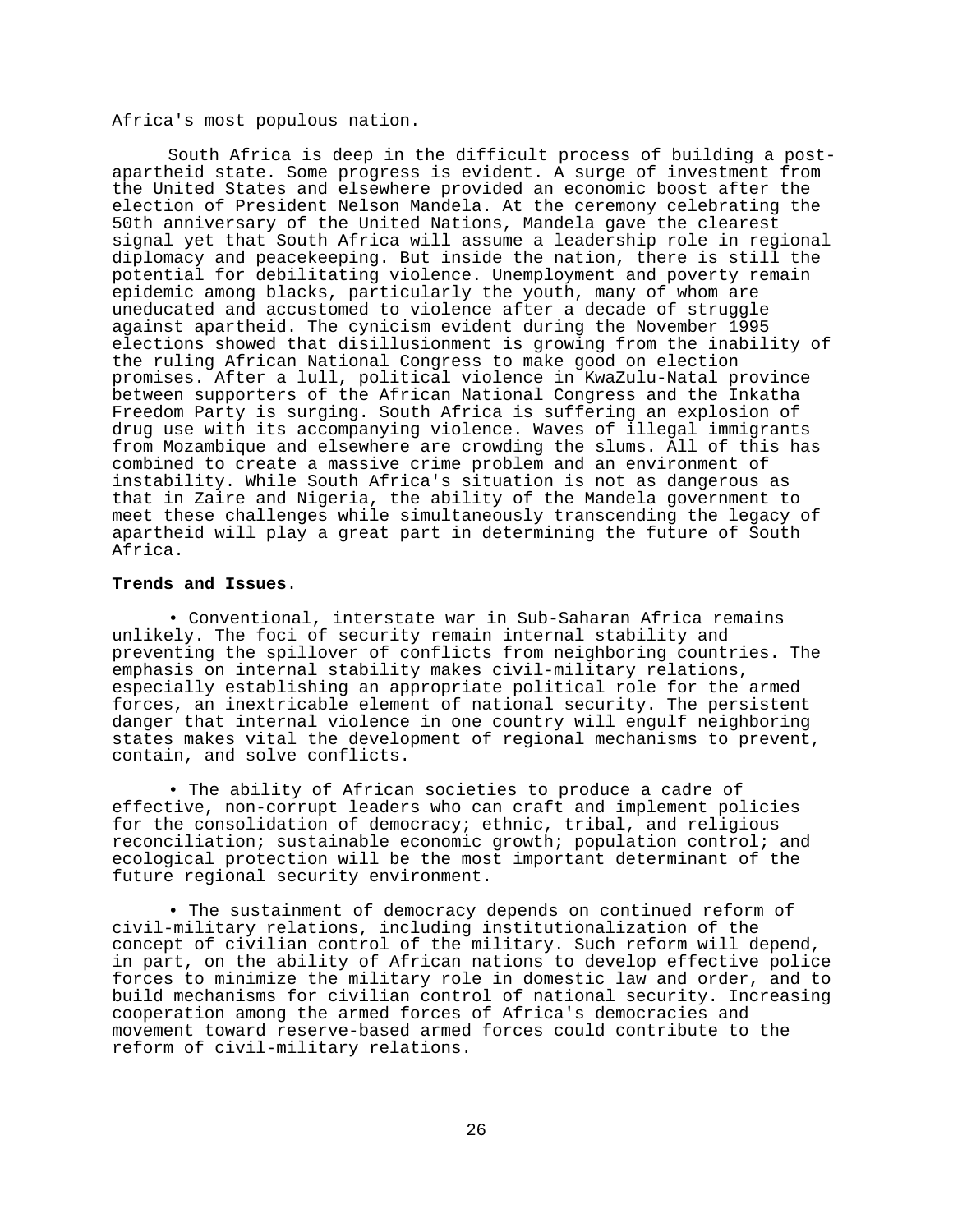• Conditions in Africa's strategic giants, Zaire, Nigeria, and South Africa, will be vital determinants of the short-term stability of the region. Zaire and Nigeria could disintegrate into anarchy or violence at any time. If this happens, it will probably represent the greatest security challenge Africa has faced in its three-plus decades of independence.

• African leaders are attempting to create effective mechanisms for regional solutions to regional conflicts. Many African leaders recognize that the interest of outsiders in preserving security and stability in their region declined precipitously with the end of the Cold War. As a result, they are actively seeking to improve the capability of Africa's states and the Organization of African Unity to prevent, contain, and solve conflicts and to break the culture of violence that has developed during the past two decades. If African leaders are able to build a system for regional conflict prevention and resolution, it could radically transform the African security environment. If they fail, Africa will remain dependent on the transitory interests of outsiders.

• U.S. security interests in Africa, though limited, do exist. The objectives are to support democratization and human rights, nurture regional security arrangements and conflict resolution, provide humanitarian assistance, and encourage economic and social development. The watchwords for U.S. strategy in Africa are frugality and economy of force. Against this backdrop, the key questions for future U.S. policy are: (1) To what extent will the American public and Congress support active U.S. engagement in the face of limited national interests and pressing demands from other regions? and (2) What is the appropriate U.S. response if one of Africa's giants collapses into violence, anarchy, or civil war? In particular, it is not clear whether the United States should lead multinational efforts to preempt such a collapse or respond to one if it occurs, or whether the United States should simply offer assistance to European and African states.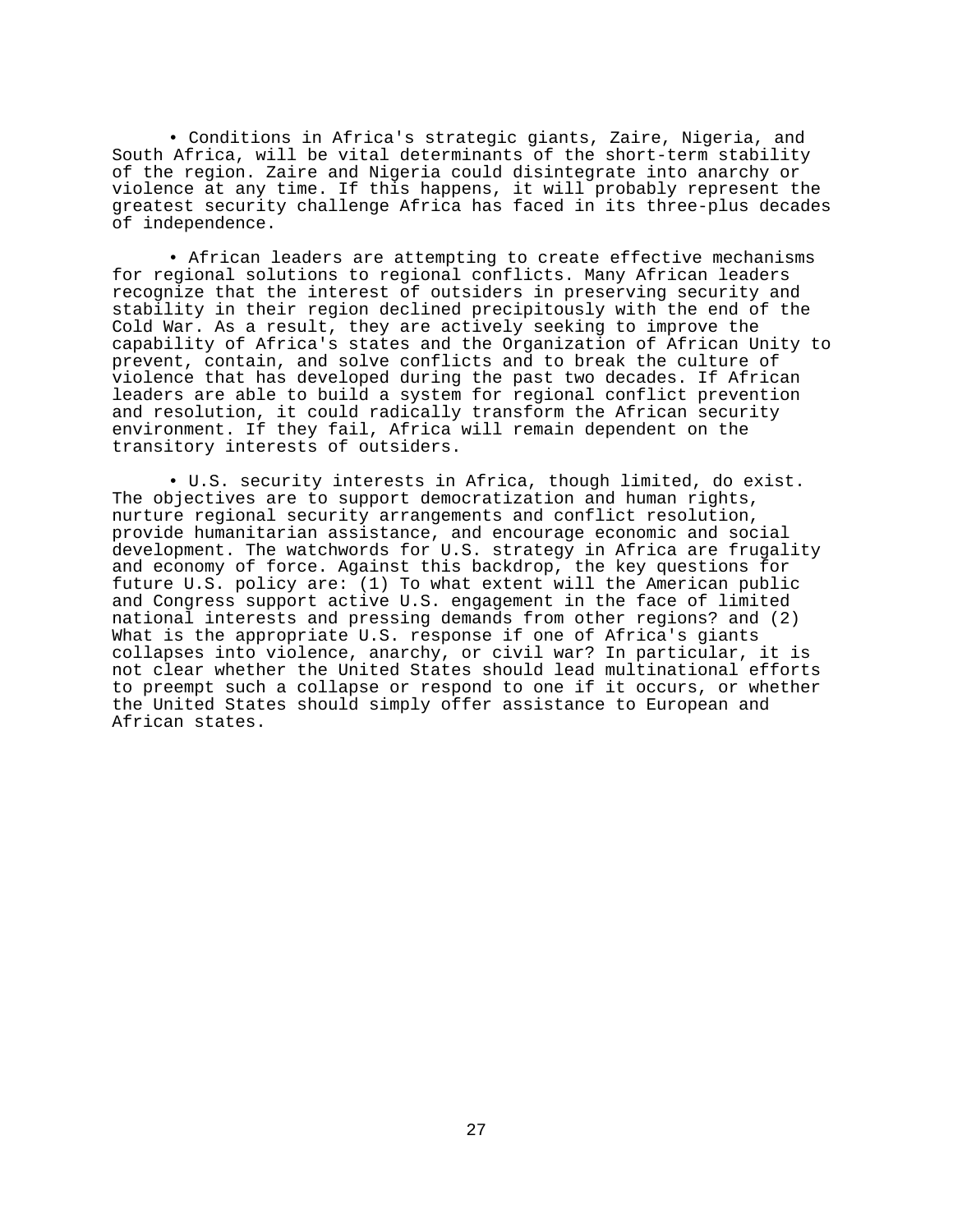### **ASIA-PACIFIC REGION**

#### **Thomas L. Wilborn**

### **Regional Assessment**.

East Asia and the Western Pacific is a very dynamic area of the world economically, accounting for more than 36 percent of U.S. trade and containing impressive opportunities for additional profitable trade and investments by U.S. businesses. Unusually high rates of economic growth should continue well into the 21st century, certainly through 2006. The centers of greatest activity will probably continue to shift toward China and Southeast Asia from Northeast Asia, however. But the issues of Taiwan and North Korea, among other factors, will pose potential threats to the stability of the region and U.S. interests for the next several years. In the longer term, the diffusion of modern technologies, including technologies for weapons of mass destruction and sophisticated communications, will be a major force affecting the security environment, especially after the middle of the coming decade.

In response to the visit of Taiwan's President to Cornell in 1995, Beijing launched a sustained vituperative diplomatic and propaganda campaign against Washington and Taipei coupled to military exercises designed to demonstrate quite clearly that China was capable of attacking Taiwan. Jiang Zemin and senior military leaders have explicitly warned that military force will be used to prevent Taiwanese independence. Following as they did on China's aggressive stance in the Spartly Islands dispute, these actions have confirmed widespread fears that a more developed and wealthy China may become a threat to the region's stability.

Developments in China, and the manner in which China approaches disputes with its neighbors, will be one of the major factors influencing regional security for the foreseeable future. If reformers who place a high priority on economic development dominate the Party and government in Beijing, China's behavior may become more cautious and the potential for conflict with Taiwan and other claimants to the Spratly Islands will recede. But if ultranationalists or conservatives gain greater influence as a result of the succession struggle to replace Deng Xiaoping and his cohorts and allow rapid modernization of the People's Liberation Army, serious crises could emerge which would involve not only Taiwan and Southeast Asia, but also even Japan and Russia. A third scenario which could begin to unfold by 2006, anticipated by a number of China specialists, is that the decentralization of authority which has been stimulated by market reforms will accelerate, in part due to the revolution in communications technology, and result in a Soviet-style implosion which will destroy China as a political entity. Just as the replacement of the Soviet Union by 16 states caused instability, so would the dismemberment of China if it fragmented into several nations.

In the near term, perceptions of what Japan may do in the future will cause concern and influence security decisions by governments in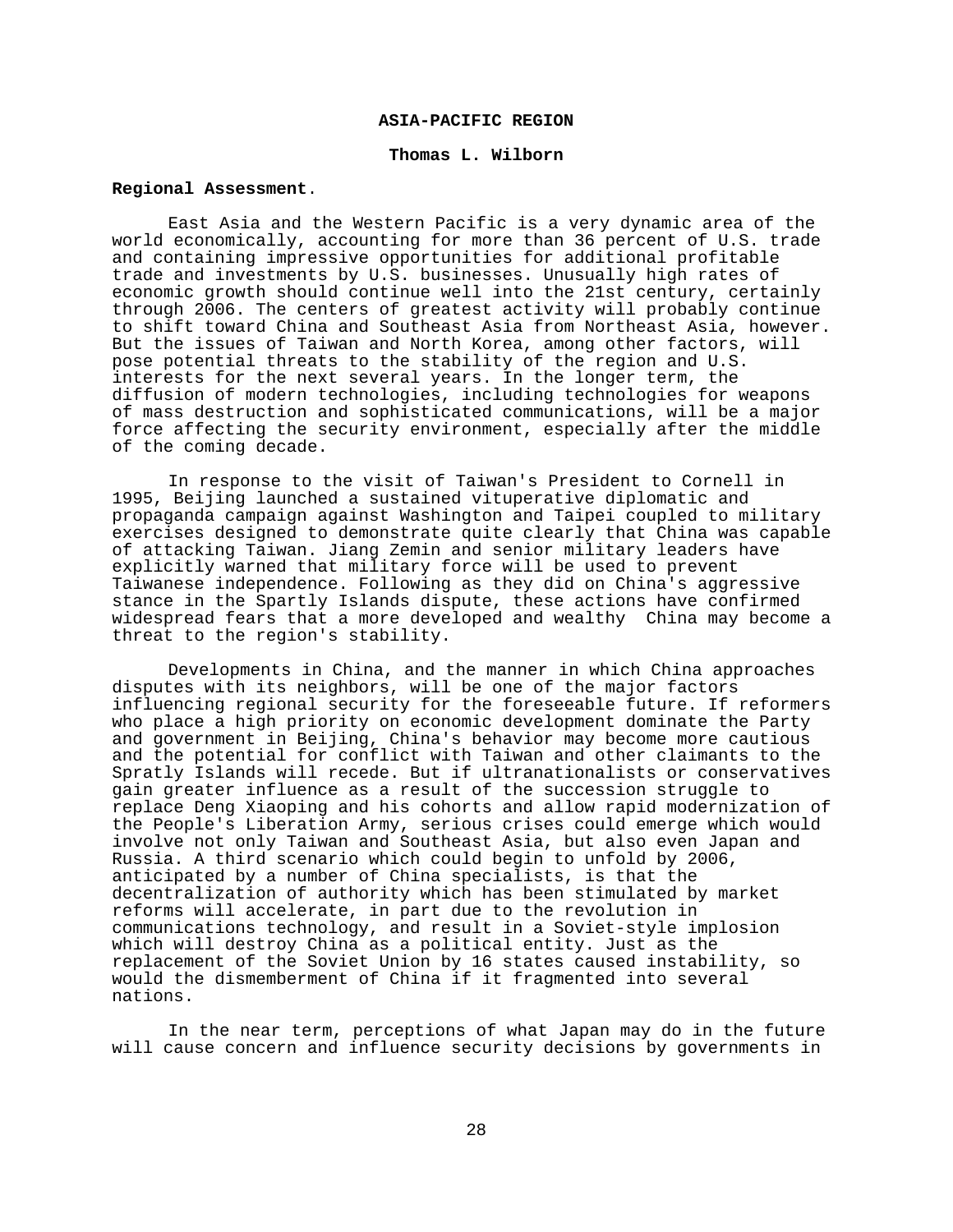the region, but Japanese behavior probably will not. Domestic Japanese politics are in transition, however, and future Japanese governments, especially if confronted with aggressive Chinese actions, could take a more assertive stance on security issues which would trigger countermeasures throughout the region. Such a scenario could destroy regional stability, and threaten most U.S. interests in East Asia.

Because of the U.S.-DPRK Agreed Framework, North Korea has suspended its nuclear program and suspected weapons development. Pyongyang continues to practice brinkmanship, however, and attempts to use Agreed Framework negotiations to acquire greater concessions and weaken the alliance between the United States and the Republic of Korea. Moreover, North Korean chemical, biological, and conventional threats persist, although the DPRK's failing economy--exacerbated by natural disasters--has degraded its readiness and capability for launching an attack without warning. While there have been some contacts between Pyongyang and Seoul, the tone has been extremely hostile and confrontational. Actual conflict is unlikely, but tensions between the two Koreas are very high and will remain so for several years. Because of its responsibility in implementing the Agreed Framework, the United States cannot avoid direct involvement in this confrontation. By 2006, however, either there will be a different regime in Pyongyang or the two parts of Korea will have unified. The present North Korean system cannot be sustained for another decade without fundamental economic and political reforms, even with the outside support provided under the Agreed Framework. With reform, reconciliation or (less likely) the status quo are possible alternatives to unification.

The only comprehensive multilateral structure for dealing with security problems within the region is the ASEAN Regional Forum, which includes most regional powers as well as Russia and the United States. Useful as a medium for discussion, it so far offers no operational collective security arrangements. Given the relatively decentralized nature of the present international system when contrasted with the bipolar system of the Cold War, it is the absence of more operational security structures which partially accounts for widespread fears of China and a resurgent Japan, as well as tensions and conflict between smaller states over territory and other disputes. According to many observers, these conditions account for increased military spending by many East Asian states at a time when most nations in other regions of the world are spending less. Prospects for operational security organizations before 2006 are not good, although ad hoc arrangements to perform concrete tasks, such as the Korean Peninsula Energy Development Organization established under the Agreed Framework, may be created to meet specific needs.

#### **South Asia**.

The most serious security issue in South Asia remains the dispute between India and Pakistan over the states of Jammu and Kashmir. Both nations have repeatedly resorted to skirmishes, and sometimes direct conflict, over this seemingly unsolvable issue since partition in 1947. With both nations presumably capable of assembling and deploying nuclear weapons in a short time, a future conflict between them could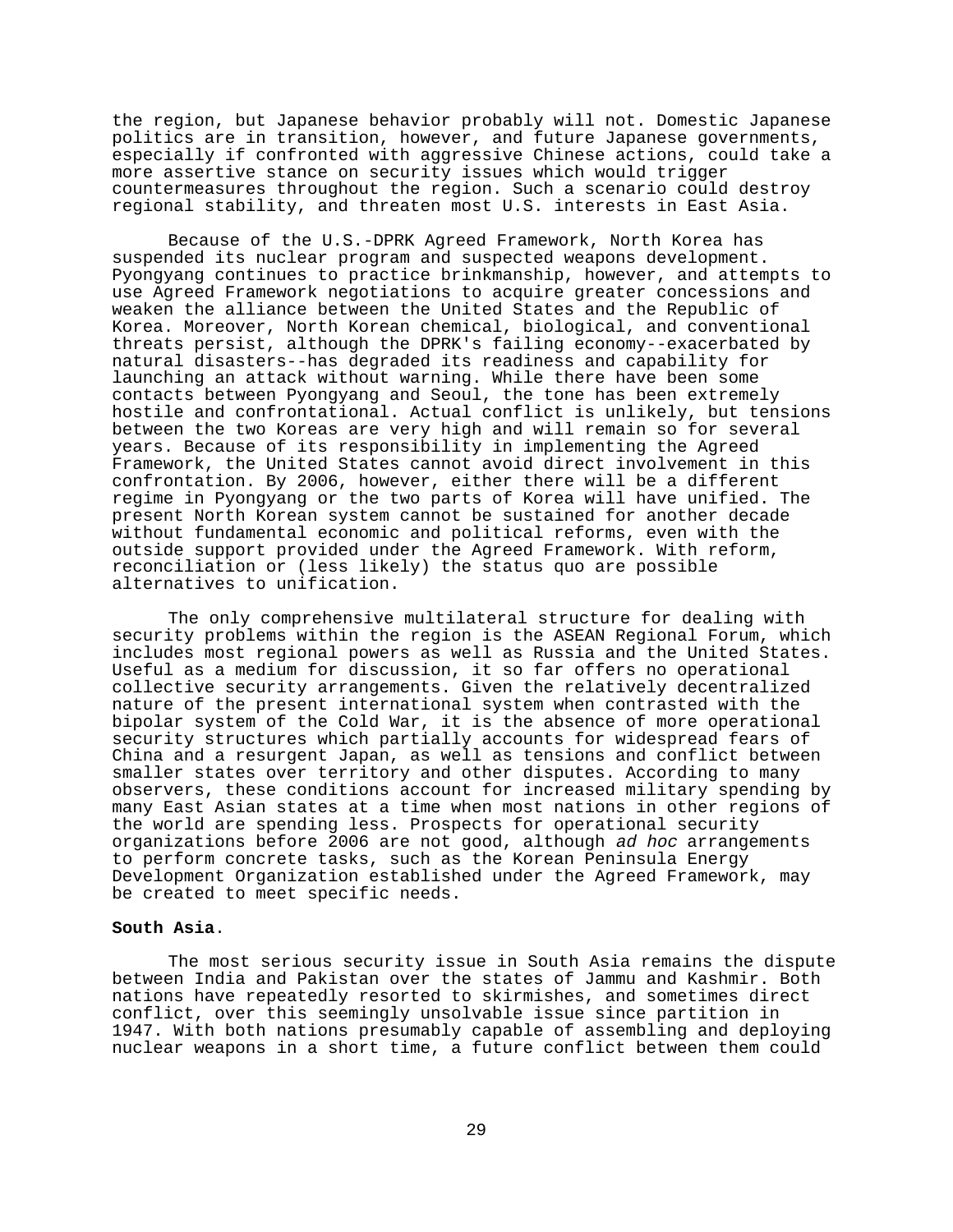be extremely serious and have very broad international consequences. The nascent nuclear capability which would make conflict escalation so destructive also tends to make it less likely.

The security of South Asia is also threatened by the existence of many ethnic and/or religious separatist groups in most countries. In Sri Lanka, the Tamil separatists and the government are engaged in a bloody civil war. India, Pakistan, and, to a lesser extent, Bangladesh are also centers of ethnic tensions which interfere with economic and political development, endanger domestic tranquility, and occasionally lead to violence. Because of the growing inability of central governments to adequately govern their territories, it is likely that problems with insurgencies will become more frequent and serious. There is evidence that India and Pakistan deliberately foster and inflame domestic discord in each other's territory. Since both governments are deterred from attacking each other due to the risk of nuclear war, such covert and indirect activities will probably increase over the next decade.

### **U.S. Engagement and Military Presence**.

Many governments and observers still express concern that the United States will decrease its engagement in the region, with destabilizing consequences. These apprehensions have been reduced, but not yet eliminated, by the United States Security Strategy for East Asia-Pacific Region, published in February 1995, which pledges that the U.S. military presence will be maintained indefinitely. Yet popular dissatisfaction with the status of forces agreements for U.S. forces in South Korea and Japan, the only remaining hosts for the U.S. military in the region, raises doubts that current deployments can be sustained indefinitely. Before 2006, a number of challenges to U.S. deployments in Korea and Japan are possible.

U.S. leaders, as well as leaders of governments in the region, will be required to articulate the rationale for continued U.S. military presence in Asia and the Pacific if that presence is to continue for another decade. Most observers agree that the more destabilizing developments which could occur in the region are less likely to take place, and are more likely to be resolved without conflict if they do take place, provided U.S. forward presence is maintained.

#### **Trends and Issues**.

• The spread of communications technologies, especially among the economically dynamic states, will have a profound impact on politics within the region. The information control now exercised by authoritarian regimes will become extremely difficult, if not impossible to maintain.

• By 2006, most Asia-Pacific nations will possess the technology, and many will have the capability, to produce chemical, biological, and even nuclear weapons.

• The region will remain economically dynamic well into the 21st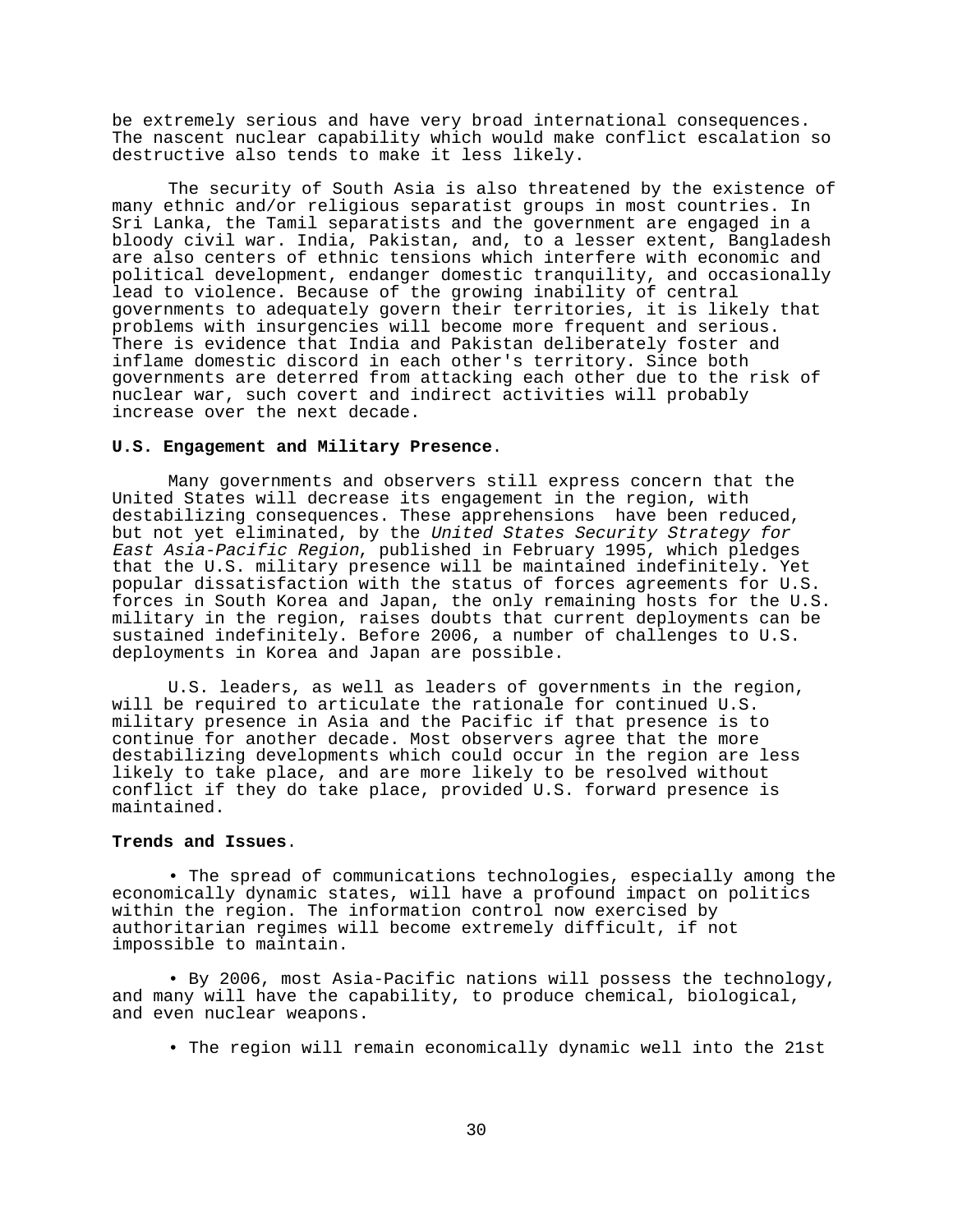century. Most nations will achieve record economic growth and virtually all countries will see their economies expand to some extent.

• Within East Asia, the U.S. military presence is widely credited with preserving stability. The relationships among the U.S. military presence, stability, and economic development should be major determinants of U.S. security policy for the region.

• The behavior of China will be one of the most important influences on regional security well beyond 2006. The United States must correctly identify the nature of the People's Republic of China if Washington's security policy for the region is to be viable.

• Two East Asian disputes, both involving China, could reach crisis proportions in the near term: the status of Taiwan and the dispute over the Spratly Islands. The manner in which they are resolved--and the outcomes--will affect U.S. regional interests.

• Implementation of the U.S.-DPRK Agreed Framework will require more time and money than originally intended. The United States will remain in the center of this dispute until it is resolved.

• Multinational security consultation in the Asia-Pacific Region is maturing. Subregional fora, supplementing the ASEAN Regional Forum, and expanded "second track" (private security specialists and officials acting in their private capacities) organizations are likely to appear. While ad hoc multilateral operational organizations, such as the Korea Peninsula Energy Development Organization established under the U.S.-DPRK Agreed Framework, will remain uncommon, they will also become accepted as legitimate tools for peaceful change.

• Mainland Southeast Asia, as well as parts of China, will be increasingly vulnerable to international heroin distributors.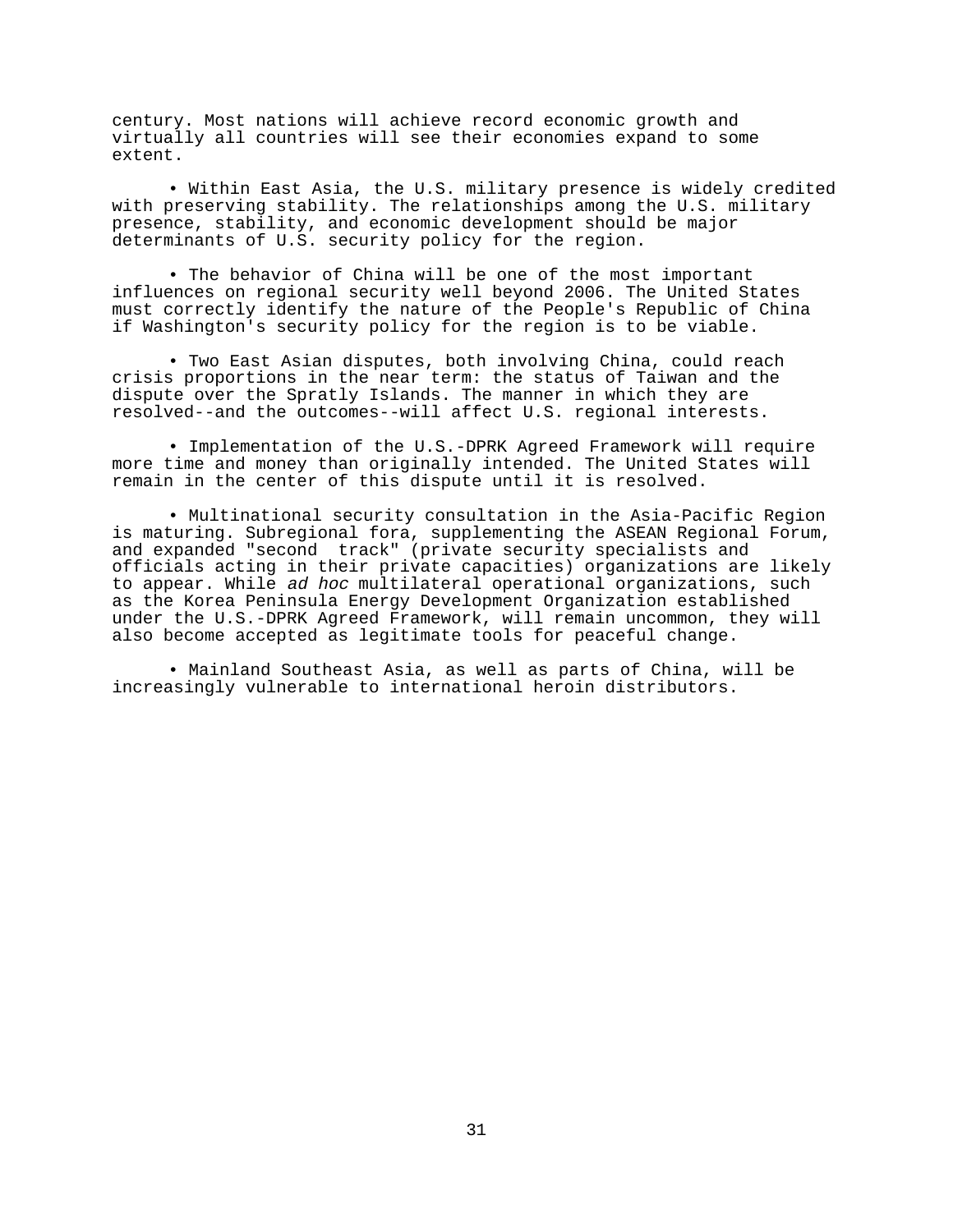### **THE FUTURE**

### **William J. Doll**

### **An Assessment**.

The changes we have seen in the recent past are only a prelude to future change. The major theme well into the next century will be the impact of unfolding technologies on geopolitical, economic, environmental and social structures and systems. These changes in themselves will continue to be fairly dramatic, but of greater importance will be the rate of change, particularly among postcapitalist nations. Fueling this will be a real time, many-to-many, global communications system.

The increased access people, corporations, nongovernmental organizations, and governmental institutions have to information and data will be the most notable feature of the next two decades. Alone, data and information are not particularly useful. Indeed, a surfeit of information can be a hindrance rather than a help. But the refinement of data and information into useful and applicable knowledge is dramatic. Mankind's ability to do that must and will increase at an exponential rate well past 2006. Since no one can control the rise of knowledge and no group can manage it, artificial intelligence has to be developed to meet this challenge. Thereafter, controlling the artificial intelligence will become problematic.

As post-capitalist nations embrace the challenges and benefits to be derived from new technologies, second and third order nations will find it more difficult to compete. This will take place at a time when expectations are rising in these countries, and as both regional and global regimes become more powerful. The ends of the continuum between first order nations and third order nations and failed states will become greater. Simultaneously, national sovereignty will continue to wane while economics emerges as the driving force in global geopolitics. Non-governmental organizations from multinational corporations to human rights and environmental groups will be able to wield far more power than in the past as they use Information Age technologies to promote their agendas. "Cyber villages," and even "cyber nations" will arise as geographical boundaries become less and less significant. Migration of people presents one set of security problems, but migration of ideas, loyalties, and interests via the internet is another that may, ultimately, be more important. In the Information Age, national borders are far more ambiguous and cultures more susceptible to "electronic" penetration. In the midst of all this there will be a rising new global generation that is increasingly technology literate, has profound expectations, seeks empowerment, and absorbs American cultural offerings through television, videos, and movies. The global teenager, with a weltanschauung shaped by MTV, will soon be a reality. The global adult generation is then only one iteration away.

Demographic change will increase in rapidity as global populations become more urbanized. This will exact a heavy toll in poverty among third order nations, prompting increased migration to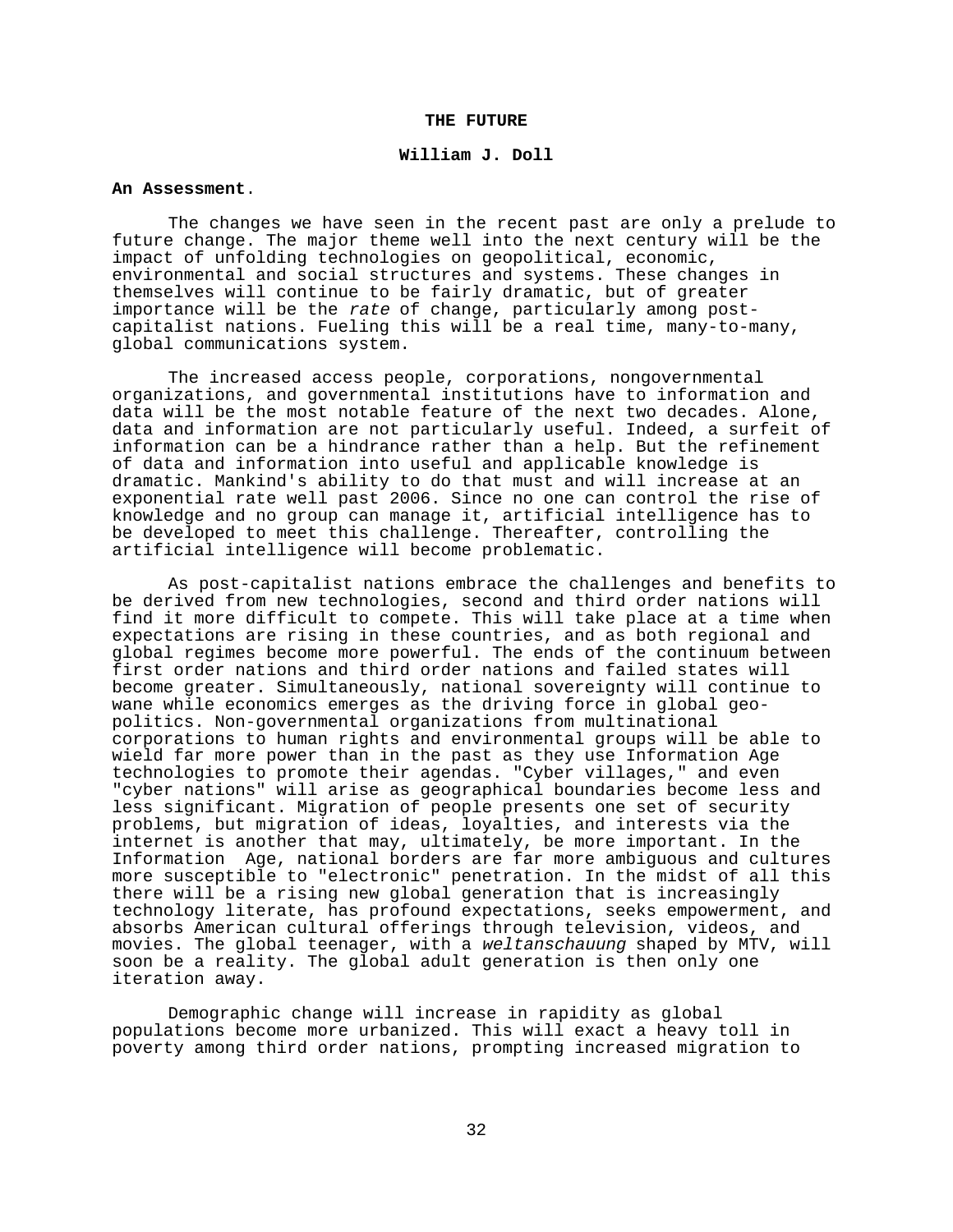first order nations like the United States and the countries of Western Europe. With so many variables the future itself will be more complex than we may be ready to understand or accept. Currently, the rate of change is uncontrollable and one can only speculate as to the ability of future institutions to manage change.

# **Wildcards**.

As these dynamics operate to alter and illuminate the world, independent variables or "wildcards" may result in evolutionary or sudden adverse impacts on global security.

• The inability of individual nations to accept and manage rapid and destabilizing change resulting in the fragmentation of the political status quo.

• The inability of nations to form alliances to manage and control rogue states, terrorist groups, and international crime syndicates.

• The failure of the United States and the other G-7 powers to balance budgets, solve debt and deficit problems, thus fostering a global depression.

• China's failure to evolve into a quasi-capitalist nation with even modest democratic institutions.

• Russia's degeneration even further politically, economically, and environmentally. How much it degenerates will determine how much negative impact this will have on Europe and Asia.

• Abrupt migrations of large magnitude that ignite some form of conflict.

• Advances in biotechnology, especially in genetic engineering, that provide opportunities but that also raise moral and ethical issues.

• The inability of nations, organizations, and individuals to manage and distinguish information, misinformation, and disinformation.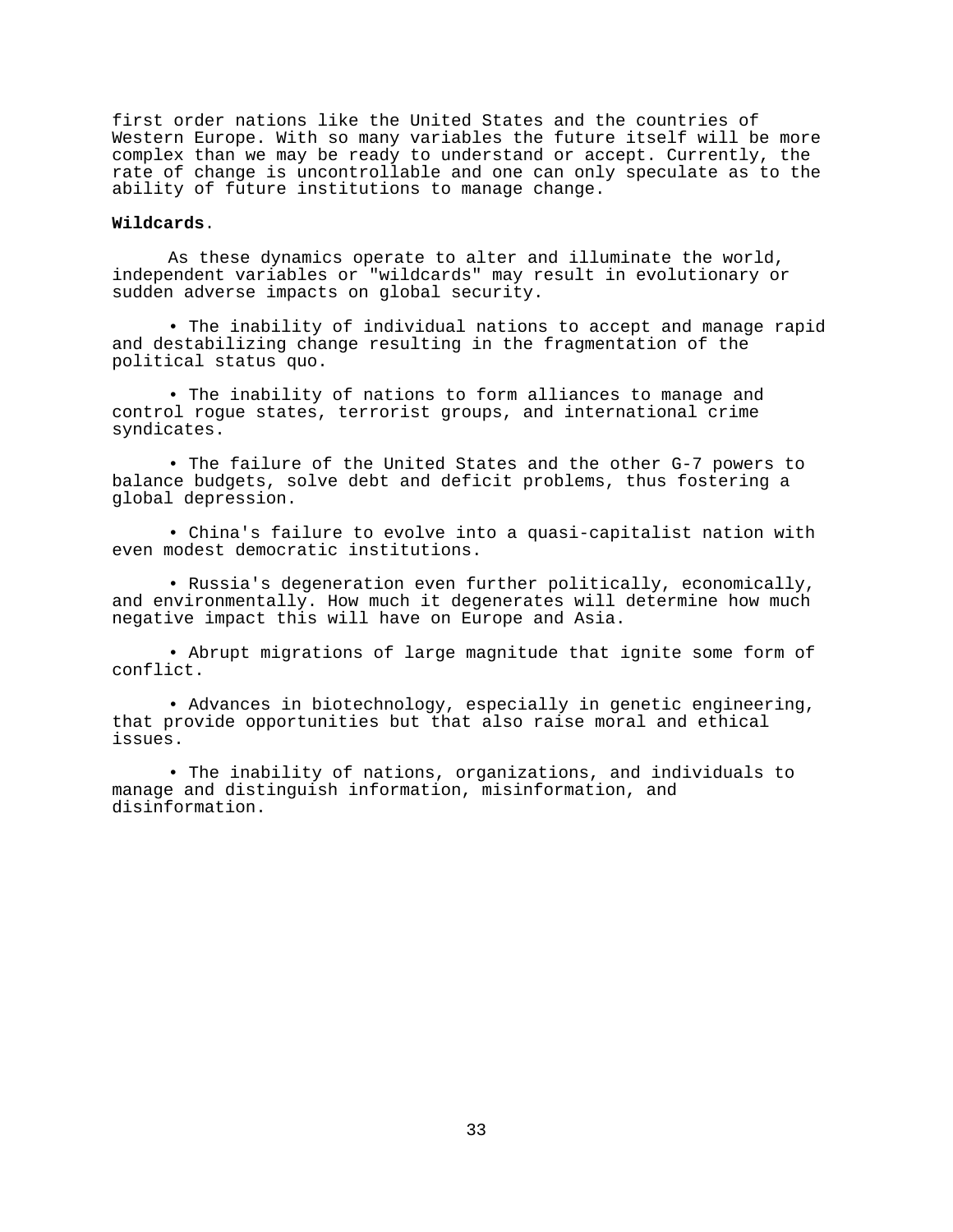## **IMPLICATIONS FOR THE ARMY**

### **Earl H. Tilford, Jr.**

#### **America's Army Today**.

In February 1991, the United States Army that decisively expelled Iraqi troops from Kuwait was a product of the Cold War; a force designed to deter aggression by Soviet and Warsaw Pact forces and, should deterrence fail, fight to victory. It was a preeminent ground force, one rebuilt from the ashes of the Vietnam War, honed in exercises at the National Training Center and elsewhere, and tested in Grenada and Panama. The Army was, even then, moving from being an Industrial Age army to an Information Age force. While that Army is today a force in transition, one capable of acting in concert with sister services and allied forces to achieve battlefield dominance through simultaneous and parallel attacks, it must remain trained and ready for decisive military action into the 21st century.

Even before the Army deployed to Saudi Arabia in the late summer and autumn of 1991, its leadership knew that the strategic paradigm was shifting. With the disappearance of the Soviet threat, it was apparent that the Army was going to downsize. But Army leaders understood that tomorrow's land force could not be a lightened-up version of its former self. Accordingly, the Army undertook a reasoned process to compel changes that would provide for a force capable of effectively supporting friends and allies as well as delivering decisive victory whenever called upon to fight and win the nation's wars. Force XXI was that process implemented by which America's Army has embarked upon its journey into the next century. If the Army is to remain the world's best Army, it must have the appropriate doctrine, force structures, organization, training and the finest weapons the nation can provide.

#### **The Challenges Ahead**.

The analysts at the Army's Strategic Studies Institute do not foresee the rise of a global peer competitor capable of challenging the Army through the next decade. Initially, that may seem reassuring, in actuality it is not. In the past, non-peer competitors proved difficult adversaries when the world's premier Industrial Age army engaged agrarian age forces in Korea and Vietnam. Historically, conventional military forces have almost always fared better against forces with similar structures, doctrines, equipment and training. One need only consider the Grande Armee's problems in Spain during the Napoleonic War, the Wehrmacht's difficulties fighting Partisans in the mountains of Yugoslavia, as well as the U.S. Army's experiences in Korea and Vietnam to know that non-peer competitors can be troublesome.

Furthermore, and perhaps more important, non-peer competitors may be encouraged to challenge the Army, even with the understanding that they are incapable of defeating it. They will be emboldened by the knowledge that they require only that military capability necessary to elevate the potential cost of intervention above the threshold of what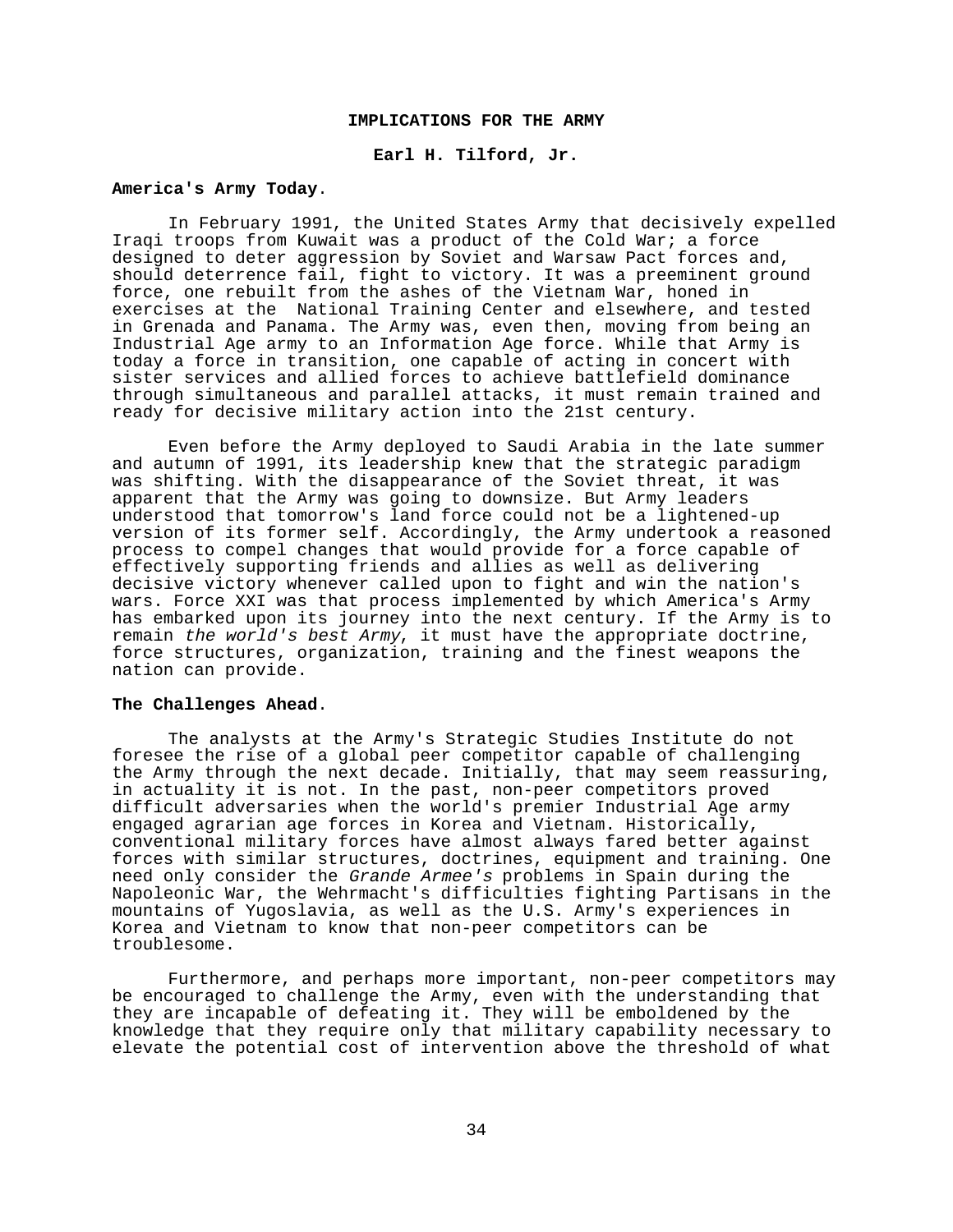will be considered acceptable by the American body politic. The threshold will be high where America's vital interests are involved and, thus, the defense of those interests is relatively assured. However, that threshold will be lower for non-vital interests and, therefore, these are the interests that potential aggressors are most likely to challenge. If the Army is to have the capabilities to deter and, when necessary, to compel calculating aggressors of this nature, it must be able to resolve conflicts at levels where human and economic costs are sufficiently low to justify intervention. Otherwise, extortion of the Army's ability to promote and protect nonvital interests will result.

While no global peer competitor is on the horizon, the Army could find itself confronted by one of at least three significant regional powers: North Korea, Iraq, and Iran. The armed forces fielded by these nations will be large, relatively well-equipped, and capable of undertaking robust military operations within their regions. If need be, today's Army would prevail decisively against any one of them, perhaps even two simultaneously, as required by the Bottom-Up Review. But the Army would be hard-pressed also to fulfill its peacekeeping and support obligations like those underway in Haiti and Bosnia.

Currently, Russia is, if not an ally, at least not the adversary it was during the Soviet era. But given the current drift of Russian domestic politics, that could change. If Russia reinvents itself under the leadership of ultra-nationalists bent on recapturing imperial glory, or by rejuvenated Communists intent on reviving the perceived grandeur of their recent Soviet past, the political and military challenges for the European democracies will be significant. While Russia will not have the resources to become a global peer competitor with conventional weapons, it will be able to field a large, wellarmed, and ably-led force to present a significant regional threat. Furthermore, its future political leadership may be less predictable than its Communist predecessors. Given that Russia's nuclear arsenal will remain substantial, under certain circumstances Russia may have the potential for presenting a more dangerously volatile threat to peace than at any time in recent history.

 As the next century unfolds, China and the United States could become strategic partners in a cooperative endeavor built on trust, trade, and mutual respect, or a more adversarial relationship might develop. Currently, China is modernizing its military. It remains determined to prevent Taiwan from declaring the independence it manifests on a defacto basis. Any attempt to resolve the Taiwan question with force will present the United States with a crisis, one which might well involve military force. Currently, China has the capability of fielding a large, semi-modern army. While the People's Liberation Army will not become the kind of Information Age force that the U.S. Army will be; it will be able to conduct effective combat operations in Asia.

The Army must be postured to deter and prepared for these five great challenges. But every day the full spectrum of conflict, war, natural disaster and disease is apparent throughout a very troubled world. Neither our interests nor resources will lead the United States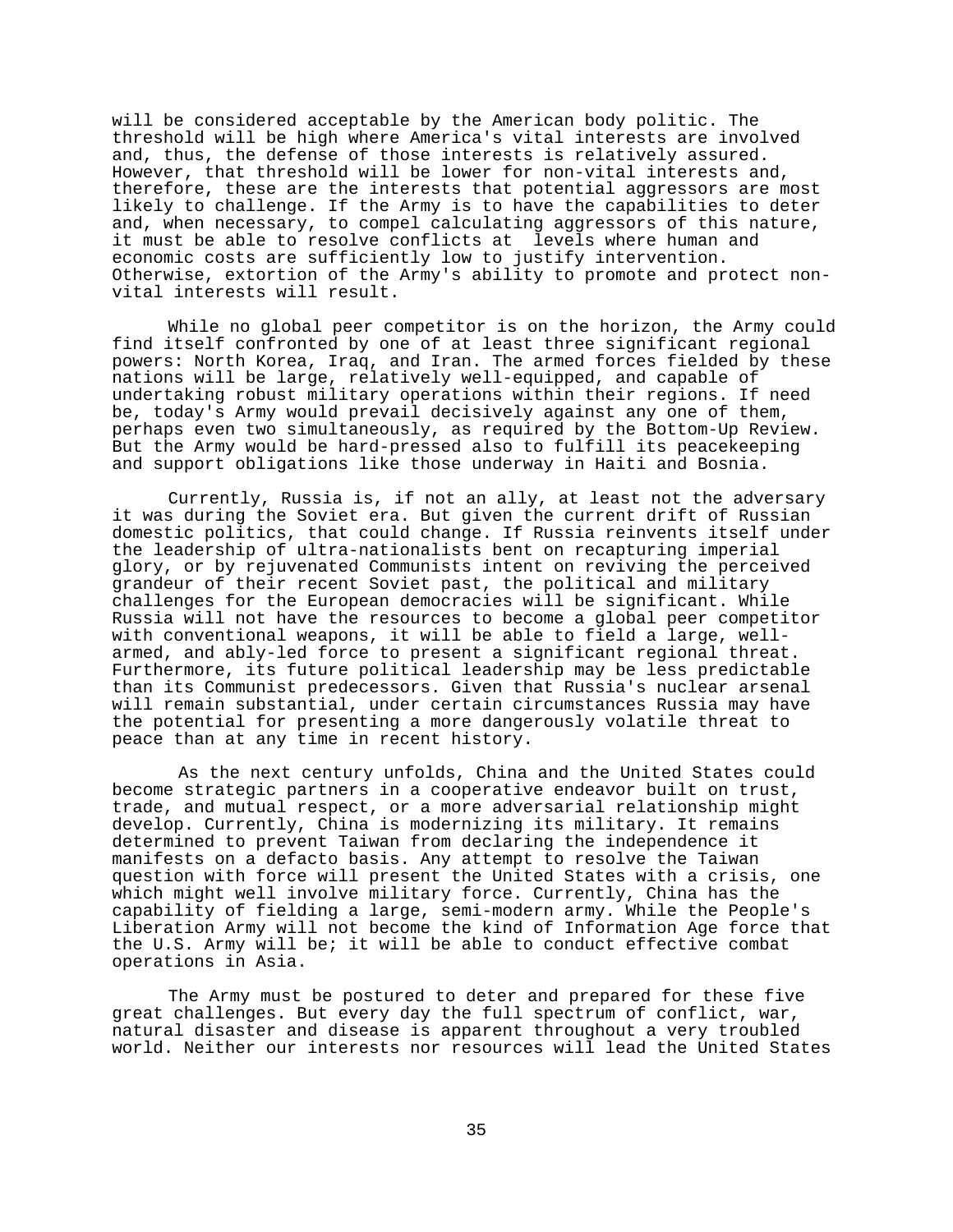to intervene in all--or even a majority--of those less strategically compelling situations. On the other hand, the analysts at SSI are unanimous in the view that the United States will decide in some, perhaps many, cases to deploy forces to meet a variety of such challenges. Thugs armed with assault rifles and machetes, narcoterrorists with access to some of the most sophisticated and destructive weapons, and terrorists operating at the behest of legitimate regimes whose aims are inimicable to our own will present unique and dangerous challenges to American interests around the world. The United States, usually acting in coalition with other responsible states, will have to be prepared to deal with these diverse and dangerous threats to the safety and well-being of all humanity.

Above all, the Army must remain ready to fight and win the nation's wars. It must be able to compel any enemy to accede to its will through the decisive employment of military force. If the Army can do that, then it is likely to deter many potential adversaries. But beyond deterring potential enemies and decisively defeating those who are not deterred, the Army must be able to reassure our friends and allies.

During the Cold War the United States looked to its NATO and other allies to stand with us in deterring aggression. In the troubled world of the 21st century, allies will remain an integral part of the strategic equation, helping us meet the diverse range of challenges that will emerge. The credibility of the United States rests on the trust our allies have in both our capabilities and determination to employ military force in behalf of their mutual interests. The ability to provide visible and tangible evidence of America's land force power is the key to reassurance. Whether that means protecting an ethnic minority in one part of the world or putting in the right amount of force to ensure that no regional hegemon miscalculates and attacks a friend or ally, the Army must be ready and able to perform a variety of missions quickly and effectively. A well-armed force, on the ground, in the future as in the past, remains the most profoundly tangible symbol of national resolve.

Finally, domestic crises and natural disasters will be a part of the next decade just as they have been a part of American history from before the Republic was founded. The nation will continue to look to the Army as the only organization with the extant capability of providing the kind of disaster relief it rendered during Hurricane Andrew in 1992 when over 28,000 soldiers assisted hundreds of thousands of their fellow Americans in need. Whether fighting forest fires, quelling domestic unrest, or keeping order in the wake of an earthquake or violent storm, the Army will have to be ready to support the needs of the nation within is own borders. Furthermore, only the U.S. Army, in conjunction with its sister services, possesses the capabilities needed to provide relief throughout the world when disaster strikes.

While these challenges are daunting, there are historical precedents upon which tomorrow's Army can draw today. The U.S. Army has been the decisive force in every successful war since the American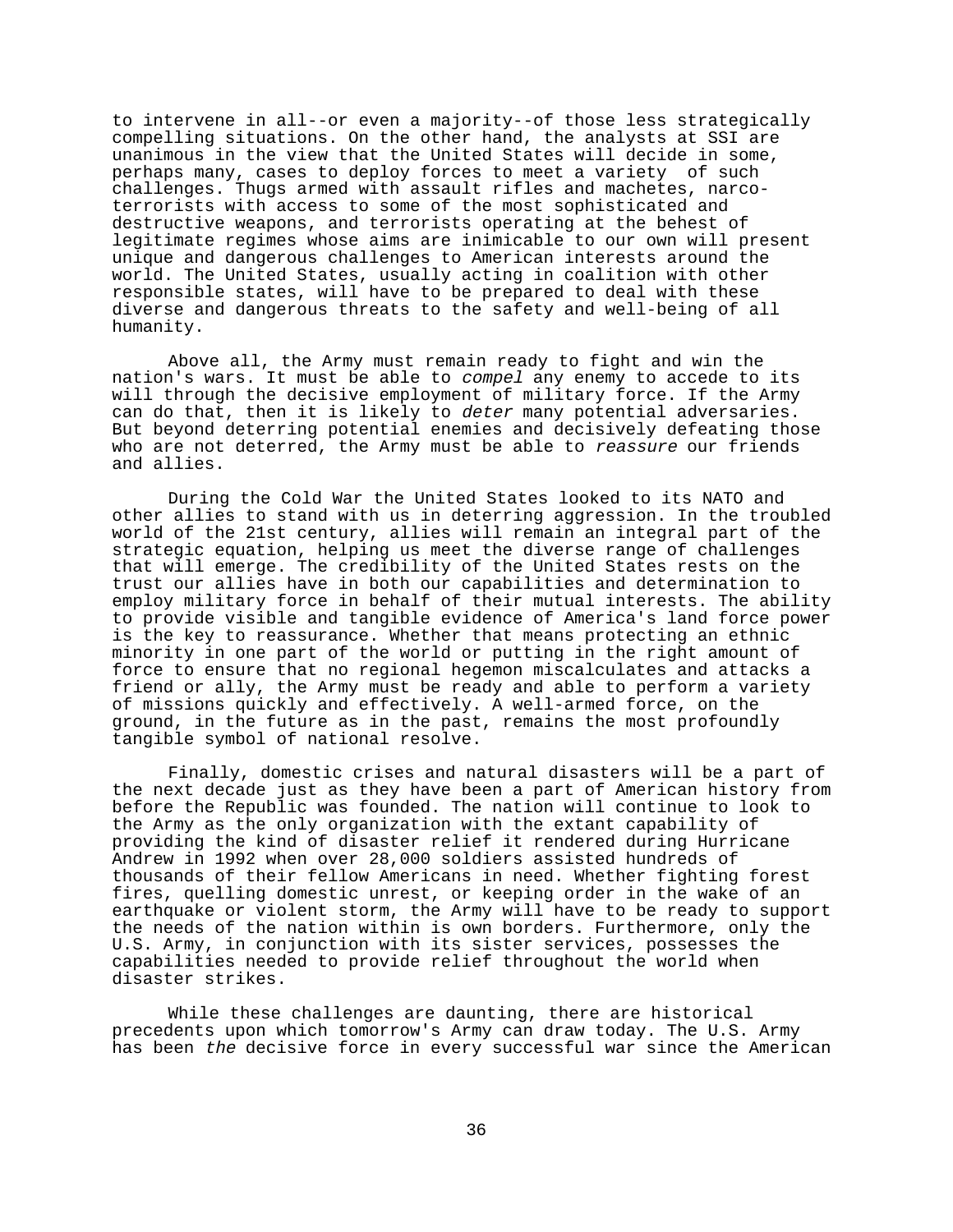Revolution. From the Spanish American War to the present, even with large numbers of troops deployed overseas during the Cold War, the Army has been a power projection force. It has fought in coalition with diverse allies in two world wars, and in Korea, Vietnam and the Persian Gulf. The Army has been used domestically to quell rebellions, preserve the Union, and to open up and secure the American frontier. Two centuries ago West Point began producing engineers who helped to build the transportation infrastructure--the canals, highways, and railroads--throughout the nation. The Army was in San Francisco in 1906 to reestablish order after the great earthquake. During the Depression, the Army helped establish Civilian Conservation Corps encampments. In the turbulent 1960s, troops were sent to Watts, Detroit, and many other cities to quell domestic unrest. These are not new missions, and the Army of the 21st century will be as effective in compelling and deterring potential adversaries as it will be in reassuring allies and supporting people in need.

America's Army faces a variety of challenges and, with the support of the American people, it will rise to the occasion. The Army's vision will be articulated within an uncertain strategic context and each of the regionalists at SSI agree that the coming decade will be filled with turbulence and unrest. The vision is that the Army of the 21st century must remain the world's best Army, a source for providing forces to meet the broad range of unpredictable challenges that lies ahead.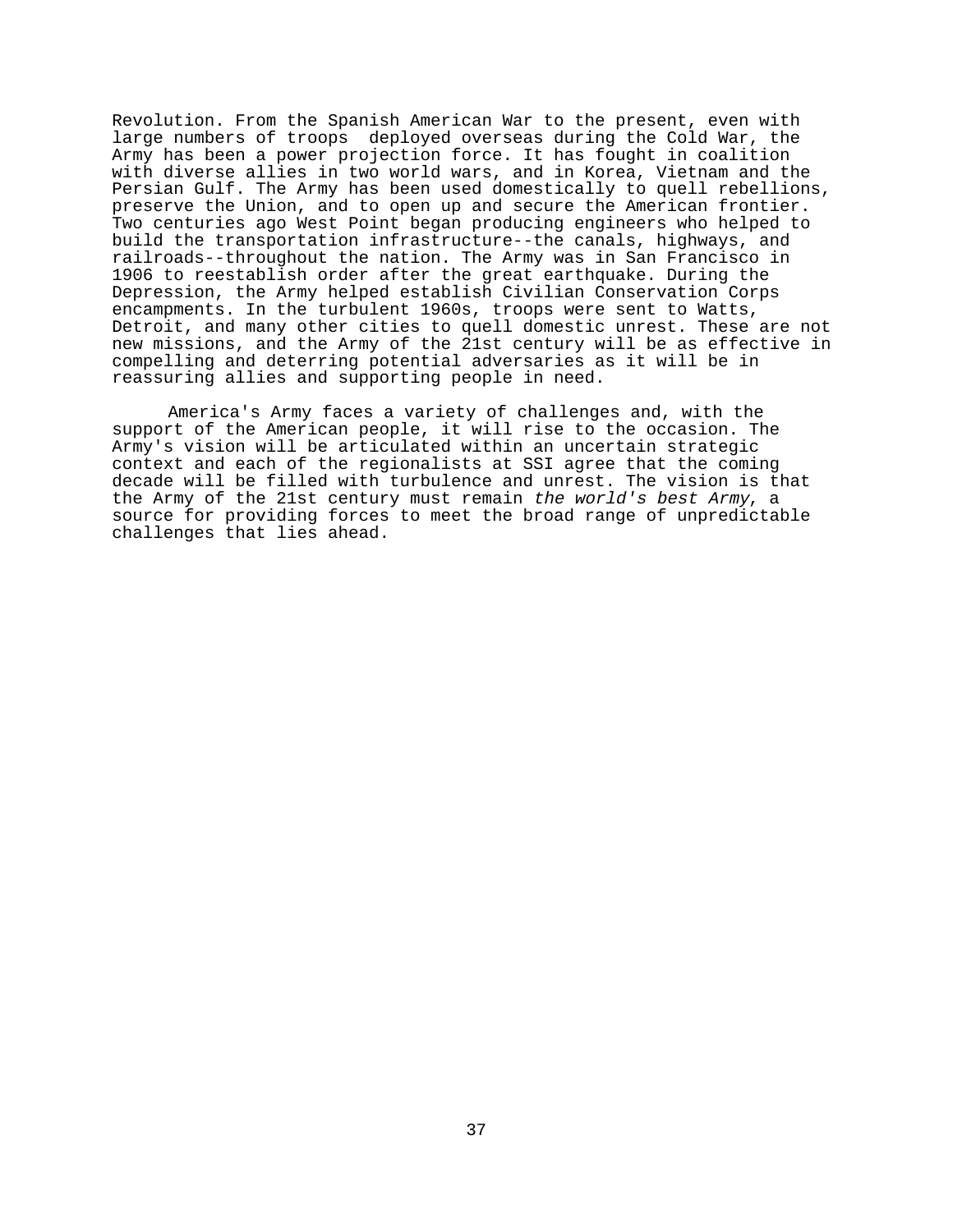### **BIOGRAPHICAL SKETCHES OF THE AUTHORS**

STEPHEN J. BLANK is the Douglas MacArthur Professor of Research at the Strategic Studies Institute where he has served since 1989. Prior to that, Dr. Blank was Associate Professor for Soviet Studies at the Air University's Center for Aerospace Doctrine, Research and Education. He earned his M.A. and Ph.D. in Russian history at the University of Chicago. Dr. Blank has published numerous articles on Soviet and Russian military affairs and foreign policies. He is the co-editor of The Soviet Military and the Future (Greenwood, 1992). His latest book, a study of the Soviet Commissariat of Nationalities, The Sorcerer as Apprentice: Stalin's Commissariat of Nationalities, was published by Greenwood in 1994. Dr. Blank, working with Professor Alvin Rubinstein of the University of Pennsylvania, is currently editing a book on Russian foreign policy in Asia and the Far East.

WILLIAM J. DOLL was appointed the National Guard Advisor to the Strategic Studies Institute in January 1994. A Judge Advocate General's Corps officer, Colonel Doll flew AH-1 Cobra gunships in Vietnam and served in aviation assignments in the United States. He is the coauthor of an SSI study entitled The Army and Multinational Peace Operations: Problems and Solutions. Colonel Doll is serving as SSI's futurist. He earned his B.A. in political science at Michigan State University, a J.D. from Mercer University and an M.P.A. from Brenau College. Colonel Doll was a National Security Fellow at Harvard University and is a graduate of both the U.S. Army Command and General Staff College and the U. S. Army War College.

WILLIAM T. JOHNSEN is an Associate Research Professor of National Security Affairs at the Strategic Studies Institute. An infantry officer before retiring from the U.S. Army, he served in the 25th Infantry Division and 7th Infantry Division (Light). He also served as Assistant Professor of Military History at the U.S. Military Academy, and as an Arms Control Analyst in SHAPE. Dr. Johnson earned his M.A. and Ph.D. in military history at Duke University. In 1994, he was named to the Elihu Root Chair of Military Studies at the U.S. Army War College. Dr. Johnson is a graduate of the U.S. Military Academy and the U.S. Army War College.

STEVEN METZ is the Henry L. Stimson Professor of Military Studies at the U.S. Army War College. Prior to joining the Strategic Studies Institute in 1993, Dr. Metz was Associate Professor of Low Intensity Conflict at the Air War College and Professor of National Security Affairs at the U.S. Army Command and General Staff College. He has written on topics ranging from nuclear warfighting to South African security policy and U.N. peace operations. Dr. Metz earned his B.A. in philosophy and M.A. in international studies at the University of South Carolina and his Ph.D. in political science at the Johns Hopkins University.

STEPHEN C. PELLETIERE, Research Professor of National Security Affairs, earned his Ph.D. in Middle East politics at the University of California, Berkeley. He has taught at the University of California, Berkeley; at Ripon College in Wisconsin; and at Union College, Schenectady, NY. His latest SSI study is The Theory of Fundamentalism: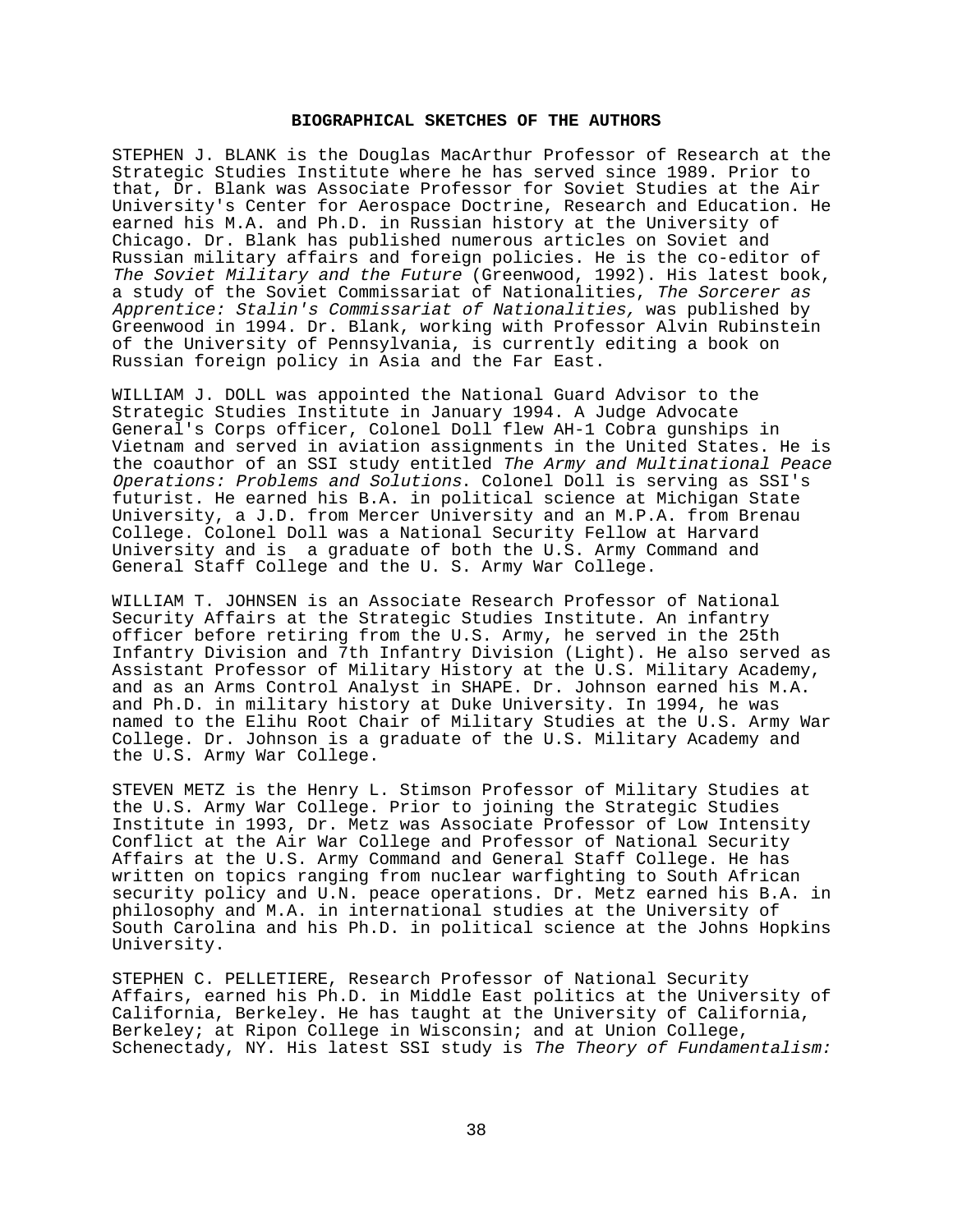An Inquiry into the Origin and Development of the Movement. Dr. Pelletiere is the author of two books on the Middle East: The Kurds-An Unstable Element in the Gulf, and The Iran-Iraq War: Chaos in a Vacuum. He is completing a book on the war in Kuwait.

DONALD E. SCHULZ, Professor of National Security Affairs, earned his Ph.D. in political science at Ohio State University. He is the author of numerous articles on Latin America that have appeared in Foreign Policy, Orbis, the Journal of Inter-American Studies and World Affairs, and Small Wars and Insurgencies. In 1995, he focused on Mexico, and his latest book, Mexico Faces the 21st Century, was published in last year by Praeger Press. Dr. Schulz is working on an SSI study on the prospects for stability in Haiti after the departure of U.N. troops.

EARL H. TILFORD, JR., Senior Research Professor and Director of Research at the Strategic Studies Institute, earned his B.A. and M.A. in history at the University of Alabama and his Ph.D. in American and European military history at George Washington University. His 1993 book, Crosswinds: The Air Force's Setup in Vietnam, was published by Texas A&M University Press. In 1996, Praeger Press will publish Eagle in the Desert: Looking Back on the Persian Gulf War, a book he coedited with Air Force historian Dr. William P. Head.

THOMAS L. WILBORN is a Research Professor of National Security Affairs and Asian specialist at the Strategic Studies Institute. He earned his Ph.D. in political science at the University of Kentucky and has taught international relations and political science courses at James Madison University and Central Missouri University. Dr. Wilborn joined SSI in 1975 and authored numerous studies over the last two decades, his most recent being *Strategic Implications of the U.S.-DPRK* Framework Agreement.

THOMAS-DURELL YOUNG, Research Professor of National Security Affairs, came to the Strategic Studies Institute in 1988. He earned his Ph.D. from the Graduate Institute of International Studies, University of Geneva, in Geneva, Switzerland, and is a 1990 graduate of the U.S. Army War College. Dr. Young was Executive Committee Chairman of the Central Region Chiefs of Army Staff Talks' Working Group on Command Authorities Required for a Multinational Force Commander.